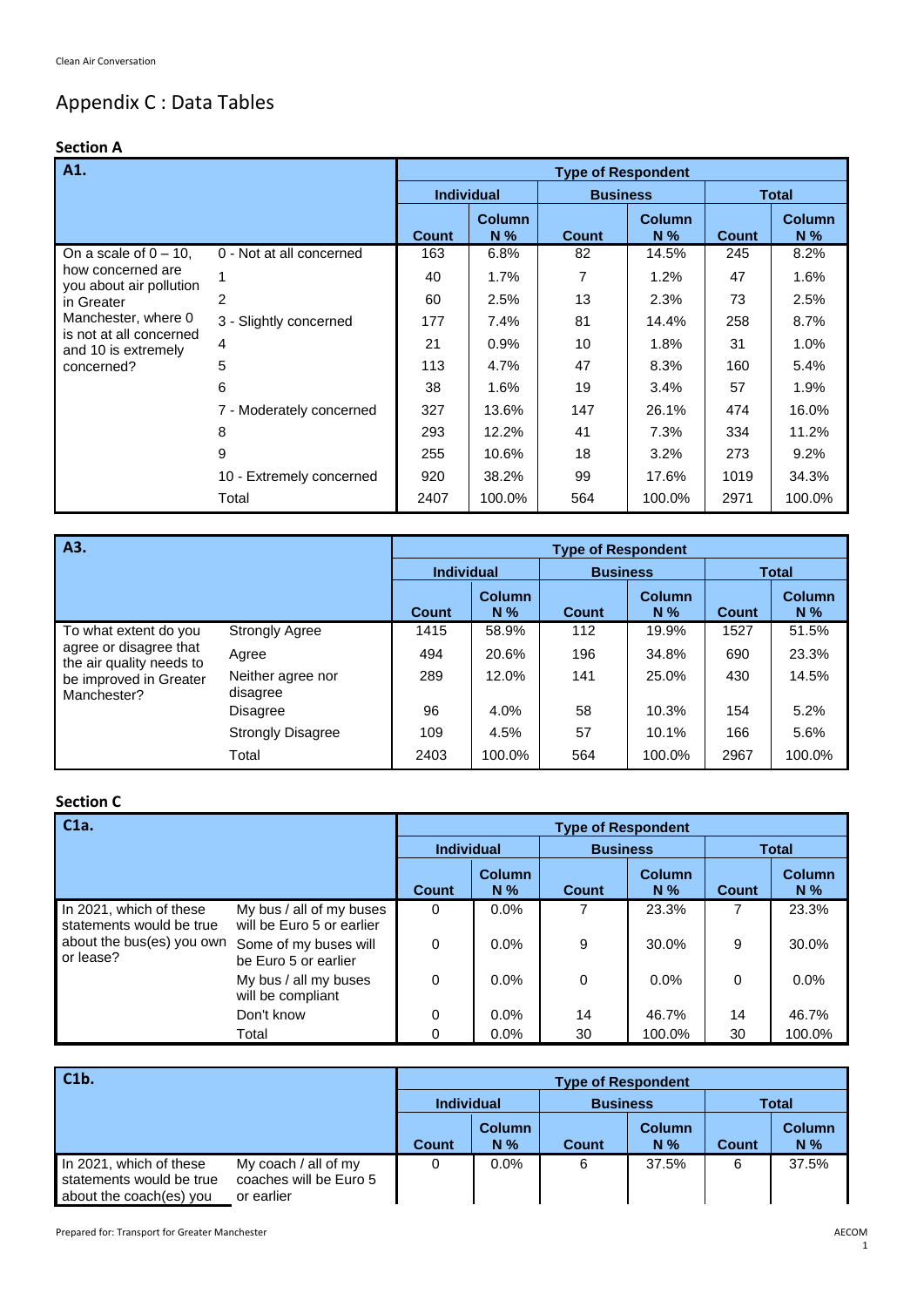| own or lease?                                                                                               | Some of my coaches will<br>be Euro 5 or earlier                                                                     | 0                 | 0.0%          | 6                                   | 37.5%  | 6            | 37.5%           |
|-------------------------------------------------------------------------------------------------------------|---------------------------------------------------------------------------------------------------------------------|-------------------|---------------|-------------------------------------|--------|--------------|-----------------|
|                                                                                                             | My coach / all my<br>coaches will be<br>compliant                                                                   | 0                 | 0.0%          | 1                                   | 6.3%   | 1            | 6.3%            |
|                                                                                                             | Don't know                                                                                                          | 0                 | 0.0%          | 3                                   | 18.8%  | 3            | 18.8%           |
|                                                                                                             | Total                                                                                                               | $\Omega$          | 0.0%          | 16                                  | 100.0% | 16           | 100.0%          |
| C <sub>1</sub> c.                                                                                           |                                                                                                                     |                   |               | <b>DERIVED - Type of Respondent</b> |        |              |                 |
|                                                                                                             |                                                                                                                     |                   |               |                                     |        |              |                 |
|                                                                                                             |                                                                                                                     | <b>Individual</b> |               | <b>Business</b>                     |        |              | <b>Total</b>    |
|                                                                                                             |                                                                                                                     |                   | <b>Column</b> |                                     | Column |              | <b>Column N</b> |
|                                                                                                             |                                                                                                                     | <b>Count</b>      | N %           | Count                               | N%     | <b>Count</b> | %               |
|                                                                                                             |                                                                                                                     |                   |               |                                     |        |              |                 |
| In 2021, which of these<br>statements would be true<br>about the licensed<br>minibuses you own or<br>lease? | My minibus / all of my<br>minibuses will be Euro<br>5 or earlier (if diesel) or<br>Euro 3 or earlier (if<br>petrol) | $\Omega$          | 0.0%          | 15                                  | 30.0%  | 15           | 30.0%           |
|                                                                                                             | Some of my minibuses<br>will be Euro 5 or earlier<br>(if diesel) or Euro 3 or<br>earlier (if petrol)                | $\Omega$          | 0.0%          | 10                                  | 20.0%  | 10           | 20.0%           |
|                                                                                                             | My minibus / all my<br>minibuses will be<br>compliant                                                               | $\mathbf 0$       | 0.0%          | 3                                   | 6.0%   | 3            | 6.0%            |
|                                                                                                             | Don't know                                                                                                          | $\mathbf 0$       | 0.0%          | 22                                  | 44.0%  | 22           | 44.0%           |

| C1d.                                                                                         |                                                                                                 |                   |                        |                 | <b>Type of Respondent</b> |              |                      |
|----------------------------------------------------------------------------------------------|-------------------------------------------------------------------------------------------------|-------------------|------------------------|-----------------|---------------------------|--------------|----------------------|
|                                                                                              |                                                                                                 | <b>Individual</b> |                        | <b>Business</b> |                           | <b>Total</b> |                      |
|                                                                                              |                                                                                                 | <b>Count</b>      | <b>Column</b><br>$N\%$ | Count           | <b>Column</b><br>$N\%$    | <b>Count</b> | <b>Column N</b><br>% |
| In 2023, which of these<br>statements would be true<br>about the van(s) you own<br>or lease? | All of my vans will be<br>Euro 5 or earlier (if<br>diesel) or Euro 3 or<br>earlier (if petrol)  | 53                | 50.5%                  | 61              | 37.4%                     | 114          | 42.5%                |
|                                                                                              | Some of my vans will<br>be Euro 5 or earlier (if<br>diesel) or Euro 3 or<br>earlier (if petrol) | 6                 | 5.7%                   | 32              | 19.6%                     | 38           | 14.2%                |
|                                                                                              | All my vans will be<br>compliant                                                                | 16                | 15.2%                  | 24              | 14.7%                     | 40           | 14.9%                |
|                                                                                              | Don't know                                                                                      | 30                | 28.6%                  | 46              | 28.2%                     | 76           | 28.4%                |
|                                                                                              | Total                                                                                           | 105               | 100.0%                 | 163             | 100.0%                    | 268          | 100.0%               |

| C1e.                                                                                           |                                                                                                        |                   |                        | <b>Type of Respondent</b> |                        |              |                      |
|------------------------------------------------------------------------------------------------|--------------------------------------------------------------------------------------------------------|-------------------|------------------------|---------------------------|------------------------|--------------|----------------------|
|                                                                                                |                                                                                                        | <b>Individual</b> |                        | <b>Business</b>           |                        | <b>Total</b> |                      |
|                                                                                                |                                                                                                        | <b>Count</b>      | <b>Column</b><br>$N\%$ | <b>Count</b>              | <b>Column</b><br>$N\%$ | <b>Count</b> | <b>Column N</b><br>% |
| In 2021, which of these<br>statements would be<br>true about the $HGV(s)$<br>you own or lease? | My Heavy Goods Vehicle<br>(HGV) / all of my Heavy<br>Goods Vehicles (HGV)<br>will be Euro 5 or earlier | $\Omega$          | $0.0\%$                | 14                        | 22.6%                  | 14           | 22.6%                |
|                                                                                                | Some of my Heavy<br>Goods Vehicles (HGV)<br>will be Euro 5 or earlier                                  | $\mathbf{0}$      | $0.0\%$                | 31                        | 50.0%                  | 31           | 50.0%                |
|                                                                                                | My Heavy Goods Vehicle<br>(HGV) / all my Heavy<br>Goods Vehicles (HGV)                                 | $\Omega$          | $0.0\%$                | 6                         | 9.7%                   | 6            | $9.7\%$              |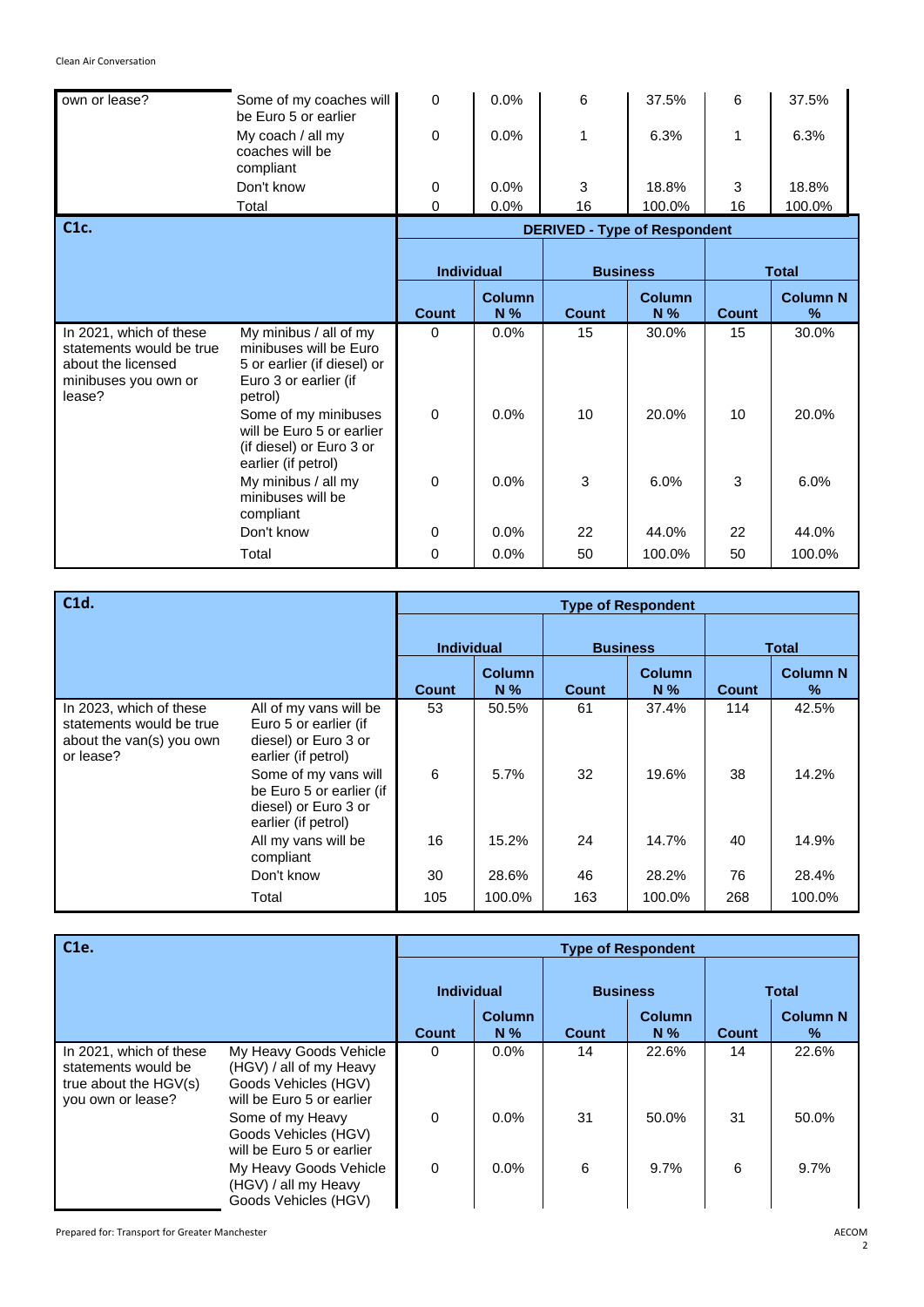| compliant  |   |         |    |        |    |        |
|------------|---|---------|----|--------|----|--------|
| Don't know | O | 0.0%    | 11 | 17.7%  | 11 | 17.7%  |
| Total      |   | $0.0\%$ | 62 | 100.0% | 62 | 100.0% |

| C1f.                                                                                   |                                                                                                           |                   |                        | <b>Type of Respondent</b> |                        |              |                      |
|----------------------------------------------------------------------------------------|-----------------------------------------------------------------------------------------------------------|-------------------|------------------------|---------------------------|------------------------|--------------|----------------------|
|                                                                                        |                                                                                                           | <b>Individual</b> |                        | <b>Business</b>           |                        | <b>Total</b> |                      |
|                                                                                        |                                                                                                           | <b>Count</b>      | <b>Column</b><br>$N\%$ | <b>Count</b>              | <b>Column</b><br>$N\%$ | <b>Count</b> | <b>Column N</b><br>% |
| In 2021, which of<br>these statements<br>would be true about<br>the taxi(s) you own or | My taxi / all of my taxis will<br>be Euro 5 or earlier (if<br>diesel) or Euro 3 or earlier<br>(if petrol) | $\Omega$          | 0.0%                   | 97                        | 46.9%                  | 97           | 46.9%                |
| lease?                                                                                 | Some of my taxis will be<br>Euro 5 or earlier (if diesel)<br>or Euro 3 or earlier (if<br>petrol)          | $\mathbf 0$       | $0.0\%$                | 32                        | 15.5%                  | 32           | 15.5%                |
|                                                                                        | My taxi / all of my taxis will<br>be compliant                                                            | $\Omega$          | $0.0\%$                | 28                        | 13.5%                  | 28           | 13.5%                |
|                                                                                        | Don't know                                                                                                | 0                 | $0.0\%$                | 50                        | 24.2%                  | 50           | 24.2%                |
|                                                                                        | Total                                                                                                     | $\Omega$          | 0.0%                   | 207                       | 100.0%                 | 207          | 100.0%               |

| C1g,                                                                             |                                                                                                                               |                   |                        | <b>Type of Respondent</b> |                        |              |                      |
|----------------------------------------------------------------------------------|-------------------------------------------------------------------------------------------------------------------------------|-------------------|------------------------|---------------------------|------------------------|--------------|----------------------|
|                                                                                  |                                                                                                                               | <b>Individual</b> |                        | <b>Business</b>           |                        | <b>Total</b> |                      |
|                                                                                  |                                                                                                                               | Count             | <b>Column</b><br>$N\%$ | <b>Count</b>              | <b>Column</b><br>$N\%$ | <b>Count</b> | <b>Column N</b><br>% |
| In 2021, which of<br>these statements<br>would be true about<br>the private hire | My private hire vehicle / all<br>of my private hire vehicles<br>will be Euro 5 or earlier (if<br>diesel) or Euro 3 or earlier | 0                 | 0.0%                   | 53                        | 31.7%                  | 53           | 31.7%                |
| vehicles you own or<br>lease?                                                    | Some of my private hire<br>vehicles will be Euro 5 or<br>earlier (if diesel) or Euro 3<br>or earlier (if petrol)              | $\Omega$          | $0.0\%$                | 41                        | 24.6%                  | 41           | 24.6%                |
|                                                                                  | My private hire vehicle / all<br>of my private hire vehicles<br>will be compliant                                             | $\Omega$          | 0.0%                   | 29                        | 17.4%                  | 29           | 17.4%                |
|                                                                                  | Don't know                                                                                                                    | $\Omega$          | 0.0%                   | 44                        | 26.3%                  | 44           | 26.3%                |
|                                                                                  | Total                                                                                                                         | 0                 | 0.0%                   | 167                       | 100.0%                 | 167          | 100.0%               |

| C1h.                                                                                             |                                                                                                                         |                   | <b>Type of Respondent</b> |                |                        |       |                      |  |  |  |
|--------------------------------------------------------------------------------------------------|-------------------------------------------------------------------------------------------------------------------------|-------------------|---------------------------|----------------|------------------------|-------|----------------------|--|--|--|
|                                                                                                  |                                                                                                                         | <b>Individual</b> |                           |                | <b>Business</b>        |       | <b>Total</b>         |  |  |  |
|                                                                                                  |                                                                                                                         | Count             | <b>Column</b><br>$N\%$    | Count          | <b>Column</b><br>$N\%$ | Count | <b>Column N</b><br>% |  |  |  |
| In 2023, which of<br>these statements<br>would be true about<br>the motorised<br>horsebox(es) or | My motorised horsebox or<br>motorhome / all of my<br>motorised horseboxes or<br>motorhomes will be Euro 5<br>or earlier | 206               | 73.0%                     | 6              | 42.9%                  | 212   | 71.6%                |  |  |  |
| motorhome(s) you<br>own or lease?                                                                | Some of my motorised<br>horseboxes or motorhomes                                                                        | 6                 | 2.1%                      | $\mathfrak{p}$ | 14.3%                  | 8     | 2.7%                 |  |  |  |

Prepared for: Transport for Greater Manchester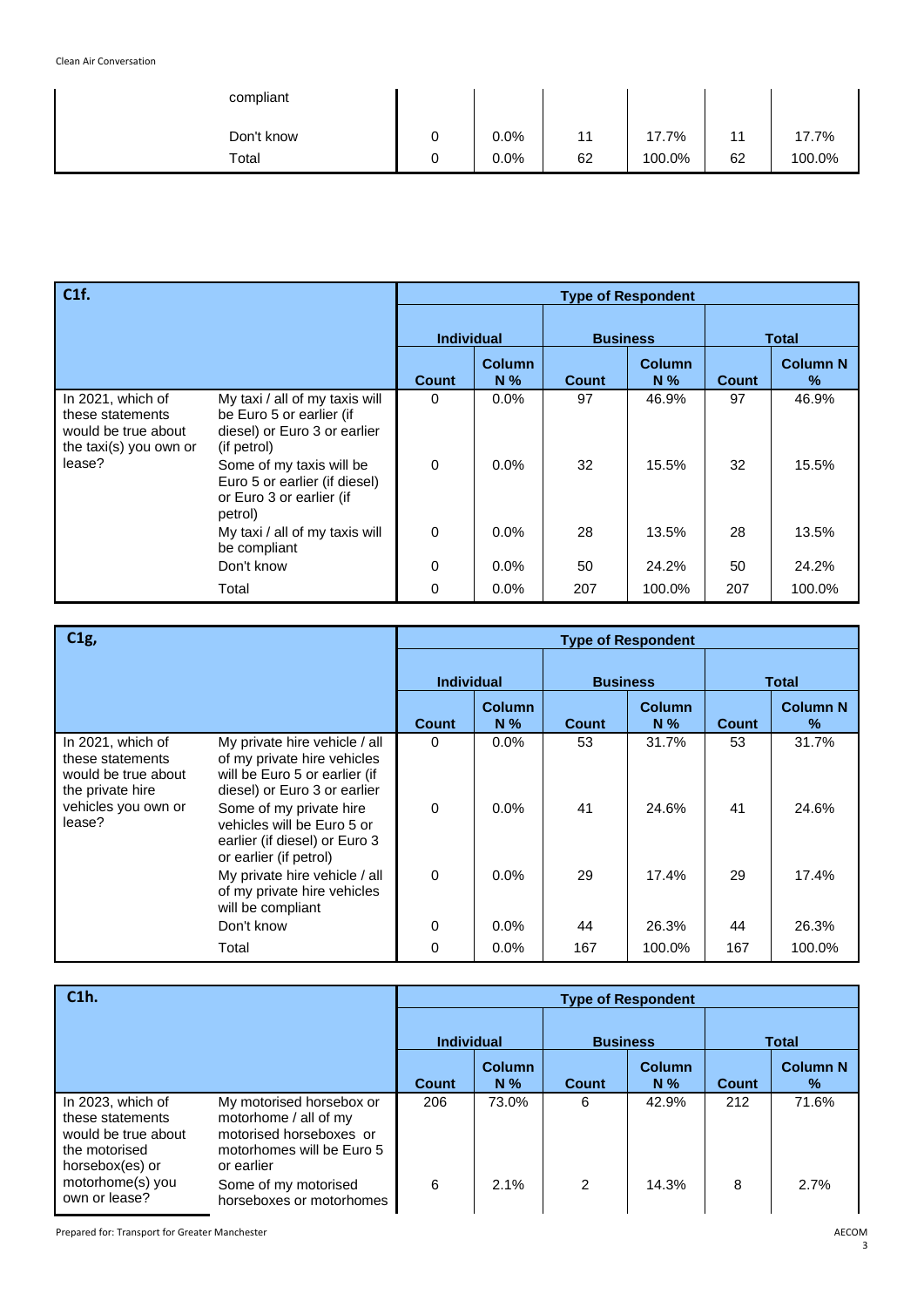| will be Euro 5 or earlier                                                                                    |     |        |    |        |     |        |
|--------------------------------------------------------------------------------------------------------------|-----|--------|----|--------|-----|--------|
| My motorised horsebox or<br>motorhome / all my<br>motorised horseboxes or<br>motorhomes will be<br>compliant | 11  | 3.9%   |    | 7.1%   | 12  | 4.1%   |
| Don't know                                                                                                   | 59  | 20.9%  | 5  | 35.7%  | 64  | 21.6%  |
| Total                                                                                                        | 282 | 100.0% | 14 | 100.0% | 296 | 100.0% |

| C <sub>1i</sub> .                                                                                                 |                                                                                                                  |    |                        |       | <b>Type of Respondent</b> |              |                         |
|-------------------------------------------------------------------------------------------------------------------|------------------------------------------------------------------------------------------------------------------|----|------------------------|-------|---------------------------|--------------|-------------------------|
|                                                                                                                   |                                                                                                                  |    | <b>Individual</b>      |       | <b>Business</b>           |              | Total                   |
|                                                                                                                   |                                                                                                                  |    | <b>Column</b><br>$N\%$ | Count | <b>Column</b><br>$N\%$    | <b>Count</b> | <b>Column N</b><br>$\%$ |
| In 2023, which of<br>these statements<br>would be true about<br>the un-licensed<br>minibuses you own or<br>lease? | My minibus / all of my<br>minibuses will be Euro 5 or<br>earlier (if diesel) or Euro 3<br>or earlier (if petrol) | 8  | 57.1%                  | 5     | 26.3%                     | 13           | 39.4%                   |
|                                                                                                                   | Some of my minibuses will<br>be Euro 5 or earlier (if<br>diesel) or Euro 3 or earlier<br>(if petrol)             | 1  | 7.1%                   | 4     | 21.1%                     | 5            | 15.2%                   |
|                                                                                                                   | My minibus / all my<br>minibuses will be compliant                                                               | 2  | 14.3%                  | 2     | 10.5%                     | 4            | 12.1%                   |
|                                                                                                                   | Don't know                                                                                                       | 3  | 21.4%                  | 8     | 42.1%                     | 11           | 33.3%                   |
|                                                                                                                   | Total                                                                                                            | 14 | 100.0%                 | 19    | 100.0%                    | 33           | 100.0%                  |

| $ C1j$ .                                                                                                |                                                                                                                 |              |                      | <b>Type of Respondent</b> |                 |              |                      |
|---------------------------------------------------------------------------------------------------------|-----------------------------------------------------------------------------------------------------------------|--------------|----------------------|---------------------------|-----------------|--------------|----------------------|
|                                                                                                         |                                                                                                                 |              | <b>Individual</b>    |                           | <b>Business</b> |              | <b>Total</b>         |
|                                                                                                         |                                                                                                                 | <b>Count</b> | <b>Column</b><br>N % | Count                     | Column<br>$N\%$ | <b>Count</b> | <b>Column N</b><br>% |
| In 2021, which of<br>these statements<br>would be true about<br>the other vehicles you<br>own or lease? | My vehicle / all of my<br>vehicles will be Euro 5 or<br>earlier (if diesel) or Euro 3<br>or earlier (if petrol) | 0            | $0.0\%$              |                           | 100.0%          |              | 100.0%               |
|                                                                                                         | Some of my vehicles will<br>be Euro 5 or earlier (if<br>diesel) or Euro 3 or earlier<br>(if petrol)             | $\Omega$     | 0.0%                 | 0                         | 0.0%            | $\Omega$     | 0.0%                 |
|                                                                                                         | My vehicle / all of my<br>vehicles will be compliant                                                            | 0            | $0.0\%$              | 0                         | 0.0%            | $\Omega$     | 0.0%                 |
|                                                                                                         | Don't know                                                                                                      | 0            | $0.0\%$              | 0                         | 0.0%            | $\Omega$     | 0.0%                 |
|                                                                                                         | Total                                                                                                           | 0            | 0.0%                 |                           | 100.0%          |              | 100.0%               |

# **Section P**

| P1a.                                                                                                                   |                          | <b>Type of Respondent</b> |                        |                 |                 |              |                 |  |  |  |
|------------------------------------------------------------------------------------------------------------------------|--------------------------|---------------------------|------------------------|-----------------|-----------------|--------------|-----------------|--|--|--|
|                                                                                                                        |                          | <b>Individual</b>         |                        | <b>Business</b> |                 | <b>Total</b> |                 |  |  |  |
|                                                                                                                        |                          | <b>Count</b>              | <b>Column</b><br>$N\%$ | <b>Count</b>    | Column<br>$N\%$ | <b>Count</b> | Column<br>$N\%$ |  |  |  |
| Do you think the following<br>penalty payments for those<br>vehicles that do not meet<br>minimum emission requirements | Too little/Not<br>enough | 380                       | 16.1%                  | 35              | 6.8%            | 415          | 14.4%           |  |  |  |
|                                                                                                                        | About right              | 928                       | 39.3%                  | 89              | 17.2%           | 1017         | 35.3%           |  |  |  |
|                                                                                                                        | Too much                 | 876                       | 37.1%                  | 310             | 59.8%           | 1186         | 41.2%           |  |  |  |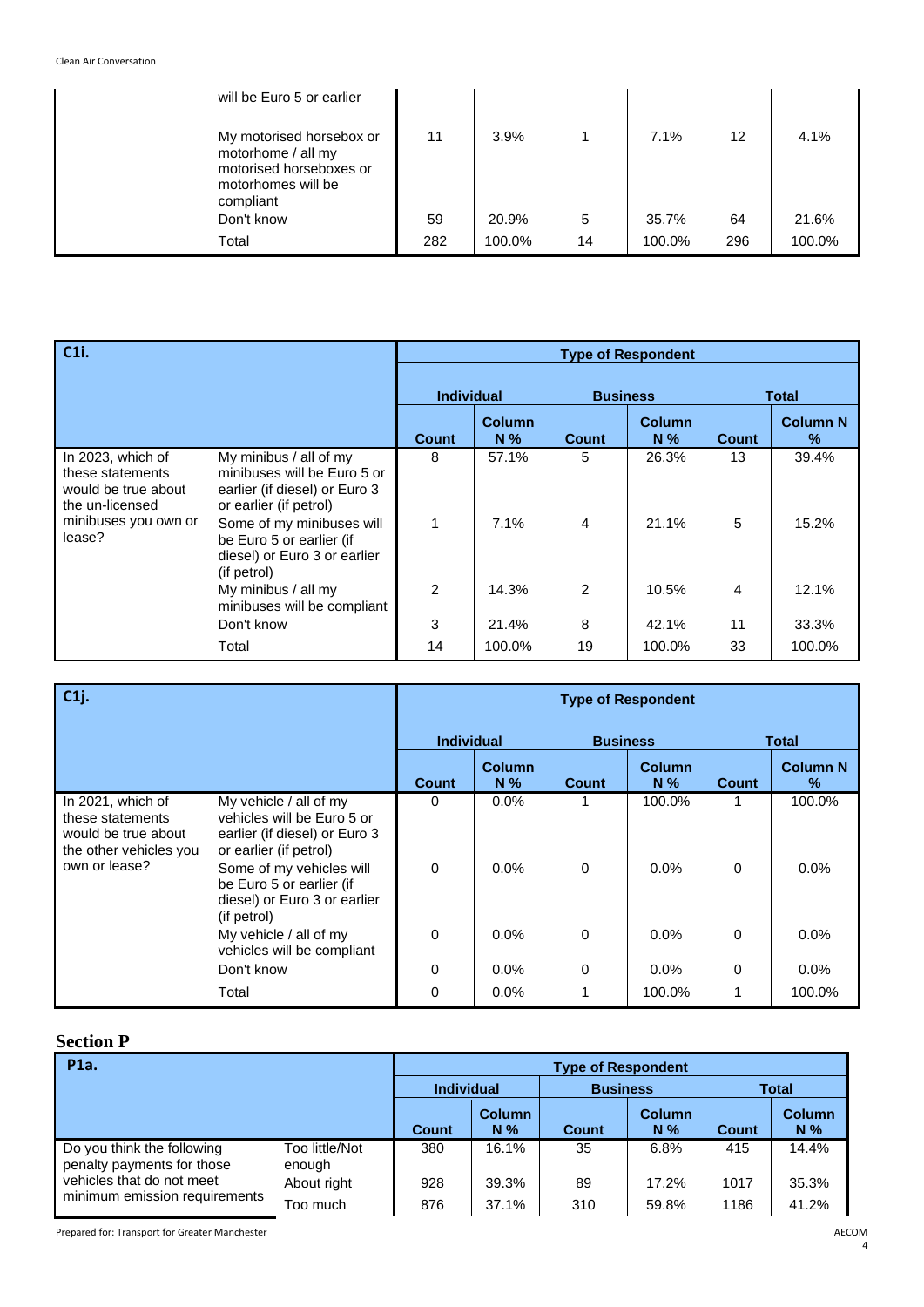| are too much, too little or about          | Don't know |      | $.5\%$ | 84  | 16.2%  | 261  | 9.1%   |
|--------------------------------------------|------------|------|--------|-----|--------|------|--------|
| right? - Buses and coaches £100<br>per day | Total      | 2361 | 100.0% | 518 | 100.0% | 2879 | 100.0% |

| P1b.                                                                                                                                 |                          | <b>Type of Respondent</b> |                        |                 |                        |              |                        |  |  |
|--------------------------------------------------------------------------------------------------------------------------------------|--------------------------|---------------------------|------------------------|-----------------|------------------------|--------------|------------------------|--|--|
|                                                                                                                                      |                          | <b>Individual</b>         |                        | <b>Business</b> |                        | <b>Total</b> |                        |  |  |
|                                                                                                                                      |                          | Count                     | <b>Column</b><br>$N\%$ | Count           | <b>Column</b><br>$N\%$ | <b>Count</b> | <b>Column</b><br>$N\%$ |  |  |
| Do you think the following<br>penalty payments for those                                                                             | Too little/Not<br>enough | 512                       | 21.7%                  | 36              | 6.9%                   | 548          | 19.1%                  |  |  |
| vehicles that do not meet                                                                                                            | About right              | 901                       | 38.3%                  | 88              | 17.0%                  | 989          | 34.4%                  |  |  |
| minimum emission<br>requirements are too much,<br>too little or about right? -<br><b>Heavy Goods Vehicles</b><br>(HGVs) £100 per day | Too much                 | 767                       | 32.6%                  | 313             | 60.3%                  | 1080         | 37.6%                  |  |  |
|                                                                                                                                      | Don't know               | 175                       | 7.4%                   | 82              | 15.8%                  | 257          | 8.9%                   |  |  |
|                                                                                                                                      | Total                    | 2355                      | 100.0%                 | 519             | 100.0%                 | 2874         | 100.0%                 |  |  |

| <b>P1c.</b>                                                                                                                                              |                          | <b>Type of Respondent</b> |                 |                 |                         |              |                        |  |  |  |
|----------------------------------------------------------------------------------------------------------------------------------------------------------|--------------------------|---------------------------|-----------------|-----------------|-------------------------|--------------|------------------------|--|--|--|
|                                                                                                                                                          |                          | <b>Individual</b>         |                 | <b>Business</b> |                         | <b>Total</b> |                        |  |  |  |
|                                                                                                                                                          |                          | <b>Count</b>              | Column<br>$N\%$ | <b>Count</b>    | <b>Column N</b><br>$\%$ | <b>Count</b> | <b>Column</b><br>$N\%$ |  |  |  |
| Do you think the following<br>penalty payments for those                                                                                                 | Too little/Not<br>enough | 688                       | 29.1%           | 49              | 9.4%                    | 737          | 25.5%                  |  |  |  |
| vehicles that do not meet                                                                                                                                | About right              | 858                       | 36.3%           | 107             | 20.5%                   | 965          | 33.4%                  |  |  |  |
| minimum emission requirements<br>are too much, too little or about<br>right? - Vans, minibuses,<br>motorhomes and motorised<br>horseboxes: £7.50 per day | Too much                 | 678                       | 28.7%           | 295             | 56.6%                   | 973          | 33.7%                  |  |  |  |
|                                                                                                                                                          | Don't know               | 141                       | 6.0%            | 70              | 13.4%                   | 211          | 7.3%                   |  |  |  |
|                                                                                                                                                          | Total                    | 2365                      | 100.0%          | 521             | 100.0%                  | 2886         | 100.0%                 |  |  |  |

| P1d.                                                                                                     |                          | <b>Type of Respondent</b> |                        |                 |                         |              |                        |  |  |
|----------------------------------------------------------------------------------------------------------|--------------------------|---------------------------|------------------------|-----------------|-------------------------|--------------|------------------------|--|--|
|                                                                                                          |                          | <b>Individual</b>         |                        | <b>Business</b> |                         | <b>Total</b> |                        |  |  |
|                                                                                                          |                          | <b>Count</b>              | <b>Column</b><br>$N\%$ | Count           | <b>Column N</b><br>$\%$ | <b>Count</b> | <b>Column</b><br>$N\%$ |  |  |
| Do you think the following penalty<br>payments for those vehicles that                                   | Too little/Not<br>enough | 802                       | 34.1%                  | 53              | 9.5%                    | 855          | 29.4%                  |  |  |
| do not meet minimum emission                                                                             | About right              | 791                       | 33.6%                  | 85              | 15.3%                   | 876          | 30.1%                  |  |  |
| requirements are too much, too<br>little or about right? - Taxis and<br>private hire vehicles: £7.50 per | Too much                 | 629                       | 26.8%                  | 378             | 68.0%                   | 1007         | 34.6%                  |  |  |
|                                                                                                          | Don't know               | 129                       | 5.5%                   | 40              | 7.2%                    | 169          | 5.8%                   |  |  |
| day                                                                                                      | Total                    | 2351                      | 100.0%                 | 556             | 100.0%                  | 2907         | 100.0%                 |  |  |

| P <sub>1e</sub> .                                                                                                |                          | <b>Type of Respondent</b> |                        |       |                                  |              |                        |  |  |
|------------------------------------------------------------------------------------------------------------------|--------------------------|---------------------------|------------------------|-------|----------------------------------|--------------|------------------------|--|--|
|                                                                                                                  |                          | <b>Individual</b>         |                        |       | <b>Business</b>                  | <b>Total</b> |                        |  |  |
|                                                                                                                  |                          | <b>Count</b>              | <b>Column</b><br>$N\%$ | Count | <b>Column N</b><br>$\frac{9}{6}$ | <b>Count</b> | <b>Column</b><br>$N\%$ |  |  |
| Do you think the following penalty<br>payments for those vehicles that do                                        | Too little/Not<br>enough | 318                       | 13.5%                  | 16    | 3.1%                             | 334          | 11.6%                  |  |  |
| not meet minimum emission                                                                                        | About right              | 949                       | 40.4%                  | 54    | 10.4%                            | 1003         | 34.9%                  |  |  |
| requirements are too much, too little<br>or about right? - Proposed Penalty<br>Charge Notice, in addition to the | Too much                 | 852                       | 36.3%                  | 388   | 74.5%                            | 1240         | 43.2%                  |  |  |
|                                                                                                                  | Don't know               | 231                       | 9.8%                   | 63    | 12.1%                            | 294          | 10.2%                  |  |  |
| daily penalty: £120 per day                                                                                      | Total                    | 2350                      | 100.0%                 | 521   | 100.0%                           | 2871         | 100.0%                 |  |  |

| <b>P2.</b>                              | <b>Type of Respondent</b> |               |       |                 |              |               |  |  |
|-----------------------------------------|---------------------------|---------------|-------|-----------------|--------------|---------------|--|--|
|                                         | <b>Individual</b>         |               |       | <b>Business</b> | <b>Total</b> |               |  |  |
|                                         |                           | <b>Column</b> |       | <b>Column N</b> |              | <b>Column</b> |  |  |
|                                         | <b>Count</b>              | N%            | Count | $\frac{9}{6}$   | <b>Count</b> | $N\%$         |  |  |
| Yes<br>Do you think there are any other | 807                       | 34.4%         | 314   | 56.6%           | 1121         | 38.7%         |  |  |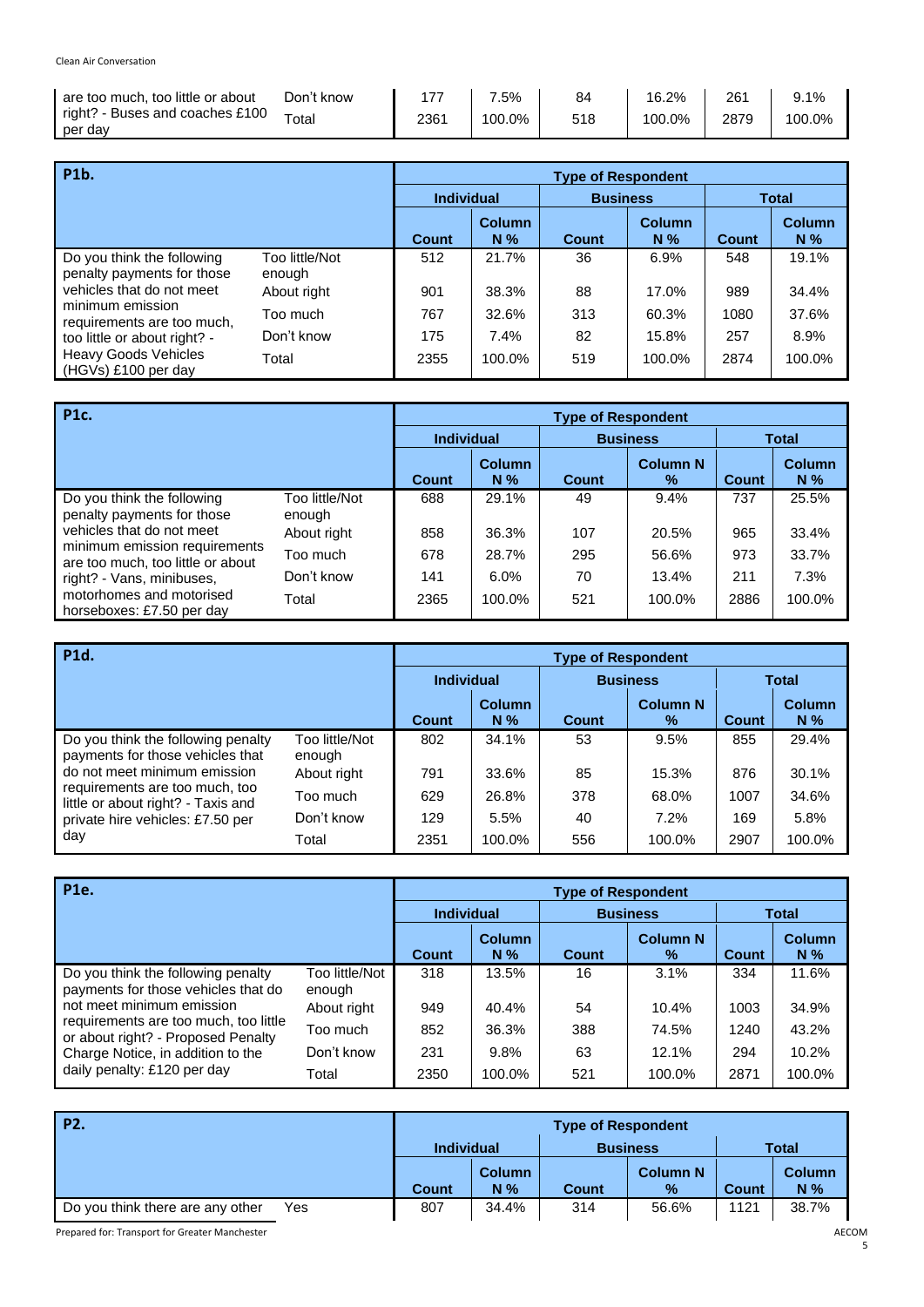| <b>P3a.</b>                                                                                                                                                                                                                                                            |                         |                   |                        | <b>Type of Respondent</b> |                        |              |                        |
|------------------------------------------------------------------------------------------------------------------------------------------------------------------------------------------------------------------------------------------------------------------------|-------------------------|-------------------|------------------------|---------------------------|------------------------|--------------|------------------------|
|                                                                                                                                                                                                                                                                        |                         | <b>Individual</b> |                        | <b>Business</b>           |                        | <b>Total</b> |                        |
|                                                                                                                                                                                                                                                                        |                         | <b>Count</b>      | <b>Column</b><br>$N\%$ | Count                     | <b>Column</b><br>$N\%$ | Count        | <b>Column</b><br>$N\%$ |
| To what extent do you think that<br>cleaning up Greater<br>Manchester's bus fleet, Heavy<br>Goods Vehicles (HGVs), vans,<br>minibuses and coaches and<br>other commercial vehicles is a<br>priority for improving air quality<br>in Greater Manchester? - Bus<br>Fleet | Very important          | 1594              | 67.3%                  | 218                       | 40.4%                  | 1812         | 62.3%                  |
|                                                                                                                                                                                                                                                                        | Important               | 351               | 14.8%                  | 99                        | 18.3%                  | 450          | 15.5%                  |
|                                                                                                                                                                                                                                                                        | Somewhat<br>important   | 238               | 10.1%                  | 121                       | 22.4%                  | 359          | 12.3%                  |
|                                                                                                                                                                                                                                                                        | Not at all<br>important | 185               | 7.8%                   | 102                       | 18.9%                  | 287          | 9.9%                   |
|                                                                                                                                                                                                                                                                        | Total                   | 2368              | 100.0%                 | 540                       | 100.0%                 | 2908         | 100.0%                 |
|                                                                                                                                                                                                                                                                        |                         |                   |                        |                           |                        |              |                        |

| <b>P3b.</b>                                                                                                                                                                                                                                                                              | <b>Type of Respondent</b> |                   |                        |                 |                        |       |                 |  |  |
|------------------------------------------------------------------------------------------------------------------------------------------------------------------------------------------------------------------------------------------------------------------------------------------|---------------------------|-------------------|------------------------|-----------------|------------------------|-------|-----------------|--|--|
|                                                                                                                                                                                                                                                                                          |                           | <b>Individual</b> |                        | <b>Business</b> |                        |       | <b>Total</b>    |  |  |
|                                                                                                                                                                                                                                                                                          |                           | <b>Count</b>      | <b>Column</b><br>$N\%$ | <b>Count</b>    | <b>Column</b><br>$N\%$ | Count | Column<br>$N\%$ |  |  |
| To what extent do you think<br>that cleaning up Greater<br>Manchester's bus fleet, Heavy<br>Goods Vehicles (HGVs), vans,<br>minibuses and coaches and<br>other commercial vehicles is a<br>priority for improving air quality<br>in Greater Manchester? -<br><b>Heavy Goods Vehicles</b> | Very important            | 1281              | 54.2%                  | 157             | 29.0%                  | 1438  | 49.5%           |  |  |
|                                                                                                                                                                                                                                                                                          | Important                 | 535               | 22.6%                  | 118             | 21.8%                  | 653   | 22.5%           |  |  |
|                                                                                                                                                                                                                                                                                          | Somewhat<br>important     | 343               | 14.5%                  | 152             | 28.0%                  | 495   | 17.0%           |  |  |
|                                                                                                                                                                                                                                                                                          | Not at all<br>important   | 205               | 8.7%                   | 115             | 21.2%                  | 320   | 11.0%           |  |  |
| (HGVs), vans, minibuses and<br>coaches                                                                                                                                                                                                                                                   | Total                     | 2364              | 100.0%                 | 542             | 100.0%                 | 2906  | 100.0%          |  |  |

| <b>P3c.</b>                                                                                       |                         | <b>Type of Respondent</b> |                        |              |                        |              |                        |  |
|---------------------------------------------------------------------------------------------------|-------------------------|---------------------------|------------------------|--------------|------------------------|--------------|------------------------|--|
|                                                                                                   |                         | <b>Individual</b>         | <b>Business</b>        |              |                        |              | <b>Total</b>           |  |
|                                                                                                   |                         | <b>Count</b>              | <b>Column</b><br>$N\%$ | <b>Count</b> | <b>Column</b><br>$N\%$ | <b>Count</b> | <b>Column</b><br>$N\%$ |  |
| To what extent do you think that<br>cleaning up Greater                                           | Very important          | 1170                      | 49.4%                  | 127          | 22.9%                  | 1297         | 44.4%                  |  |
| Manchester's bus fleet, Heavy<br>Goods Vehicles (HGVs), vans,                                     | Important               | 564                       | 23.8%                  | 106          | 19.1%                  | 670          | 22.9%                  |  |
| minibuses and coaches and<br>other commercial vehicles is a<br>priority for improving air quality | Somewhat<br>important   | 401                       | 16.9%                  | 152          | 27.4%                  | 553          | 18.9%                  |  |
| in Greater Manchester? - Taxis<br>and private hire vehicles                                       | Not at all<br>important | 234                       | 9.9%                   | 170          | 30.6%                  | 404          | 13.8%                  |  |
|                                                                                                   | Total                   | 2369                      | 100.0%                 | 555          | 100.0%                 | 2924         | 100.0%                 |  |
|                                                                                                   |                         |                           |                        |              |                        |              |                        |  |

| <b>Section Z Bus</b> |  |
|----------------------|--|
|----------------------|--|

| <b>Z8.</b>                                               |                                                        | Count | <b>Column</b><br>N% |
|----------------------------------------------------------|--------------------------------------------------------|-------|---------------------|
| Before the possible introduction                         | Retrofitted some of your vehicles                      |       | 5.9%                |
| of the Clean Air Zone in 2021<br>are you likely to have: | Retrofitted all of your vehicles                       | 2     | 5.9%                |
|                                                          | Replaced some of your vehicles with compliant vehicles | 6     | 17.6%               |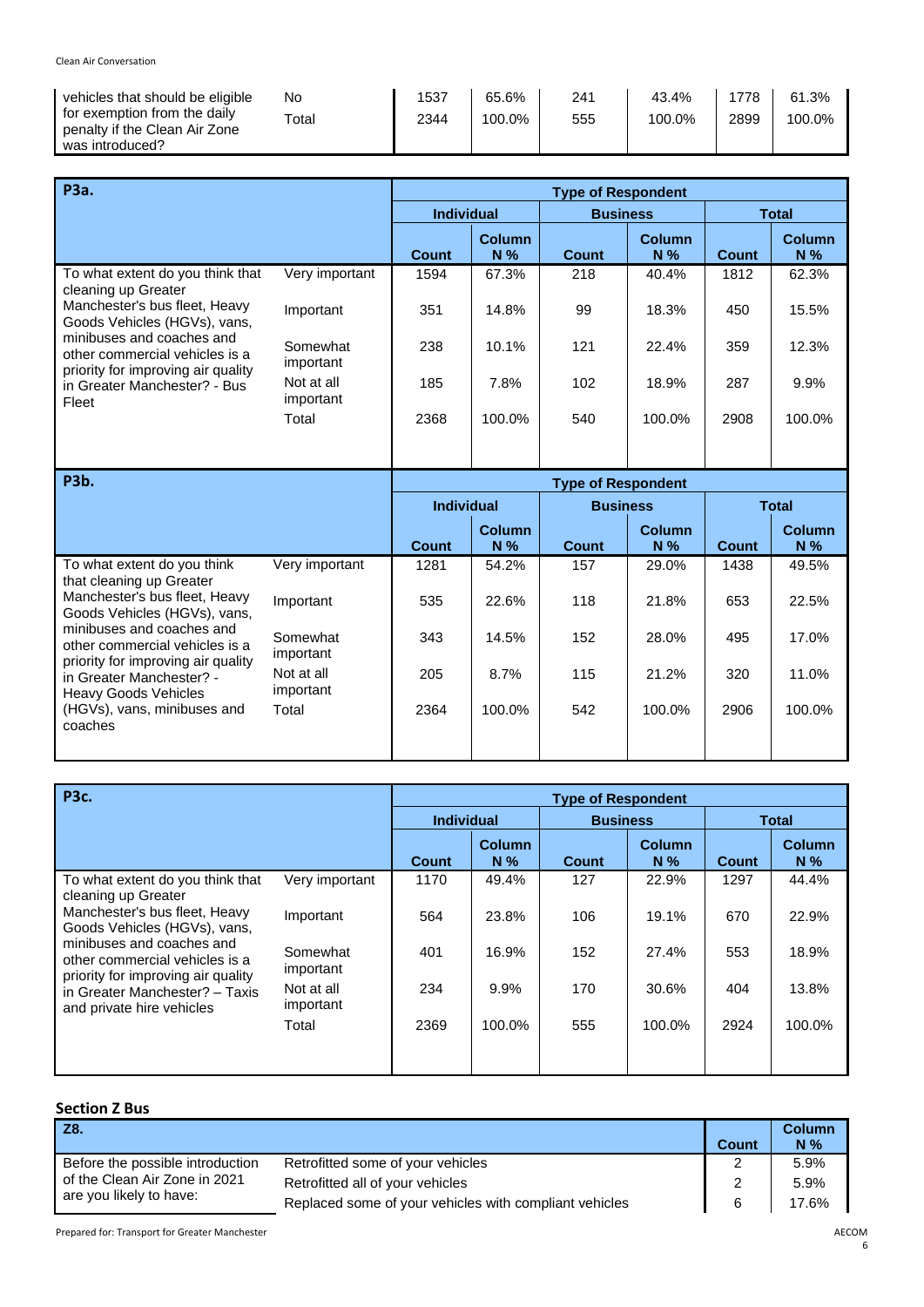| Replaced all of your vehicles with compliant vehicles |    | 5.9%   |
|-------------------------------------------------------|----|--------|
| Not replaced or retrofitted any of your vehicles      |    | 32.4%  |
| Don't know                                            | 12 | 35.3%  |
| Total                                                 | 34 | 100.0% |

| Z9.                           |                                                                                          | Count          | <b>Column</b><br>$N\%$ |
|-------------------------------|------------------------------------------------------------------------------------------|----------------|------------------------|
| Why would you not change your | Don't want to replace my vehicle(s)                                                      |                | 18.2%                  |
| vehicles before the possible  | am not planning to replace my vehicle(s) until after this time                           | 3              | 27.3%                  |
| introduction of the Clean Air | Cost of replacing vehicle(s)                                                             | 7              | 63.6%                  |
| Zone in 2021?                 | Due to lease agreement                                                                   | 0              | $0.0\%$                |
|                               | Waiting for better/ more appropriate model to be released                                | $\overline{2}$ | 18.2%                  |
|                               | The vehicle(s) won't be frequently entering or traveling within the<br>Clean Air Zone    | $\overline{2}$ | 18.2%                  |
|                               | I'd rather pay a daily penalty                                                           | $\overline{2}$ | 18.2%                  |
|                               | don't think I would need a vehicle for business by the time the<br>Clean Air Zone begins | 0              | $0.0\%$                |
|                               | Other                                                                                    | 1              | 9.1%                   |
|                               | Don't know                                                                               | 0              | $0.0\%$                |
|                               | Total                                                                                    | 11             | 100.0%                 |

| Z <sub>10a</sub> .                                      |         |                                  | <b>Frequency</b> | <b>Percent</b> | <b>Valid</b><br><b>Percent</b> | <b>Cumulative</b><br><b>Percent</b> |
|---------------------------------------------------------|---------|----------------------------------|------------------|----------------|--------------------------------|-------------------------------------|
| How many                                                | Valid   | $2 - 4$                          | 2                | 5.9            | 50.0                           | 50.0                                |
| vehicles would                                          |         | $10 - 19$                        | 2                | 5.9            | 50.0                           | 100.0                               |
| you need to                                             |         | Total                            | 4                | 11.8           | 100.0                          |                                     |
| apply for funding<br>for to retrofit or<br>replace your | Missing | No response                      | 3                | 8.8            |                                |                                     |
|                                                         |         | Not going to retrofit or replace | 21               | 61.8           |                                |                                     |
| vehicle? -                                              |         | Not going to retrofit            | 6                | 17.6           |                                |                                     |
| Retrofitting                                            |         | Total                            | 30               | 88.2           |                                |                                     |
|                                                         | Total   |                                  | 34               | 100.0          |                                |                                     |

| Z10b.                                     |         |                                  | <b>Frequency</b> | <b>Percent</b> | <b>Valid</b><br><b>Percent</b> | <b>Cumulative</b><br><b>Percent</b> |
|-------------------------------------------|---------|----------------------------------|------------------|----------------|--------------------------------|-------------------------------------|
| How many                                  | Valid   |                                  | 2                | 5.9            | 22.2                           | 22.2                                |
| vehicles would                            |         | $2 - 4$                          | 4                | 2.9            | 11.1                           | 33.3                                |
| you need to                               |         | $5-9$                            |                  | 2.9            | 11.1                           | 44.4                                |
| apply for funding                         |         | $10 - 19$                        | 4                | 11.8           | 44.4                           | 88.9                                |
| for to retrofit or                        |         | $20+$                            |                  | 2.9            | 11.1                           | 100.0                               |
| replace your<br>vehicle? -<br>Replacement |         | Total                            | 9                | 26.5           | 100.0                          |                                     |
|                                           | Missing | No response                      | $\overline{2}$   | 5.9            |                                |                                     |
|                                           |         | Not going to replace or retrofit | 21               | 61.8           |                                |                                     |
|                                           |         | Not going to replace             | 2                | 5.9            |                                |                                     |
|                                           |         | Total                            | 25               | 73.5           |                                |                                     |
|                                           | Total   |                                  | 34               | 100.0          |                                |                                     |

| Z11.                                                                               |         |                                     | <b>Frequency</b> | <b>Percent</b> | <b>Valid</b><br><b>Percent</b> | <b>Cumulative</b><br><b>Percent</b> |
|------------------------------------------------------------------------------------|---------|-------------------------------------|------------------|----------------|--------------------------------|-------------------------------------|
| The fund is unlikely to                                                            | Valid   | Yes                                 | 5                | 14.7           | 50.0                           | 50.0                                |
| cover all the costs of                                                             |         | No.                                 | 5                | 14.7           | 50.0                           | 100.0                               |
| upgrading vehicles to                                                              |         | Total                               | 10               | 29.4           | 100.0                          |                                     |
| become fully                                                                       | Missing | No response given                   | 2                | 5.9            |                                |                                     |
| compliant. If GM had<br>a loan scheme to help                                      |         | Not going to replace or<br>retrofit | 22               | 64.7           |                                |                                     |
| with the additional<br>costs, would you<br>consider applying for<br>money from it? |         | Total                               | 24               | 70.6           |                                |                                     |
|                                                                                    | Total   |                                     | 34               | 100.0          |                                |                                     |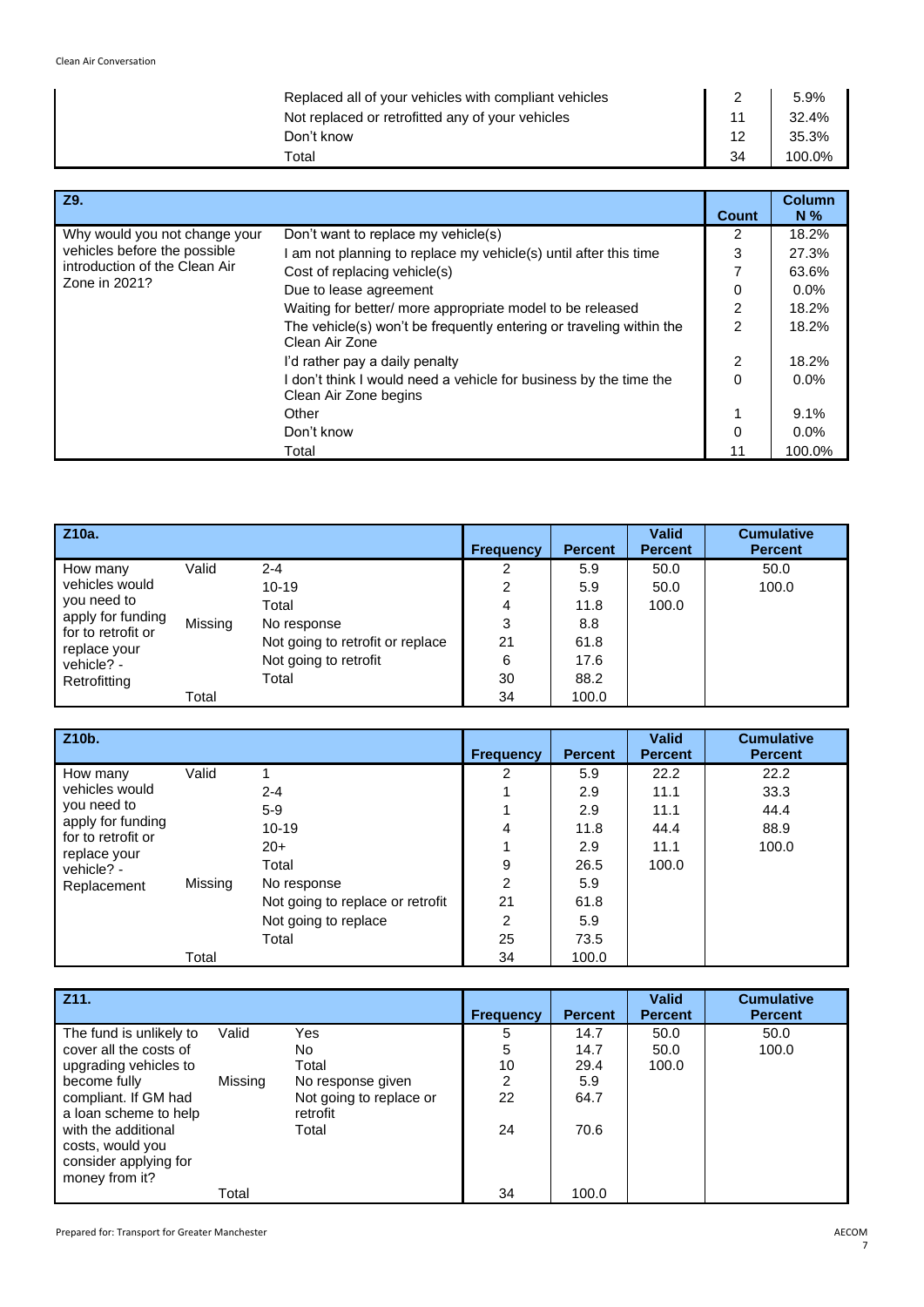| Z12.                                                |         |                                     | <b>Frequency</b> | <b>Percent</b> | <b>Valid</b><br><b>Percent</b> | <b>Cumulative</b><br><b>Percent</b> |
|-----------------------------------------------------|---------|-------------------------------------|------------------|----------------|--------------------------------|-------------------------------------|
| If you applied for a                                | Valid   | $50\% - 75\%$                       | 2                | 5.9            | 40.0                           | 40.0                                |
| loan through this<br>scheme, what                   |         | 75% - 100%                          |                  | 2.9            | 20.0                           | 60.0                                |
|                                                     |         | Don't know                          | 2                | 5.9            | 40.0                           | 100.0                               |
| percentage of the                                   |         | Total                               | 5                | 14.7           | 100.0                          |                                     |
| vehicle value would<br>you be willing to<br>borrow? | Missing | No response given                   | $\overline{2}$   | 5.9            |                                |                                     |
|                                                     |         | Will not apply for funding          | 5                | 14.7           |                                |                                     |
|                                                     |         | Not going to replace or<br>retrofit | 22               | 64.7           |                                |                                     |
|                                                     |         | Total                               | 29               | 85.3           |                                |                                     |
|                                                     | Total   |                                     | 34               | 100.0          |                                |                                     |

| Z13.                                                           |         |                                     | <b>Frequen</b><br><b>CV</b> | <b>Percent</b> | <b>Valid</b><br><b>Percent</b> | <b>Cumulative</b><br><b>Percent</b> |
|----------------------------------------------------------------|---------|-------------------------------------|-----------------------------|----------------|--------------------------------|-------------------------------------|
| Over what timescale<br>would you need to<br>pay back the loan? | Valid   | 4-5 years                           |                             | 2.9            | 20.0                           | 20.0                                |
|                                                                |         | More than 5 years                   | 3                           | 8.8            | 60.0                           | 80.0                                |
|                                                                |         | Don't know                          |                             | 2.9            | 20.0                           | 100.0                               |
|                                                                |         | Total                               | 5                           | 14.7           | 100.0                          |                                     |
|                                                                | Missing | No response given                   | 2                           | 5.9            |                                |                                     |
|                                                                |         | Will not apply for<br>funding       | 5                           | 14.7           |                                |                                     |
|                                                                |         | Not going to replace<br>or retrofit | 22                          | 64.7           |                                |                                     |
|                                                                |         | Total                               | 29                          | 85.3           |                                |                                     |
|                                                                | Total   |                                     | 34                          | 100.0          |                                |                                     |

# **Section Z Taxi**

| Z <sub>15</sub> .               |                                                        | <b>Count</b> | <b>Column</b><br>$N\%$ |
|---------------------------------|--------------------------------------------------------|--------------|------------------------|
| Before the possible             | Retrofitted some of your vehicles                      | 5            | 3.0%                   |
| introduction of the             | Retrofitted all of your vehicles                       | 9            | 5.3%                   |
| Clean Air Zone in               | Replaced some of your vehicles with compliant vehicles | 17           | 10.1%                  |
| 2021 are you likely to<br>have: | Replaced all of your vehicles with compliant vehicles  | 8            | 4.7%                   |
|                                 | Not replaced or retrofitted any of your vehicles       | 76           | 45.0%                  |
|                                 | Don't know                                             | 55           | 32.5%                  |
|                                 | Total                                                  | 169          | 100.0%                 |

| Z16.                   |                                                                                         | Count    | <b>Column</b><br>$N\%$ |
|------------------------|-----------------------------------------------------------------------------------------|----------|------------------------|
| Why would              | Don't want to replace my vehicle(s)                                                     | 15       | 20.0%                  |
| you not                | am not planning to replace my vehicle(s) until after this time                          | 12       | 16.0%                  |
| change your            | Cost of replacing vehicle(s)                                                            | 66       | 88.0%                  |
| vehicles<br>before the | Due to lease agreement                                                                  | 13       | 17.3%                  |
| possible               | Waiting for better/ more appropriate model to be released                               | 16       | 21.3%                  |
| introduction           | The vehicle(s) won't be frequently entering or travelling within the Clean Air Zone     | 0        | $0.0\%$                |
| of the Clean           | I'd rather pay a daily penalty                                                          | 3        | 4.0%                   |
| Air Zone in<br>2021?   | I don't think I would need a vehicle for business by the time the Clean Air Zone begins |          | 1.3%                   |
|                        | Other                                                                                   | 6        | 8.0%                   |
|                        | Don't know                                                                              | $\Omega$ | $0.0\%$                |
|                        | Total                                                                                   | 75       | 100.0%                 |

| Z17a.                                      |         |                           | <b>Frequency</b> | <b>Percent</b> | <b>Valid</b><br><b>Percent</b> | <b>Cumulative</b><br><b>Percent</b> |
|--------------------------------------------|---------|---------------------------|------------------|----------------|--------------------------------|-------------------------------------|
| How many vehicles                          | Valid   | None                      |                  | 0.6            | 7.7                            | 7.7                                 |
| would you need to<br>apply for funding for |         |                           | 9                | 5.2            | 69.2                           | 76.9                                |
|                                            |         | $2 - 4$                   | 3                | 1.7            | 23.1                           | 100                                 |
| to retrofit or replace                     |         | Total                     | 13               | 7.5            | 100                            |                                     |
| your vehicle? -<br>Retrofitting            | Missing | No response given         | 6                | 3.4            |                                |                                     |
|                                            |         | Will not retrofit vehicle | 155              | 89.1           |                                |                                     |
|                                            |         | Total                     | 161              | 92.5           |                                |                                     |
|                                            | Total   |                           | 174              | 100.0          |                                |                                     |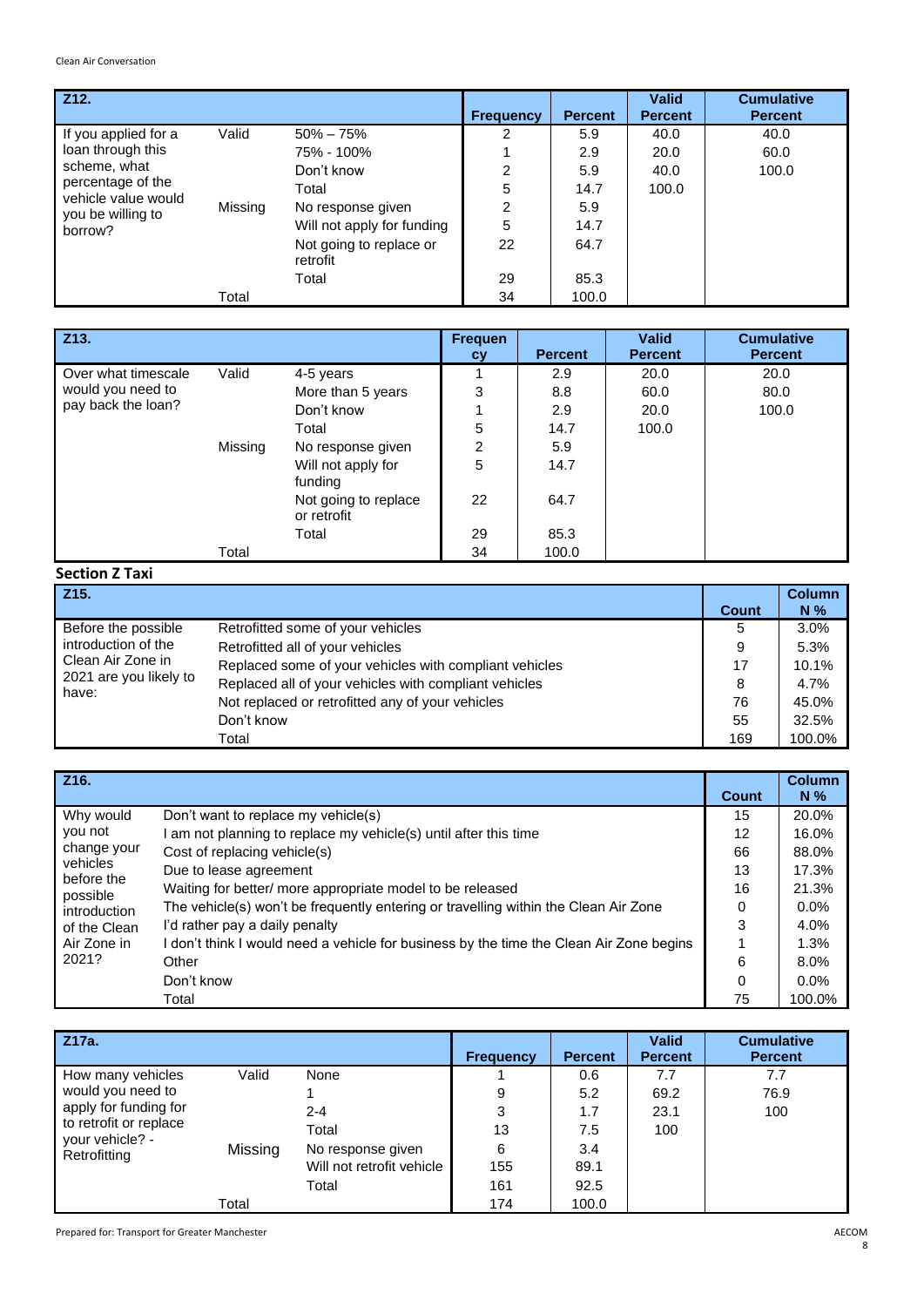| Z17b.                                                        |         |                             | <b>Frequency</b> | <b>Percent</b> | <b>Valid</b><br><b>Percent</b> | <b>Cumulative</b><br><b>Percent</b> |
|--------------------------------------------------------------|---------|-----------------------------|------------------|----------------|--------------------------------|-------------------------------------|
| How many                                                     | Valid   | None                        | 2                | 1.1            | 8.7                            | 8.7                                 |
| vehicles would                                               |         |                             | 11               | 6.3            | 47.8                           | 56.5                                |
| you need to apply                                            |         | $2 - 4$                     | $\overline{2}$   | 1.1            | 8.7                            | 65.2                                |
| for funding for to<br>retrofit or replace<br>your vehicle? - |         | $5-9$                       | 4                | 2.3            | 17.4                           | 82.6                                |
|                                                              |         | $10 - 19$                   | $\overline{2}$   | 1.1            | 8.7                            | 91.3                                |
| Replacement                                                  |         | $20+$                       | $\overline{c}$   | 1.1            | 8.7                            | 100                                 |
|                                                              |         | Total                       | 23               | 13.2           | 100                            |                                     |
|                                                              | Missing | No response given           | 7                | 4.0            |                                |                                     |
|                                                              |         | Will not replace<br>vehicle | 144              | 82.8           |                                |                                     |
|                                                              |         | Total                       | 151              | 86.8           |                                |                                     |
|                                                              | Total   |                             | 174              | 100.0          |                                |                                     |

| Z <sub>18</sub> .                                 |         |                                          | <b>Frequency</b> | <b>Percent</b> | <b>Valid</b><br><b>Percent</b> | <b>Cumulative</b><br><b>Percent</b> |
|---------------------------------------------------|---------|------------------------------------------|------------------|----------------|--------------------------------|-------------------------------------|
| The fund is unlikely to<br>cover all the costs of | Valid   | Yes                                      | 24               | 13.8           | 68.6                           | 68.6                                |
| upgrading vehicles to                             |         | No.<br>Total                             | 11<br>35         | 6.3<br>20.1    | 31.4<br>100.0                  | 100.0                               |
| become fully                                      | Missing | No response given                        | 8                | 4.6            |                                |                                     |
| compliant. If GM had<br>a loan scheme to help     |         | Would not retrofit or<br>replace vehicle | 131              | 75.3           |                                |                                     |
| with the additional<br>costs, would you           |         | Total                                    | 139              | 79.9           |                                |                                     |
| consider applying for<br>money from it?           |         |                                          |                  |                |                                |                                     |
|                                                   | Total   |                                          | 174              | 100.0          |                                |                                     |

| Z19.        |         |                                   | <b>Frequency</b> | <b>Percent</b> | <b>Valid</b><br><b>Percent</b> | <b>Cumulative</b><br><b>Percent</b> |
|-------------|---------|-----------------------------------|------------------|----------------|--------------------------------|-------------------------------------|
| If you      | Valid   | $1\% - 25\%$                      | 2                | 1.1            | 9.5                            | 9.5                                 |
| applied for |         | $25\% - 50\%$                     | 3                | 1.7            | 14.3                           | 23.8                                |
| a loan      |         | $50\% - 75\%$                     | 6                | 3.4            | 28.6                           | 52.4                                |
| through     |         | 75% - 100%                        | 9                | 5.2            | 42.9                           | 95.2                                |
| this        |         | Don't know                        |                  | 0.6            | 4.8                            | 100.0                               |
| scheme,     |         | Total                             | 21               | 12.1           | 100.0                          |                                     |
| what        | Missing | No response given                 | 12               | 6.9            |                                |                                     |
| percentage  |         | Would not consider applying for a | 11               | 6.3            |                                |                                     |
| of the      |         | loan                              |                  |                |                                |                                     |
| vehicle     |         | Would not retrofit or replace     | 130              | 74.7           |                                |                                     |
| value       |         | vehicle                           |                  |                |                                |                                     |
| would you   |         | Total                             | 153              | 87.9           |                                |                                     |
| be willing  | Total   |                                   | 174              | 100.0          |                                |                                     |
| to borrow?  |         |                                   |                  |                |                                |                                     |

| Z20.              |         |                                                 | <b>Frequency</b> | <b>Percent</b> | <b>Valid</b><br><b>Percent</b> | <b>Cumulative</b><br><b>Percent</b> |
|-------------------|---------|-------------------------------------------------|------------------|----------------|--------------------------------|-------------------------------------|
| Over what         | Valid   | 4-5 years                                       | 12               | 6.9            | 60.0                           | 60.0                                |
| timescale         |         | More than 5 years                               | 8                | 4.6            | 40.0                           | 100.0                               |
| would you         |         | Total                                           | 20               | 11.5           | 100.0                          |                                     |
| need to pay       | Missing | No response given                               | 13               | 7.5            |                                |                                     |
| back the<br>loan? |         | Would not consider applying for a<br>loan       | 11               | 6.3            |                                |                                     |
|                   |         | Not planning to retrofit or replace<br>vehicles | 130              | 74.7           |                                |                                     |
|                   |         | Total                                           | 154              | 88.5           |                                |                                     |
|                   | Total   |                                                 | 174              | 100.0          |                                |                                     |

| <b>Section Z PHV</b> |       |                   |
|----------------------|-------|-------------------|
| $\vert$ Z15.         | Count | <b>Column N %</b> |
|                      |       |                   |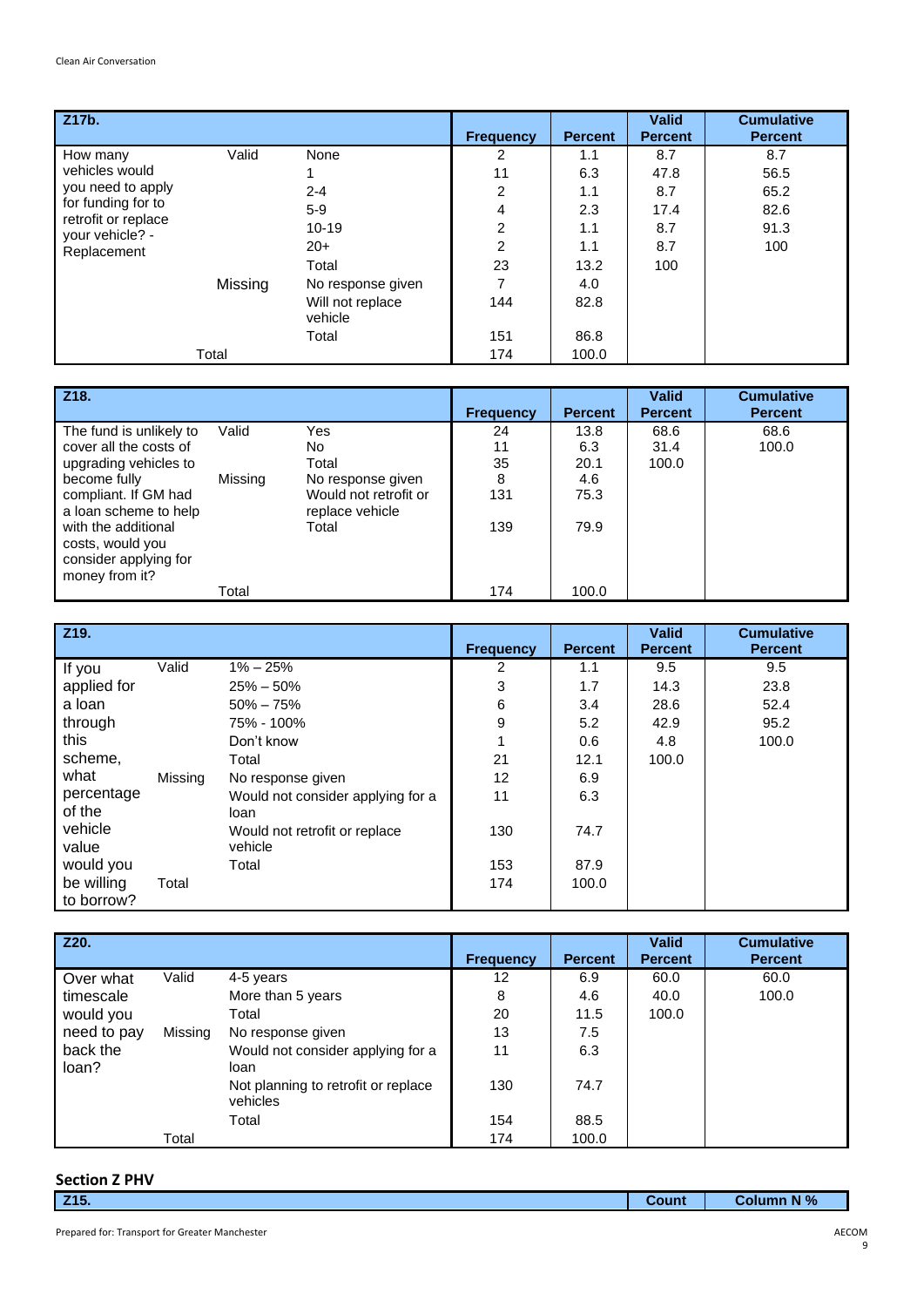| Before the possible<br>introduction of the<br>Clean Air Zone in 2021<br>are you likely to have: | Retrofitted some of your vehicles                      | 5   | $3.7\%$ |
|-------------------------------------------------------------------------------------------------|--------------------------------------------------------|-----|---------|
|                                                                                                 | Retrofitted all of your vehicles                       |     | 5.2%    |
|                                                                                                 | Replaced some of your vehicles with compliant vehicles | 17  | 12.7%   |
|                                                                                                 | Replaced all of your vehicles with compliant vehicles  | 8   | $6.0\%$ |
|                                                                                                 | Not replaced or retrofitted any of your vehicles       | 56  | 41.8%   |
|                                                                                                 | Don't know                                             | 42  | 31.3%   |
|                                                                                                 | Total                                                  | 134 | 100.0%  |

| Z <sub>16</sub> .                        |                                                                                          | <b>Count</b>   | <b>Column N %</b> |
|------------------------------------------|------------------------------------------------------------------------------------------|----------------|-------------------|
| Why would you not                        | Don't want to replace my vehicle(s)                                                      |                | 10.7%             |
| change your vehicles                     | am not planning to replace my vehicle(s) until after this time                           | 6              | 10.7%             |
| before the possible                      | Cost of replacing vehicle(s)                                                             | 51             | 91.1%             |
| introduction of the<br>Clean Air Zone in | Due to lease agreement                                                                   | 5              | 8.9%              |
| 2021?                                    | Waiting for better/ more appropriate model to be released                                | 5              | 8.9%              |
|                                          | The vehicle(s) won't be frequently entering or travelling within<br>the Clean Air Zone   | 0              | $0.0\%$           |
|                                          | I'd rather pay a daily penalty                                                           |                | 1.8%              |
|                                          | don't think I would need a vehicle for business by the time the<br>Clean Air Zone begins | 0              | 0.0%              |
|                                          | Other                                                                                    | $\overline{2}$ | 3.6%              |
|                                          | Don't know                                                                               | 0              | $0.0\%$           |
|                                          | Total                                                                                    | 56             | 100.0%            |

| Z17a.          |         |                            | <b>Frequency</b> | <b>Percent</b> | <b>Valid</b><br><b>Percent</b> | <b>Cumulative</b><br><b>Percent</b> |
|----------------|---------|----------------------------|------------------|----------------|--------------------------------|-------------------------------------|
| How many       | Valid   | None                       |                  | 0.6            | 8.3                            | 8.3                                 |
| vehicles       |         |                            |                  | 4.2            | 58.3                           | 66.7                                |
| would you      |         | $2 - 4$                    |                  | 0.6            | 8.3                            | 75.0                                |
| need to        |         | $10 - 19$                  |                  | 0.6            | 8.3                            | 83.3                                |
| apply for      |         | $20+$                      | 2                | 1.2            | 16.7                           | 100.0                               |
| funding for    |         | Total                      | 12               | 7.3            | 100.0                          |                                     |
| to retrofit or | Missing | No response given          | 4                | 2.4            |                                |                                     |
| replace        |         | Will not retrofit vehicle  | 122              | 73.9           |                                |                                     |
| your           |         | All vehicles are compliant | 27               | 16.4           |                                |                                     |
| vehicle? -     |         | Total                      | 153              | 92.7           |                                |                                     |
| Retrofitting   | Total   |                            | 165              | 100.0          |                                |                                     |

| Z17b.                             |         |                            | <b>Frequency</b> | <b>Percent</b> | <b>Valid</b><br><b>Percent</b> | <b>Cumulative</b><br><b>Percent</b> |
|-----------------------------------|---------|----------------------------|------------------|----------------|--------------------------------|-------------------------------------|
| How many                          | Valid   | None                       | 3                | 1.8            | 12.0                           | 12.0                                |
| vehicles                          |         |                            | 10               | 6.1            | 40.0                           | 52.0                                |
| would you                         |         | $2 - 4$                    | 3                | 1.8            | 12.0                           | 64.0                                |
| need to apply                     |         | $5-9$                      | 4                | 2.4            | 16.0                           | 80.0                                |
| for funding for<br>to retrofit or |         | $20+$                      | 5                | 3.0            | 20.0                           | 100.0                               |
| replace your                      |         | Total                      | 25               | 15.2           | 100.0                          |                                     |
| vehicle? -                        | Missing | No response given          | 4                | 2.4            |                                |                                     |
| Replacement                       |         | Will not replace vehicle   | 109              | 66.1           |                                |                                     |
|                                   |         | All vehicles are compliant | 27               | 16.4           |                                |                                     |
|                                   |         | Total                      | 140              | 84.8           |                                |                                     |
|                                   | Total   |                            | 165              | 100.0          |                                |                                     |

| $\overline{218}$ .                             | <b>Frequency</b> | <b>Percent</b> | <b>Valid</b> | <b>Cumulative</b> |
|------------------------------------------------|------------------|----------------|--------------|-------------------|
| Prepared for: Transport for Greater Manchester |                  |                |              | AECC              |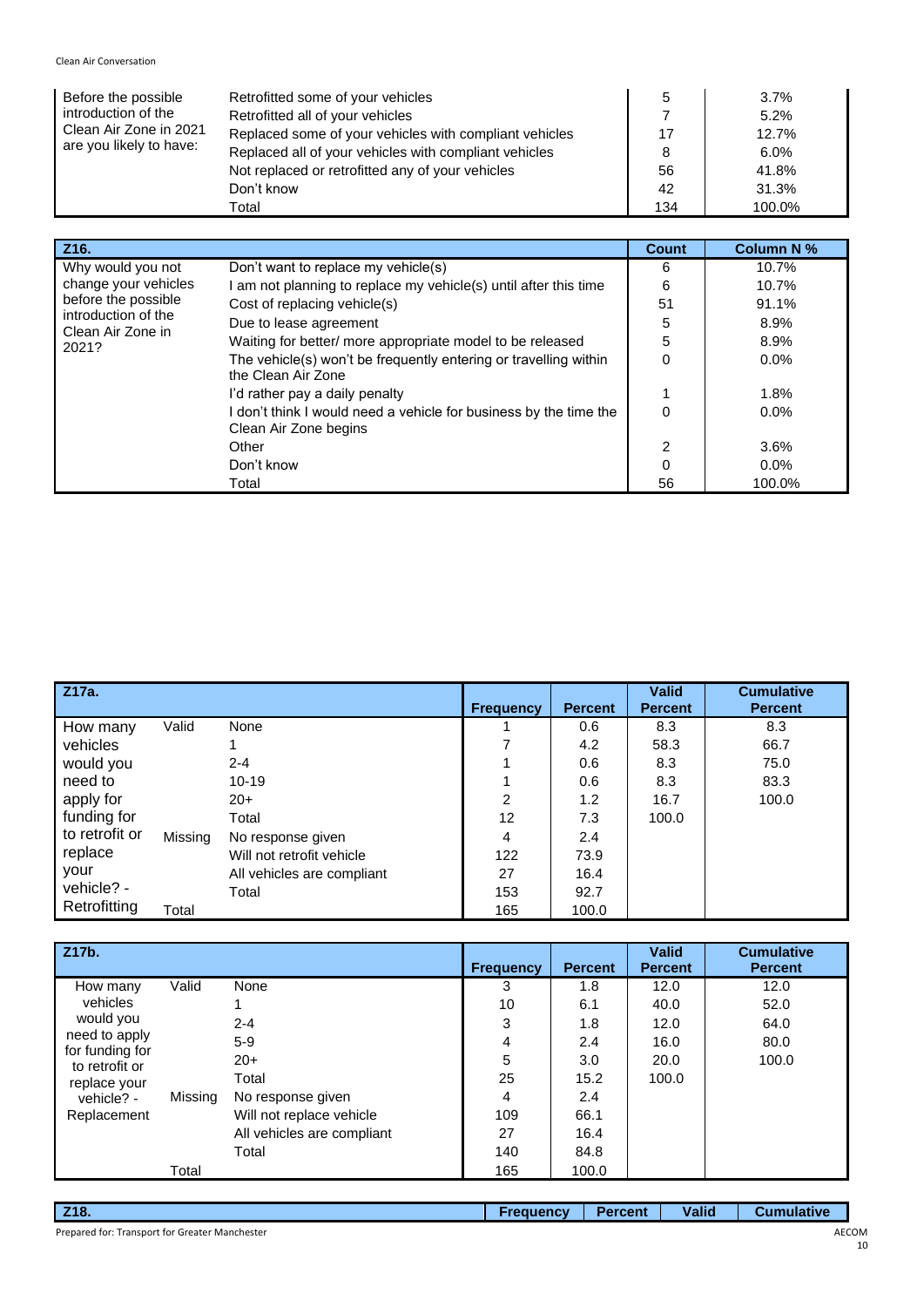|                                             |         |                                          |     |       | <b>Percent</b> | <b>Percent</b> |
|---------------------------------------------|---------|------------------------------------------|-----|-------|----------------|----------------|
| The fund is unlikely to                     | Valid   | Yes                                      | 26  | 15.8  | 78.8           | 78.8           |
| cover all the costs of                      |         | No.                                      |     | 4.2   | 21.2           | 100.0          |
| upgrading vehicles to                       |         | Total                                    | 33  | 20.0  | 100.0          |                |
| become fully compliant.                     | Missing | No response given                        |     | 4.2   |                |                |
| If GM had a loan<br>scheme to help with the |         | Would not retrofit or<br>replace vehicle | 98  | 59.4  |                |                |
| additional costs, would                     |         | All vehicles are compliant               | 27  | 16.4  |                |                |
| you consider applying                       |         | Total                                    | 132 | 80.0  |                |                |
| for money from it?                          | Total   |                                          | 165 | 100.0 |                |                |

| Z19.                          |         |                                           | <b>Frequency</b> | <b>Percent</b> | <b>Valid</b><br><b>Percent</b> | <b>Cumulative</b><br><b>Percent</b> |
|-------------------------------|---------|-------------------------------------------|------------------|----------------|--------------------------------|-------------------------------------|
| If you applied                | Valid   | $1\% - 25\%$                              |                  | 0.6            | 4.0                            | 4.0                                 |
| for a loan                    |         | $25\% - 50\%$                             | 4                | 2.4            | 16.0                           | 20.0                                |
| through this                  |         | $50\% - 75\%$                             | 6                | 3.6            | 24.0                           | 44.0                                |
| scheme,                       |         | 75% - 100%                                | 11               | 6.7            | 44.0                           | 88.0                                |
| what                          |         | Don't know                                | 3                | 1.8            | 12.0                           | 100.0                               |
| percentage                    |         | Total                                     | 25               | 15.2           | 100.0                          |                                     |
| of the vehicle                | Missing | No response given                         | 8                | 4.8            |                                |                                     |
| value would<br>you be willing |         | Would not consider applying for a<br>loan |                  | 4.2            |                                |                                     |
| to borrow?                    |         | Would not retrofit or replace vehicle     | 98               | 59.4           |                                |                                     |
|                               |         | All vehicles are compliant                | 27               | 16.4           |                                |                                     |
|                               |         | Total                                     | 140              | 84.8           |                                |                                     |
|                               | Total   |                                           | 165              | 100.0          |                                |                                     |

| Z20.        |         |                                                 | <b>Frequency</b> | <b>Percent</b> | <b>Valid</b><br><b>Percent</b> | <b>Cumulative</b><br><b>Percent</b> |
|-------------|---------|-------------------------------------------------|------------------|----------------|--------------------------------|-------------------------------------|
| Over what   | Valid   | 1 year or less                                  |                  | 0.6            | 4.0                            | 4.0                                 |
| timescale   |         | 4-5 years                                       | 12               | 7.3            | 48.0                           | 52.0                                |
| would you   |         | More than 5 years                               | 10               | 6.1            | 40.0                           | 92.0                                |
| need to pay |         | Don't know                                      | 2                | 1.2            | 8.0                            | 100.0                               |
| back the    |         | Total                                           | 25               | 15.2           | 100.0                          |                                     |
| loan?       | Missing | No response given                               | 8                | 4.8            |                                |                                     |
|             |         | Would not consider applying for a<br>loan       |                  | 4.2            |                                |                                     |
|             |         | Not planning to retrofit or replace<br>vehicles | 98               | 59.4           |                                |                                     |
|             |         | All vehicles are compliant                      | 27               | 16.4           |                                |                                     |
|             |         | Total                                           | 140              | 84.8           |                                |                                     |
|             | Total   |                                                 | 165              | 100.0          |                                |                                     |

# **Section Z HGV**

| JELLIUII 4 NUV                                       |                                                                                                                             |       |                   |
|------------------------------------------------------|-----------------------------------------------------------------------------------------------------------------------------|-------|-------------------|
| Z1.                                                  |                                                                                                                             | Count | <b>Column N %</b> |
| Before the possible                                  | Retrofitted some of your vehicles                                                                                           | 3     | 7.9%              |
| introduction of the Clean                            | Retrofitted all of your vehicles                                                                                            |       | 2.6%              |
| Air Zone in 2021 (for<br><b>Heavy Goods Vehicles</b> | Replaced some of your vehicles with compliant vehicles                                                                      | 13    | 34.2%             |
| (HGVs)) and 2023 (for                                | Replaced all of your vehicles with compliant vehicles                                                                       | 4     | 10.5%             |
| minibuses and coaches<br>and other commercial        | Replace some of your vehicles with a smaller vehicle with a lower<br>penalty charge/ no charge (e.g. replace an HGV with a  | 3     | 7.9%              |
| vehicles such as<br>motorhomes and                   | Replace all of your vehicles with a smaller vehicle with a lower<br>penalty charge/ no charge (e.g. replace an HGV with a v |       | 2.6%              |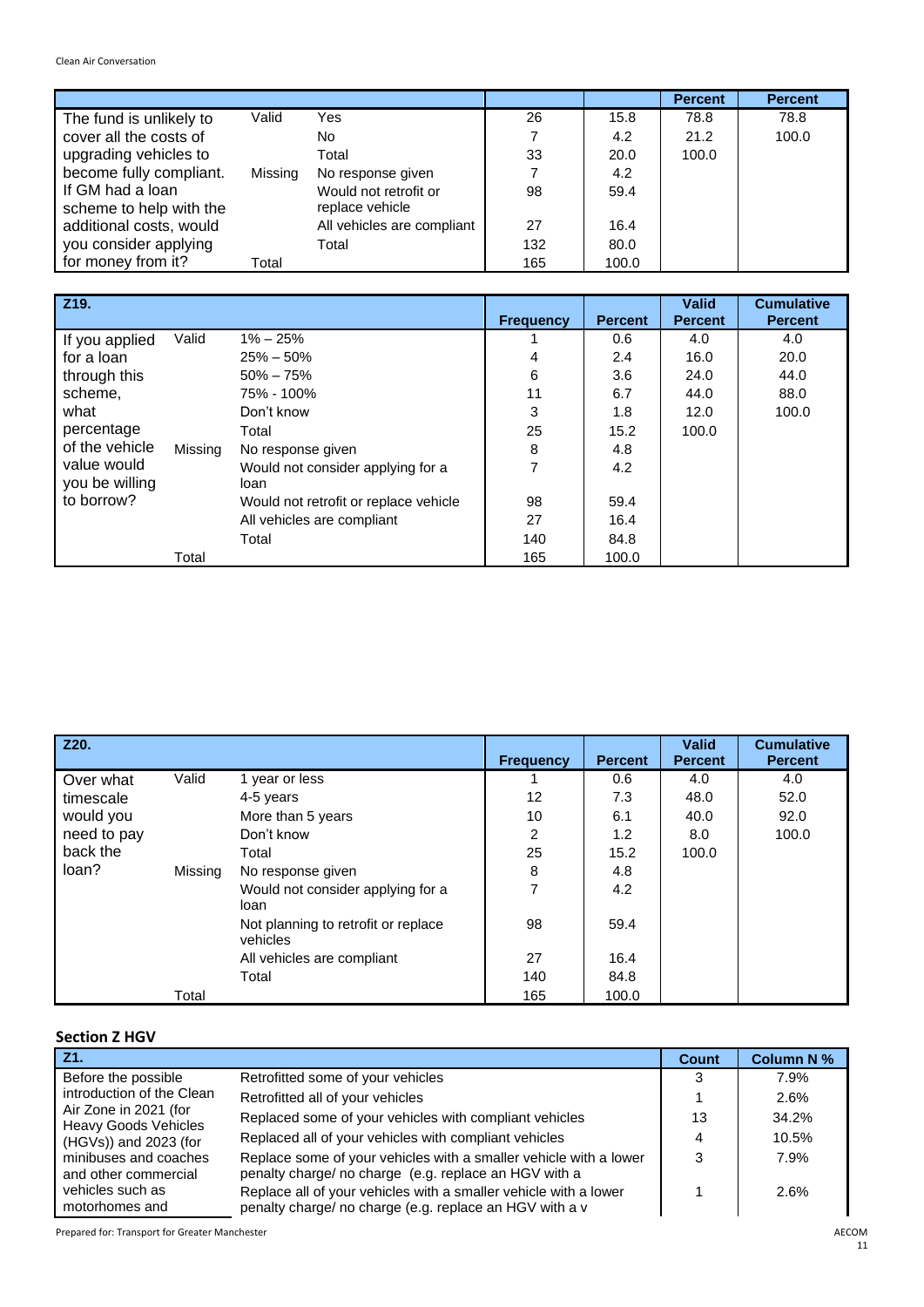| motorised horseboxes)   | Not replaced or retrofitted any of your vehicles |    | 15.8%  |
|-------------------------|--------------------------------------------------|----|--------|
| are you likely to have: | Don't know                                       |    | 31.6%  |
|                         | Total                                            | 38 | 100.0% |

| Z2.                                                 |                                                                                          | Count    | <b>Column N %</b> |
|-----------------------------------------------------|------------------------------------------------------------------------------------------|----------|-------------------|
| Why would you not<br>change your vehicles           | Don't want to replace my vehicle(s)                                                      |          | 16.7%             |
|                                                     | am not planning to replace my vehicle(s) until after this time                           | $\Omega$ | 0.0%              |
| before the introduction of<br>the Clean Air Zone in | Cost of replacing vehicle(s)                                                             | 4        | 66.7%             |
| 2021 (for Heavy Goods                               | Due to lease agreement                                                                   | 0        | $0.0\%$           |
| Vehicles (HGVs)) and                                | Waiting for better/ more appropriate model to be released                                | $\Omega$ | $0.0\%$           |
| 2023 (for vans, minibuses<br>and other commercial   | The vehicle(s) won't be frequently entering or traveling within the<br>Clean Air Zone    | $\Omega$ | 0.0%              |
| vehicles such as                                    | I'd rather pay a daily penalty                                                           | $\Omega$ | $0.0\%$           |
| motorhomes and<br>motorised horseboxes)?            | don't think I would need a vehicle for business by the time the<br>Clean Air Zone begins | $\Omega$ | $0.0\%$           |
|                                                     | Other                                                                                    | 1        | 16.7%             |
|                                                     | Don't know                                                                               | $\Omega$ | $0.0\%$           |
|                                                     | Total                                                                                    | 6        | 100.0%            |

| <b>Z3a.</b>     |         |                       | <b>Frequency</b> | <b>Percent</b> | <b>Valid</b><br><b>Percent</b> | <b>Cumulative</b><br><b>Percent</b> |
|-----------------|---------|-----------------------|------------------|----------------|--------------------------------|-------------------------------------|
| How many        | Valid   |                       |                  | 2.6            | 25.0                           | 25.0                                |
| vehicles        |         | $2 - 4$               |                  | 2.6            | 25.0                           | 50.0                                |
| would you       |         | $10 - 19$             |                  | 2.6            | 25.0                           | 75.0                                |
| need to apply   |         | $20+$                 |                  | 2.6            | 25.0                           | 100.0                               |
| for funding     |         | Total                 | 4                | 10.3           | 100.0                          |                                     |
| for to retrofit | Missing | No response           |                  | 2.6            |                                |                                     |
| or replace      |         | Not going to retrofit | 34               | 87.2           |                                |                                     |
| your vehicle?   |         | Total                 | 35               | 89.7           |                                |                                     |
| - Retrofitting  | Total   |                       | 39               | 100.0          |                                |                                     |

| Z3b.            |         |                      |                  |                | <b>Valid</b>   | <b>Cumulative</b> |
|-----------------|---------|----------------------|------------------|----------------|----------------|-------------------|
|                 |         |                      | <b>Frequency</b> | <b>Percent</b> | <b>Percent</b> | <b>Percent</b>    |
| How many        | Valid   |                      | 4                | 10.3           | 20.0           | 20.0              |
| vehicles        |         | $2 - 4$              | 5                | 12.8           | 25.0           | 45.0              |
| would you       |         | $5-9$                | 5                | 12.8           | 25.0           | 70.0              |
| need to apply   |         | $10 - 19$            | 2                | 5.1            | 10.0           | 80.0              |
| for funding     |         | $20+$                | 4                | 10.3           | 20.0           | 100.0             |
| for to retrofit |         | Total                | 20               | 51.3           | 100.0          |                   |
| or replace      | Missing | No response          |                  | 2.6            |                |                   |
| your vehicle?   |         | Not going to replace | 18               | 46.2           |                |                   |
|                 |         | Total                | 19               | 48.7           |                |                   |
| Replacement     | Total   |                      | 39               | 100.0          |                |                   |

| Z4.                                                                     |         |                   | <b>Frequency</b> | <b>Percent</b> | <b>Valid</b><br><b>Percent</b> | <b>Cumulative</b><br><b>Percent</b> |
|-------------------------------------------------------------------------|---------|-------------------|------------------|----------------|--------------------------------|-------------------------------------|
| The fund is unlikely<br>to cover all the costs<br>of upgrading vehicles | Valid   | Yes               | 10               | 25.6           | 62.5                           | 62.5                                |
| to become fully                                                         |         | No.               | 6                | 15.4           | 37.5                           | 100.0                               |
| compliant. If GM had<br>a loan scheme to<br>help with the               |         | Total             | 16               | 41.0           | 100.0                          |                                     |
| additional costs,                                                       | Missing | No response given | 5                | 12.8           |                                |                                     |

Prepared for: Transport for Greater Manchester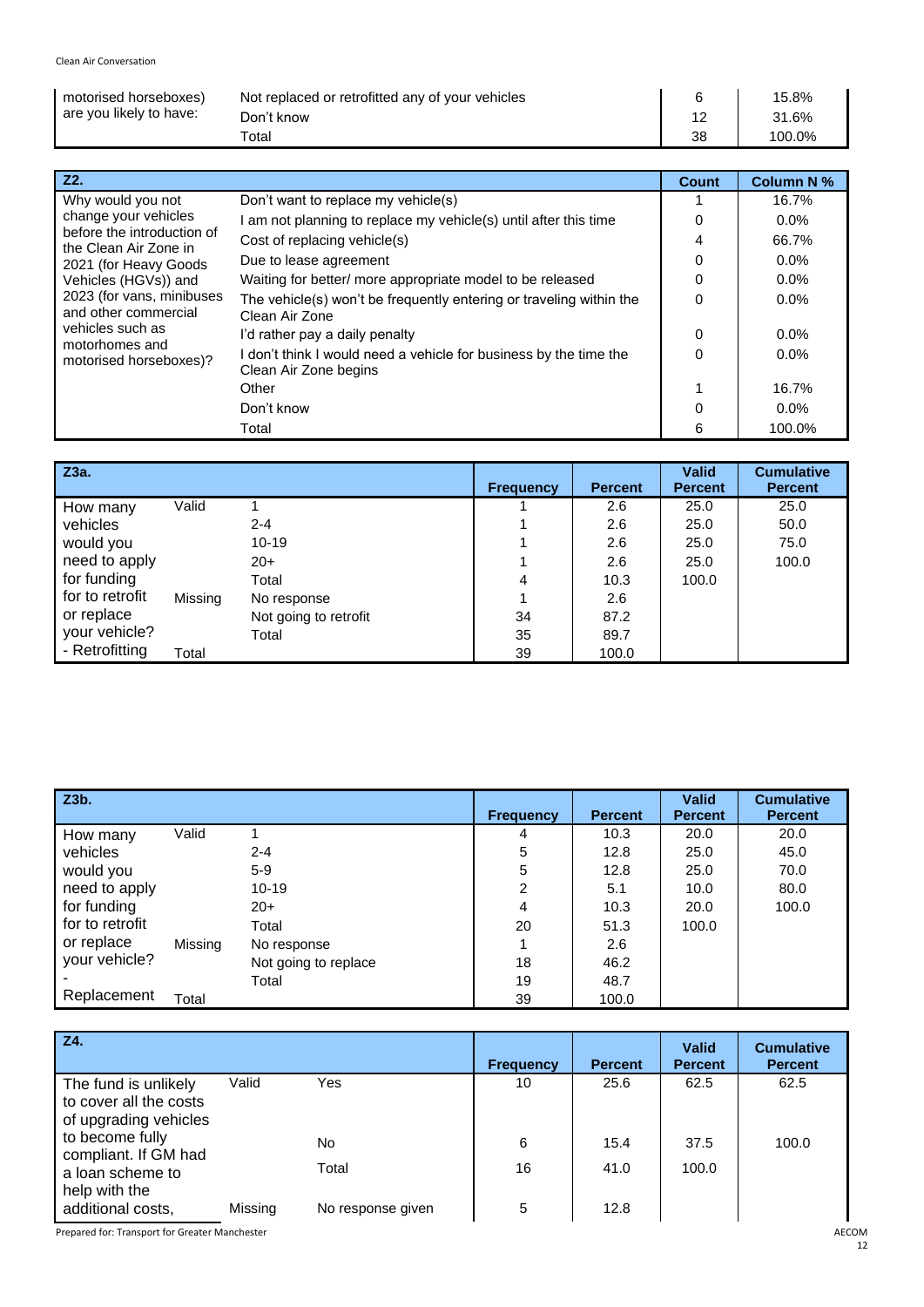| would you consider<br>applying for money | Not going to replace or<br>retrofit | 18 | 46.2  |  |
|------------------------------------------|-------------------------------------|----|-------|--|
| from it?                                 | Total                               | 23 | 59.0  |  |
| Total                                    |                                     | 39 | 100.0 |  |
|                                          |                                     |    |       |  |

| $\overline{Z5}$ .            |         |                                  | <b>Frequency</b> | <b>Percent</b> | <b>Valid</b><br><b>Percent</b> | <b>Cumulative</b><br><b>Percent</b> |
|------------------------------|---------|----------------------------------|------------------|----------------|--------------------------------|-------------------------------------|
| If you applied               | Valid   | $25\% - 50\%$                    | 2                | 5.1            | 20.0                           | 20.0                                |
| for a loan                   |         | 75% - 100%                       | 5                | 12.8           | 50.0                           | 70.0                                |
| through this                 |         | Don't know                       | 3                | 7.7            | 30.0                           | 100.0                               |
| scheme,                      |         | Total                            | 10               | 25.6           | 100.0                          |                                     |
| what                         | Missing | No response                      | 5                | 12.8           |                                |                                     |
| percentage                   |         | Not willing to apply for loan    | 6                | 15.4           |                                |                                     |
| of the vehicle               |         | Not going to retrofit or replace | 18               | 46.2           |                                |                                     |
| value would                  |         | Total                            | 29               | 74.4           |                                |                                     |
| you be willing<br>to borrow? | Total   |                                  | 39               | 100.0          |                                |                                     |

| Z6.         |         |                                  | <b>Frequency</b> | <b>Percent</b> | <b>Valid</b><br><b>Percent</b> | <b>Cumulative</b><br><b>Percent</b> |
|-------------|---------|----------------------------------|------------------|----------------|--------------------------------|-------------------------------------|
| Over what   | Valid   | 4-5 years                        | 4                | 10.3           | 40.0                           | 40.0                                |
| timescale   |         | More than 5 years                | 3                | 7.7            | 30.0                           | 70.0                                |
| would you   |         | Don't know                       | 3                | 7.7            | 30.0                           | 100.0                               |
| need to pay |         | Total                            | 10               | 25.6           | 100.0                          |                                     |
| back the    | Missing | No response                      | 5                | 12.8           |                                |                                     |
| loan?       |         | Not willing to apply for loan    | 6                | 15.4           |                                |                                     |
|             |         | Not going to retrofit or replace | 18               | 46.2           |                                |                                     |
|             |         | Total                            | 29               | 74.4           |                                |                                     |
|             | Total   |                                  | 39               | 100.0          |                                |                                     |

### **Section Z Vans**

| Z1.                                                                                |                                                                                                                             | Count          | <b>Column N %</b> |
|------------------------------------------------------------------------------------|-----------------------------------------------------------------------------------------------------------------------------|----------------|-------------------|
| Before the possible                                                                | Retrofitted some of your vehicles                                                                                           | 9              | 6.1%              |
| introduction of the                                                                | Retrofitted all of your vehicles                                                                                            | 5              | 3.4%              |
| Clean Air Zone in<br>2021 (for Heavy                                               | Replaced some of your vehicles with compliant vehicles                                                                      | 25             | 17.0%             |
| Goods Vehicles                                                                     | Replaced all of your vehicles with compliant vehicles                                                                       | 12             | 8.2%              |
| (HGVs)) and 2023 (for<br>minibuses and<br>coaches and other<br>commercial vehicles | Replace some of your vehicles with a smaller vehicle with a lower<br>penalty charge/ no charge (e.g. replace an HGV with a  | $\mathfrak{p}$ | 1.4%              |
|                                                                                    | Replace all of your vehicles with a smaller vehicle with a lower penalty<br>charge/ no charge (e.g. replace an HGV with a v | 2              | 1.4%              |
| such as motorhomes                                                                 | Not replaced or retrofitted any of your vehicles                                                                            | 51             | 34.7%             |
| and motorised<br>horseboxes) are you                                               | Don't know                                                                                                                  | 48             | 32.7%             |
| likely to have:                                                                    | Total                                                                                                                       | 147            | 100.0%            |

| Z2.                                                                            |                                                                  | <b>Count</b> | <b>Column N %</b> |
|--------------------------------------------------------------------------------|------------------------------------------------------------------|--------------|-------------------|
| Why would you not<br>change your vehicles<br>before the<br>introduction of the | Don't want to replace my vehicle(s)                              | 13           | 26.0%             |
|                                                                                | I am not planning to replace my vehicle(s) until after this time | 6            | 12.0%             |
|                                                                                | Cost of replacing vehicle(s)                                     | 42           | 84.0%             |
|                                                                                | Due to lease agreement                                           | વ            | 6.0%              |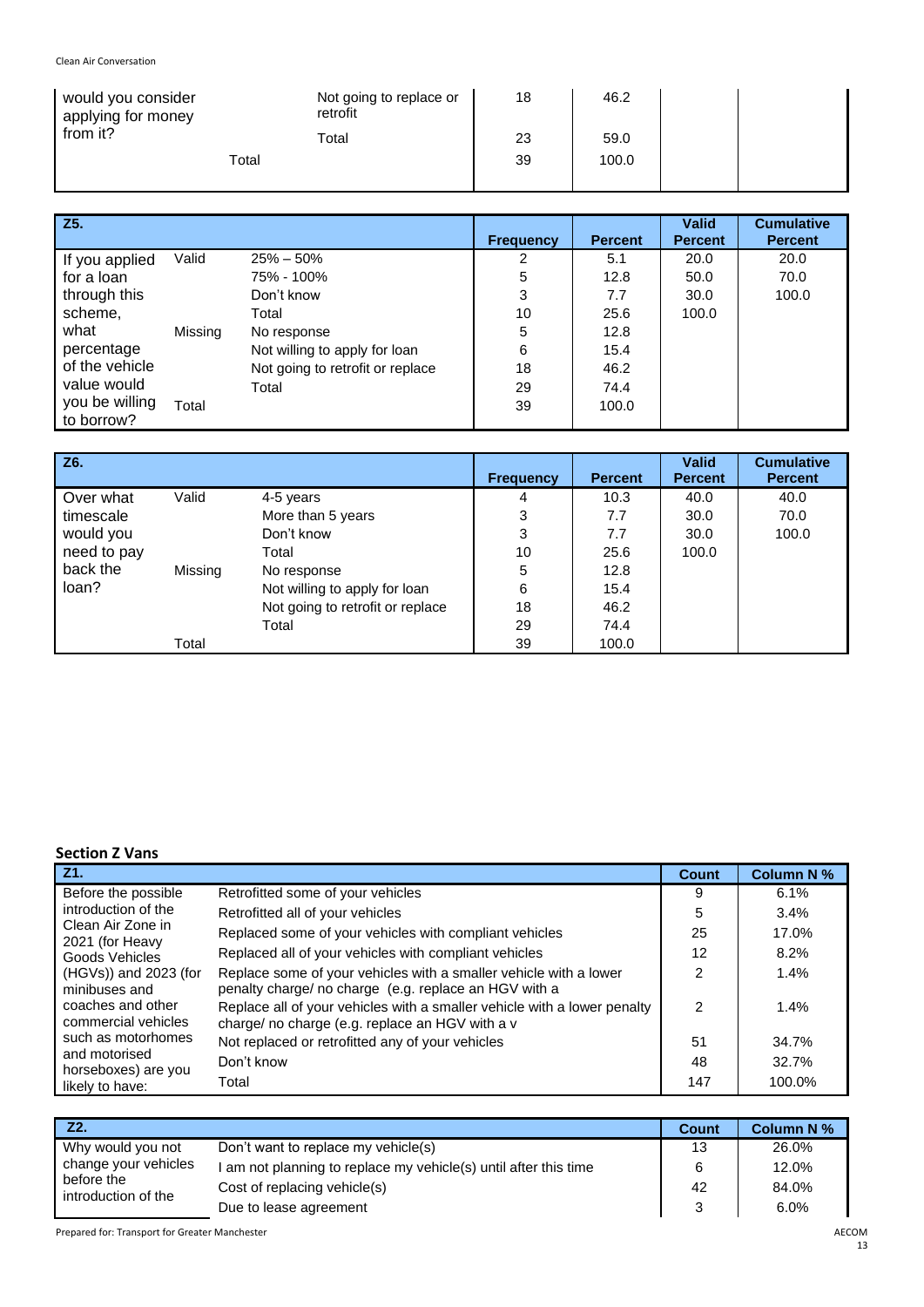| Clean Air Zone in                                           | Waiting for better/ more appropriate model to be released                                  |    | 14.0%  |
|-------------------------------------------------------------|--------------------------------------------------------------------------------------------|----|--------|
| 2021 (for Heavy<br>Goods Vehicles                           | The vehicle(s) won't be frequently entering or traveling within the<br>Clean Air Zone      | っ  | 4.0%   |
| (HGVs)) and 2023 (for                                       | I'd rather pay a daily penalty                                                             | 2  | 4.0%   |
| vans, minibuses and<br>other commercial<br>vehicles such as | I don't think I would need a vehicle for business by the time the Clean<br>Air Zone begins |    | 2.0%   |
| motorhomes and                                              | Other                                                                                      |    | 14.0%  |
| motorised<br>horseboxes)?                                   | Don't know                                                                                 |    | 2.0%   |
|                                                             | Total                                                                                      | 50 | 100.0% |

| $\overline{Z}$  |         |                       |                  |                | <b>Valid</b>   | <b>Cumulative</b> |
|-----------------|---------|-----------------------|------------------|----------------|----------------|-------------------|
|                 |         |                       | <b>Frequency</b> | <b>Percent</b> | <b>Percent</b> | <b>Percent</b>    |
| How many        | Valid   |                       | 4                | 2.6            | 30.8           | 30.8              |
| vehicles        |         | $2 - 4$               | 2                | 1.3            | 15.4           | 46.2              |
| would you       |         | $5-9$                 | $\overline{2}$   | 1.3            | 15.4           | 61.5              |
| need to apply   |         | $10 - 19$             | $\overline{2}$   | 1.3            | 15.4           | 76.9              |
| for funding     |         | $20+$                 | 3                | 1.9            | 23.1           | 100.0             |
| for to retrofit |         | Total                 | 13               | 8.4            | 100.0          |                   |
| or replace      | Missing | No response           | 3                | 1.9            |                |                   |
| your vehicle?   |         | Not going to retrofit | 133              | 85.8           |                |                   |
| - Retrofitting  |         | Individual respondent | 6                | 3.9            |                |                   |
|                 |         | Total                 | 142              | 91.6           |                |                   |
|                 | Total   |                       | 155              | 100.0          |                |                   |

| Z3b.            |         |                      | <b>Frequency</b> | <b>Percent</b> | <b>Valid</b><br><b>Percent</b> | <b>Cumulative</b><br><b>Percent</b> |
|-----------------|---------|----------------------|------------------|----------------|--------------------------------|-------------------------------------|
| How many        | Valid   | None                 |                  | 0.6            | 2.5                            | 2.5                                 |
| vehicles        |         |                      | 12               | 7.7            | 30.0                           | 32.5                                |
| would you       |         | $2 - 4$              | 9                | 5.8            | 22.5                           | 55.0                                |
| need to apply   |         | $5-9$                | 5                | 3.2            | 12.5                           | 67.5                                |
| for funding     |         | $10 - 19$            | 6                | 3.9            | 15.0                           | 82.5                                |
| for to retrofit |         | $20+$                | 7                | 4.5            | 17.5                           | 100.0                               |
| or replace      |         | Total                | 40               | 25.8           | 100.0                          |                                     |
| your vehicle?   | Missing | No response          | 9                | 5.8            |                                |                                     |
|                 |         | Not going to replace | 106              | 68.4           |                                |                                     |
| Replacement     |         | Total                | 115              | 74.2           |                                |                                     |
|                 | Total   |                      | 155              | 100.0          |                                |                                     |

| Z4.                        |         |                   | <b>Frequency</b> | <b>Percent</b> | <b>Valid</b><br><b>Percent</b> | <b>Cumulative</b><br><b>Percent</b> |
|----------------------------|---------|-------------------|------------------|----------------|--------------------------------|-------------------------------------|
| The fund is unlikely to    | Valid   | Yes               | 28               | 18.1           | 65.1                           | 65.1                                |
| cover all the costs of     |         | No.               | 15               | 9.7            | 34.9                           | 100.0                               |
| upgrading vehicles to      |         | Total             | 43               | 27.7           | 100.0                          |                                     |
| become fully compliant. If | Missing | No response       | 13               | 8.4            |                                |                                     |
| GM had a loan scheme to    |         | given             |                  |                |                                |                                     |
| help with the additional   |         | Will not retrofit | 99               | 63.9           |                                |                                     |
| costs, would you consider  |         | or replace        |                  |                |                                |                                     |
| applying for money from    |         | Total             | 112              | 72.3           |                                |                                     |
| it?                        | Total   |                   | 155              | 100.0          |                                |                                     |

| Z5.            |       |               | <b>Frequency</b> | <b>Percent</b> | <b>Valid</b><br><b>Percent</b> | <b>Cumulative</b><br><b>Percent</b> |
|----------------|-------|---------------|------------------|----------------|--------------------------------|-------------------------------------|
| If you applied | Valid | $1\% - 25\%$  |                  | 0.6            | 3.6                            | 3.6                                 |
| for a loan     |       | $25\% - 50\%$ | 6                | 3.9            | 21.4                           | 25.0                                |
|                |       | $50\% - 75\%$ | 5                | 3.2            | 17.9                           | 42.9                                |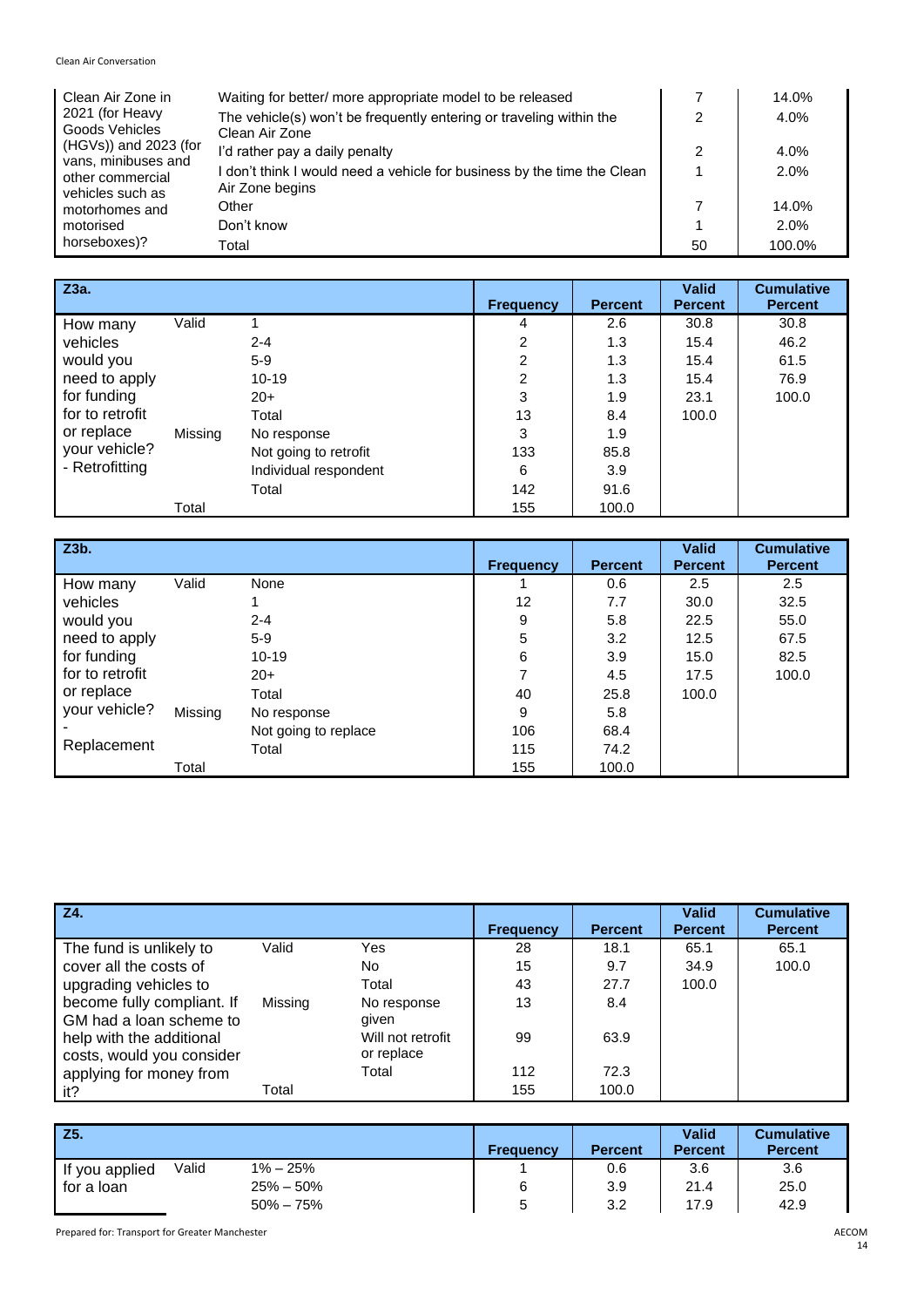| through this   |         | 75% - 100%                       | 9   | 5.8   | 32.1  | 75.0  |
|----------------|---------|----------------------------------|-----|-------|-------|-------|
| scheme,        |         | Don't know                       |     | 4.5   | 25.0  | 100.0 |
| what           |         | Total                            | 28  | 18.1  | 100.0 |       |
| percentage     | Missing | No response                      | 13  | 8.4   |       |       |
| of the vehicle |         | Not willing to apply for loan    | 15  | 9.7   |       |       |
| value would    |         | Not going to retrofit or replace | 99  | 63.9  |       |       |
| you be willing |         | Total                            | 127 | 81.9  |       |       |
| to borrow?     | Total   |                                  | 155 | 100.0 |       |       |

| Z6.         |         |                                  | <b>Frequency</b> | <b>Percent</b> | <b>Valid</b><br><b>Percent</b> | <b>Cumulative</b><br><b>Percent</b> |
|-------------|---------|----------------------------------|------------------|----------------|--------------------------------|-------------------------------------|
| Over what   | Valid   | A year or less                   |                  | 0.6            | 3.6                            | 3.6                                 |
| timescale   |         | 2-3 years                        | 3                | 1.9            | 10.7                           | 14.3                                |
| would you   |         | 4-5 years                        | 16               | 10.3           | 57.1                           | 71.4                                |
| need to pay |         | More than 5 years                |                  | 0.6            | 3.6                            | 75.0                                |
| back the    |         | Don't know                       | 7                | 4.5            | 25.0                           | 100.0                               |
| loan?       |         | Total                            | 28               | 18.1           | 100.0                          |                                     |
|             | Missing | No response                      | 13               | 8.4            |                                |                                     |
|             |         | Not willing to apply for loan    | 15               | 9.7            |                                |                                     |
|             |         | Not going to retrofit or replace | 99               | 63.9           |                                |                                     |
|             |         | Total                            | 127              | 81.9           |                                |                                     |
|             | Total   |                                  | 155              | 100.0          |                                |                                     |

### **Section Z Individuals**

| Z1.                                                                |                                                                                                                             | <b>Count</b> | <b>Column N %</b> |
|--------------------------------------------------------------------|-----------------------------------------------------------------------------------------------------------------------------|--------------|-------------------|
| Before the possible<br>introduction of the                         | Retrofitted some of your vehicles                                                                                           | 3            | 1.3%              |
|                                                                    | Retrofitted all of your vehicles                                                                                            | 12           | 5.1%              |
| Clean Air Zone in 2021                                             | Replaced some of your vehicles with compliant vehicles                                                                      |              | 3.0%              |
| (for Heavy Goods)                                                  | Replaced all of your vehicles with compliant vehicles                                                                       | 11           | 4.7%              |
| Vehicles (HGVs)) and<br>2023 (for minibuses                        | Replace some of your vehicles with a smaller vehicle with a lower<br>penalty charge/ no charge (e.g. replace an HGV with a  | 0            | $0.0\%$           |
| and coaches and other<br>commercial vehicles<br>such as motorhomes | Replace all of your vehicles with a smaller vehicle with a lower<br>penalty charge/ no charge (e.g. replace an HGV with a v | 2            | 0.9%              |
| and motorised                                                      | Not replaced or retrofitted any of your vehicles                                                                            | 134          | 57.3%             |
| horseboxes) are you                                                | Don't know                                                                                                                  | 65           | 27.8%             |
| likely to have:                                                    | Total                                                                                                                       | 234          | 100.0%            |

| Z2.                                                 |                                                                                          | <b>Count</b> | <b>Column N %</b> |
|-----------------------------------------------------|------------------------------------------------------------------------------------------|--------------|-------------------|
| Why would you not<br>change your vehicles           | Don't want to replace my vehicle(s)                                                      | 50           | 37.3%             |
|                                                     | am not planning to replace my vehicle(s) until after this time                           | 21           | 15.7%             |
| before the introduction                             | Cost of replacing vehicle(s)                                                             | 106          | 79.1%             |
| of the Clean Air Zone in                            | Due to lease agreement                                                                   | 2            | 1.5%              |
| 2021 (for Heavy Goods)<br>Vehicles (HGVs)) and      | Waiting for better/ more appropriate model to be released                                | 6            | 4.5%              |
| 2023 (for vans,<br>minibuses and other              | The vehicle(s) won't be frequently entering or traveling within the<br>Clean Air Zone    | 19           | 14.2%             |
| commercial vehicles                                 | I'd rather pay a daily penalty                                                           |              | 0.7%              |
| such as motorhomes<br>and motorised<br>horseboxes)? | don't think I would need a vehicle for business by the time the<br>Clean Air Zone begins |              | 0.7%              |
|                                                     | Other                                                                                    | 19           | 14.2%             |
|                                                     | Don't know                                                                               | $\Omega$     | $0.0\%$           |
|                                                     | Total                                                                                    | 134          | 100.0%            |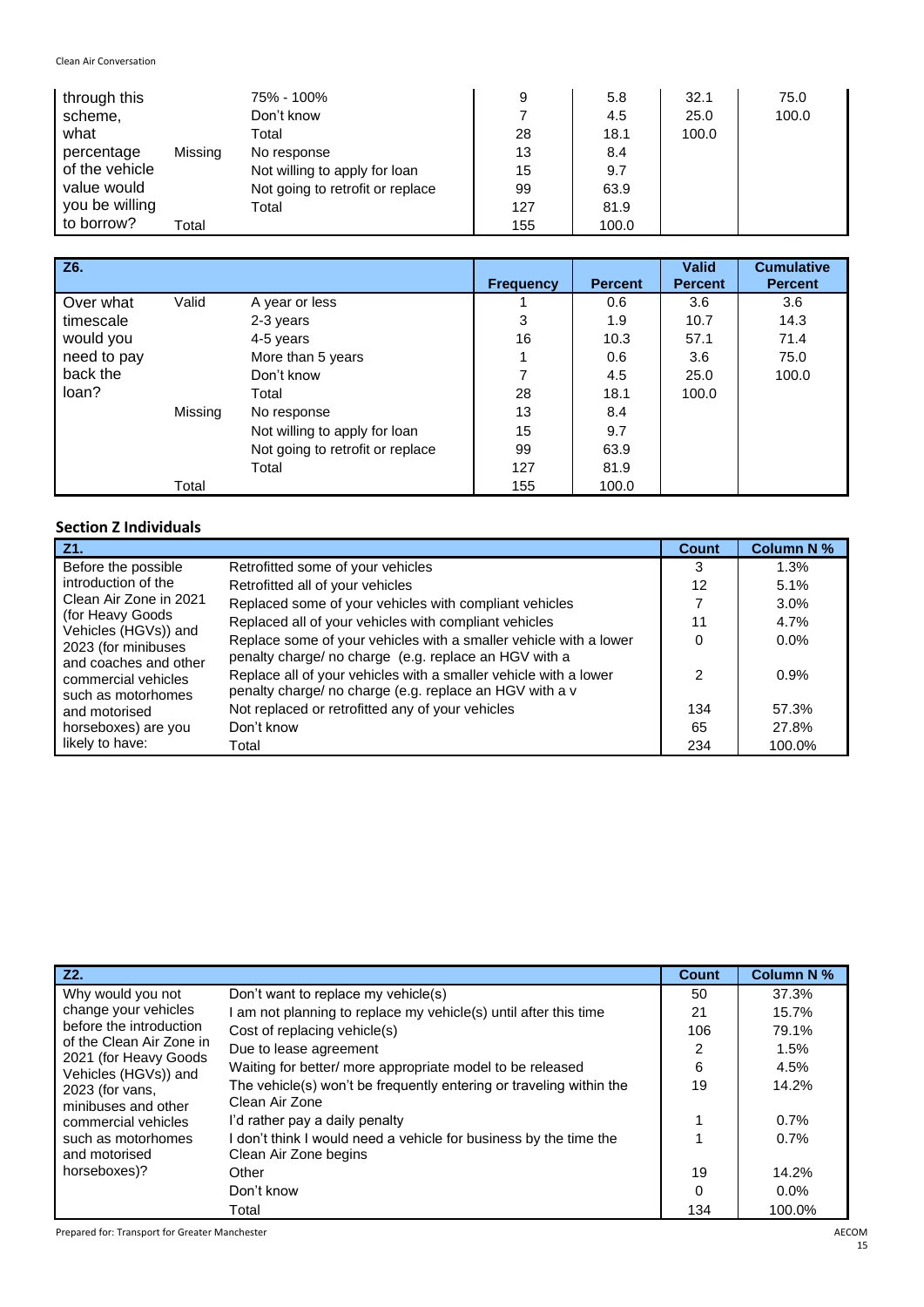| Z3a.                     |           | <b>Count</b> | <b>Column N %</b> |
|--------------------------|-----------|--------------|-------------------|
| How many vehicles        | None      | 0            | $0.0\%$           |
| would you need to        |           | 14           | 100.0%            |
| apply for funding for to | $2 - 4$   | 0            | 0.0%              |
| retrofit or replace your | $5-9$     | 0            | 0.0%              |
| vehicle? - Retrofitting  | $10 - 19$ | 0            | 0.0%              |
|                          | $20+$     | 0            | 0.0%              |
|                          | Total     | 14           | 100.0%            |

| Z3b.                     |           | <b>Count</b> | <b>Column N %</b> |
|--------------------------|-----------|--------------|-------------------|
| How many vehicles        | None      | 2            | 10.5%             |
| would you need to        |           | 15           | 78.9%             |
| apply for funding for to | $2 - 4$   | 2            | 10.5%             |
| retrofit or replace your | $5-9$     | 0            | 0.0%              |
| vehicle? - Replacement   | $10 - 19$ | 0            | 0.0%              |
|                          | $20+$     | 0            | 0.0%              |
|                          | Total     | 19           | 100.0%            |

|                                                                      |             | Count | <b>Column N %</b> |
|----------------------------------------------------------------------|-------------|-------|-------------------|
| The fund is unlikely to cover all the costs of upgrading vehicles to | Yes         | 20    | 62.5%             |
| become fully compliant. If GM had a loan scheme to help with the     | No.         | 10    | 37.5%             |
| additional costs, would you consider applying for money from it?     | $\tau$ otal | 32    | 100.0%            |

| Z5.                                    |               | <b>Count</b> | <b>Column N %</b> |
|----------------------------------------|---------------|--------------|-------------------|
| If you applied for a loan through this | $1\% - 25\%$  | 5            | 26.3%             |
| scheme, what percentage of the         | $25\% - 50\%$ | 5            | 26.3%             |
| vehicle value would you be willing     | $50\% - 75\%$ | 2            | 10.5%             |
| to borrow?                             | 75% - 100%    | 2            | 10.5%             |
|                                        | Don't know    | 5            | 26.3%             |
|                                        | Total         | 19           | 100.0%            |

| Z6.                           |                   | <b>Count</b> | <b>Column N %</b> |
|-------------------------------|-------------------|--------------|-------------------|
| Over what timescale would you | A year or less    |              | 5.0%              |
| need to pay back the loan?    | 2-3 years         | 5            | 25.0%             |
|                               | 4-5 years         | 8            | 40.0%             |
|                               | More than 5 years | 5            | 25.0%             |
|                               | Don't know        |              | 5.0%              |
|                               | Total             | 20           | 100.0%            |

**Section M**

| JELLIUII IVI         |         |                    |                  |                |                                |                                     |
|----------------------|---------|--------------------|------------------|----------------|--------------------------------|-------------------------------------|
| M1. (Business)       |         |                    | <b>Frequency</b> | <b>Percent</b> | <b>Valid</b><br><b>Percent</b> | <b>Cumulative</b><br><b>Percent</b> |
| Would providing      | Valid   | Yes                | 227              | 40.0           | 42.0                           | 42.0                                |
| advice to your       |         | No                 | 313              | 55.1           | 58.0                           | 100.0                               |
| business or          |         | Total              | 540              | 95.1           | 100.0                          |                                     |
| organisation and its | Missing | No response given  | 23               | 4.0            |                                |                                     |
| employees help       |         | Place of education | 5                | 0.9            |                                |                                     |
| them to use          |         | Total              | 28               | 4.9            |                                |                                     |
| greener travel for   | Total   |                    | 568              | 100.0          |                                |                                     |
| their commute and    |         |                    |                  |                |                                |                                     |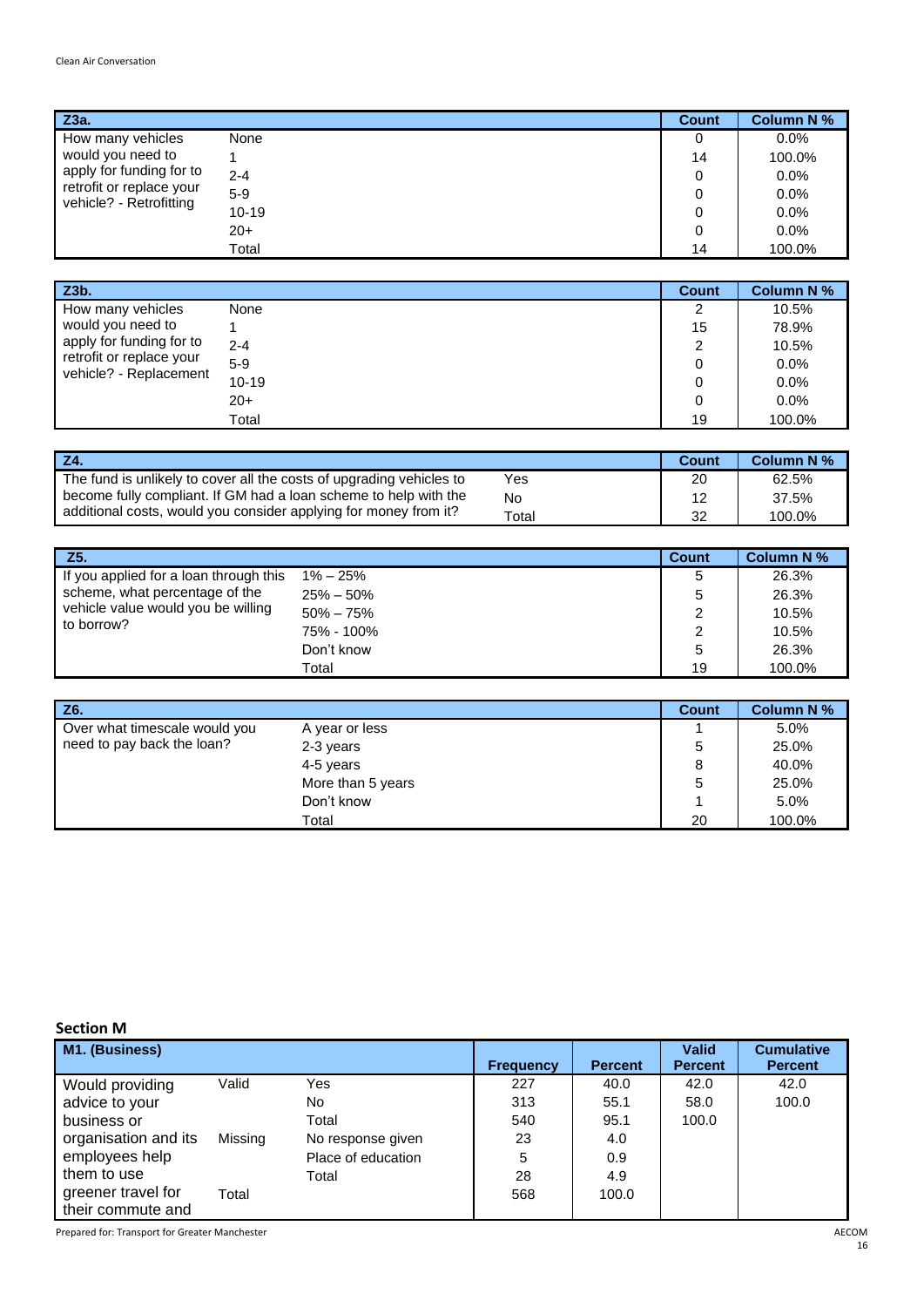| w |  |  |
|---|--|--|
|   |  |  |

| M2. (Business)                  |                                                              | <b>Count</b> | <b>Column N%</b> |
|---------------------------------|--------------------------------------------------------------|--------------|------------------|
| Why would giving                | We already use less polluting means of travel where possible | 70           | 24.4%            |
| advice not help your            | This would not be helpful for us                             | 131          | 45.6%            |
| business or<br>organisation use | The measure needs to provide different types of transport    | 62           | 21.6%            |
| greener travel for their        | Other                                                        | 22           | 7.7%             |
| commute and work                | Need vehicle for business reasons                            | 11           | 3.8%             |
| activities?                     | No suitable alternative                                      | 6            | 2.1%             |
|                                 | Total                                                        | 287          | 100.0%           |

| M3. (Business) |         |                             |                  |                | <b>Valid</b><br><b>Percent</b> | <b>Cumulative</b> |
|----------------|---------|-----------------------------|------------------|----------------|--------------------------------|-------------------|
|                |         |                             | <b>Frequency</b> | <b>Percent</b> |                                | <b>Percent</b>    |
| How likely     | Valid   | Very likely                 | 94               | 16.5           | 17.3                           | 17.3              |
| is your        |         | Likely                      | 86               | 15.1           | 15.9                           | 33.2              |
| business to    |         | Neither likely nor unlikely | 96               | 16.9           | 17.7                           | 50.9              |
| take part in   |         | Unlikely                    | 62               | 10.9           | 11.4                           | 62.4              |
| this           |         | Very unlikely               | 114              | 20.1           | 21.0                           | 83.4              |
| scheme?        |         | Don't know                  | 90               | 15.8           | 16.6                           | 100.0             |
|                |         | Total                       | 542              | 95.4           | 100.0                          |                   |
|                | Missing | No response given           | 21               | 3.7            |                                |                   |
|                |         | Place of education          | 5                | 0.9            |                                |                   |
|                |         | Total                       | 26               | 4.6            |                                |                   |
|                | Total   |                             | 568              | 100.0          |                                |                   |

| M <sub>1</sub> a. (Individual)                             |         |                      | <b>Frequency</b> | <b>Percent</b> | <b>Valid</b><br><b>Percent</b> | <b>Cumulative</b><br><b>Percent</b> |
|------------------------------------------------------------|---------|----------------------|------------------|----------------|--------------------------------|-------------------------------------|
| Would giving personal travel                               | Valid   | Yes                  | 784              | 32.5           | 33.0                           | 33.0                                |
| planning advice encourage                                  |         | No                   | 1300             | 54.0           | 54.7                           | 87.7                                |
| you to use your car less and                               |         | Don't know           | 293              | 12.2           | 12.3                           | 100.0                               |
| use publiv transport, walk or                              |         | Total                | 2377             | 98.7           | 100.0                          |                                     |
| cycle more, and/ or consider<br>what vehicle you buy next? | Missing | No response<br>given | 32               | 1.3            |                                |                                     |
|                                                            | Total   |                      | 2409             | 100.0          |                                |                                     |

| M1b. (Individual)                                                  |         |                   | <b>Frequency</b> | <b>Percent</b> | <b>Valid</b><br><b>Percent</b> | <b>Cumulative</b><br><b>Percent</b> |
|--------------------------------------------------------------------|---------|-------------------|------------------|----------------|--------------------------------|-------------------------------------|
| Would                                                              | Valid   | Yes               | 1067             | 44.3           | 44.9                           | 44.9                                |
| travel<br>planning<br>and events<br>for schools<br>encourage<br>st |         | No.               | 631              | 26.2           | 26.5                           | 71.4                                |
|                                                                    |         | Don't know        | 681              | 28.3           | 28.6                           | 100.0                               |
|                                                                    |         | Total             | 2379             | 98.8           | 100.0                          |                                     |
|                                                                    | Missing | No response given | 30               | 1.2            |                                |                                     |
|                                                                    | Total   |                   | 2409             | 100.0          |                                |                                     |

| <b>M2a. (Individual)</b> | Count                                                                         | <b>Column N %</b> |       |
|--------------------------|-------------------------------------------------------------------------------|-------------------|-------|
| Why would                | already travel by public transport, walking and cycling / I do not have a car | 406               | 31.7% |
| giving                   | don't think this is a helpful package                                         | 471               | 36.8% |
| personal                 | The package needs to provide different types of support                       | 192               | 15.0% |
| travel<br>planning       | Other                                                                         | 229               | 17.9% |
| advice not               | Pubic transport - Safety issues                                               | 9                 | 0.7%  |
|                          | Public transport is unreliable or infrequent                                  | 37                | 2.9%  |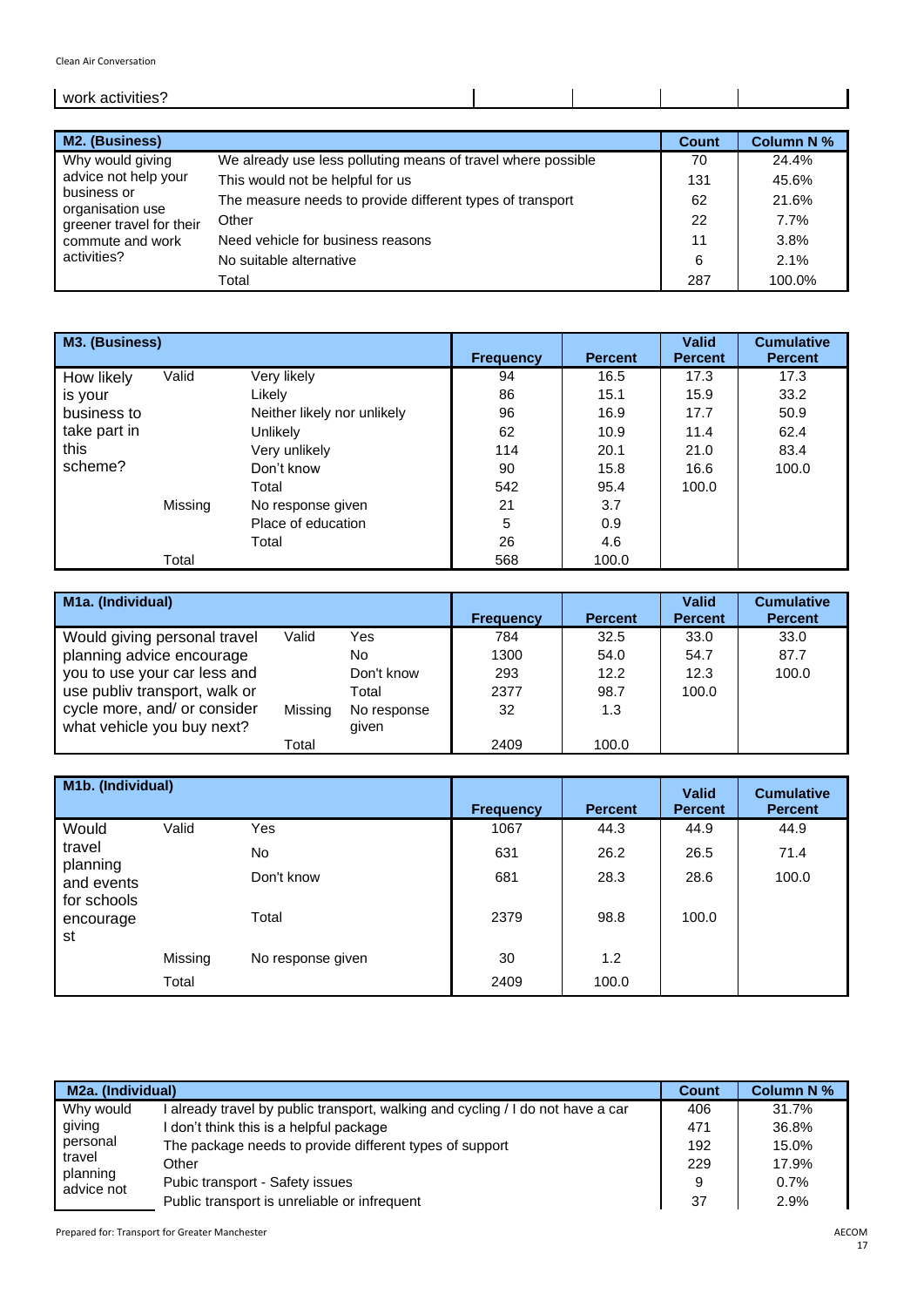| help you    | have a disability                              | 25   | 2.0%   |
|-------------|------------------------------------------------|------|--------|
| reduce your | cycling on the roads is too dangerous          | 13   | 1.0%   |
| car use?    | Walking is inconvenient                        | 8    | 0.6%   |
|             | Public transport is too expensive              | 36   | 2.8%   |
|             | Journey takes too long on PT                   | 28   | 2.2%   |
|             | No direct PT routes                            | 47   | 3.7%   |
|             | PT needs improvement and better infrastructure | 37   | 2.9%   |
|             | Total                                          | 1279 | 100.0% |

| M3a. (Individual) |         |                             |                  |                | <b>Valid</b>   | <b>Cumulative</b> |
|-------------------|---------|-----------------------------|------------------|----------------|----------------|-------------------|
|                   |         |                             | <b>Frequency</b> | <b>Percent</b> | <b>Percent</b> | <b>Percent</b>    |
| How likely        | Valid   | Very likely                 | 441              | 18.3           | 18.6           | 18.6              |
| are you to        |         | Likely                      | 429              | 17.8           | 18.1           | 36.7              |
| take part in      |         | Neither likely nor unlikely | 400              | 16.6           | 16.9           | 53.6              |
| this              |         | <b>Unlikely</b>             | 350              | 14.5           | 14.8           | 68.4              |
| scheme?           |         | Very unlikely               | 589              | 24.4           | 24.9           | 93.2              |
|                   |         | Don't know                  | 161              | 6.7            | 6.8            | 100.0             |
|                   |         | Total                       | 2370             | 98.4           | 100.0          |                   |
|                   | Missing | No response given           | 39               | 1.6            |                |                   |
|                   | Total   |                             | 2409             | 100.0          |                |                   |

| M3b. (Individual) |         |                             | <b>Frequency</b> | <b>Percent</b> | <b>Valid Percent</b> | <b>Cumulative</b><br><b>Percent</b> |
|-------------------|---------|-----------------------------|------------------|----------------|----------------------|-------------------------------------|
| How               | Valid   | Very likely                 | 351              | 14.6           | 20.4                 | 20.4                                |
| likely are        |         | Likely                      | 318              | 13.2           | 18.5                 | 38.8                                |
| you to            |         | Neither likely nor unlikely | 328              | 13.6           | 19.0                 | 57.9                                |
| take part         |         | Unlikely                    | 203              | 8.4            | 11.8                 | 69.6                                |
| in this           |         | Very unlikely               | 298              | 12.4           | 17.3                 | 86.9                                |
| scheme?           |         | Don't know                  | 225              | 9.3            | 13.1                 | 100.0                               |
|                   |         | Total                       | 1723             | 71.5           | 100.0                |                                     |
|                   | Missing | No response given           | 55               | 2.3            |                      |                                     |
|                   |         | Not asked due to routing    | 631              | 26.2           |                      |                                     |
|                   |         | Total                       | 686              | 28.5           |                      |                                     |
|                   | Total   |                             | 2409             | 100.0          |                      |                                     |

| <b>M4. (All Respondents)</b>                                                      |                      |              | <b>Type of respondent</b> |              |                        |              |                        |  |  |
|-----------------------------------------------------------------------------------|----------------------|--------------|---------------------------|--------------|------------------------|--------------|------------------------|--|--|
|                                                                                   |                      |              | <b>Individual</b>         |              | <b>Business</b>        | Total        |                        |  |  |
|                                                                                   |                      | <b>Count</b> | <b>Column</b><br>$N\%$    | <b>Count</b> | <b>Column</b><br>$N\%$ | <b>Count</b> | <b>Column</b><br>$N\%$ |  |  |
| To what extent do you think                                                       | Very important       | 936          | 39.6%                     | 152          | 27.8%                  | 1088         | 37.4%                  |  |  |
| that giving advice and<br>support for residents,                                  | Important            | 484          | 20.5%                     | 128          | 23.4%                  | 612          | 21.0%                  |  |  |
| schools and businesses to                                                         | Somewhat important   | 471          | 19.9%                     | 126          | 23.0%                  | 597          | 20.5%                  |  |  |
| use less polluting transport<br>is a priority for improving<br>air quality in GM? | Not at all important | 377          | 16.0%                     | 88           | 16.1%                  | 465          | 16.0%                  |  |  |
|                                                                                   | Don't Know           | 93           | 3.9%                      | 53           | 9.7%                   | 146          | 5.0%                   |  |  |
|                                                                                   | Total                | 2361         | 100.0%                    | 547          | 100.0%                 | 2908         | 100.0%                 |  |  |

| M4. (Business)                                 |       |                | <b>Frequency</b> | <b>Percent</b> | <b>Valid</b><br><b>Percent</b> | <b>Cumulative</b><br><b>Percent</b> |
|------------------------------------------------|-------|----------------|------------------|----------------|--------------------------------|-------------------------------------|
| To what extent do you                          | Valid | Very important | 152              | 26.8           | 27.8                           | 27.8                                |
|                                                |       | Important      | 128              | 22.5           | 23.4                           | 51.2                                |
| Prepared for: Transport for Greater Manchester |       |                |                  |                |                                | <b>AECO</b>                         |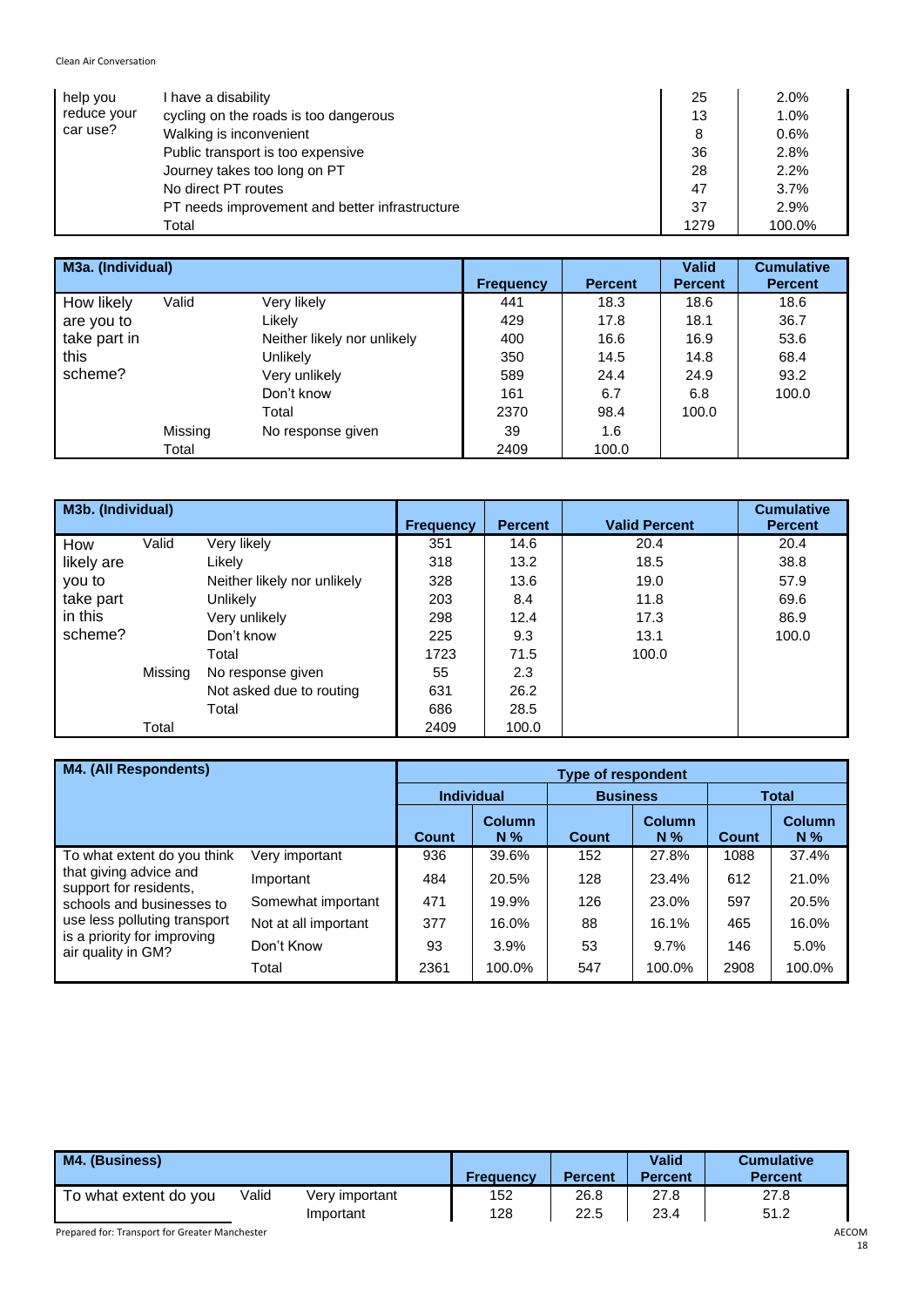| think that giving advice |         | Somewhat important   | 126 | 22.2  | 23.0  | 74.2  |
|--------------------------|---------|----------------------|-----|-------|-------|-------|
| and support for          |         | Not at all important | 88  | 15.5  | 16.1  | 90.3  |
| residents, schools and   |         | Don't Know           | 53  | 9.3   | 9.7   | 100.0 |
| businesses to use less   |         | Total                | 547 | 96.3  | 100.0 |       |
| polluting transport is a | Missing | No response given    | 21  | 3.7   |       |       |
| priority for improving   | Total   |                      | 568 | 100.0 |       |       |
| air quality in GM?       |         |                      |     |       |       |       |

| M4. (Individuals)        |         |                      | <b>Frequency</b> | <b>Percent</b> | <b>Valid</b><br><b>Percent</b> | <b>Cumulative</b><br><b>Percent</b> |
|--------------------------|---------|----------------------|------------------|----------------|--------------------------------|-------------------------------------|
|                          |         |                      |                  |                |                                |                                     |
| To what extent do you    | Valid   | Very important       | 936              | 38.9           | 39.6                           | 39.6                                |
| think that giving advice |         | Important            | 484              | 20.1           | 20.5                           | 60.1                                |
| and support for          |         | Somewhat             | 471              | 19.6           | 19.9                           | 80.1                                |
| residents, schools and   |         | important            |                  |                |                                |                                     |
| businesses to use less   |         | Not at all important | 377              | 15.6           | 16.0                           | 96.1                                |
| polluting transport is a |         | Don't Know           | 93               | 3.9            | 3.9                            | 100.0                               |
| priority for improving   |         | Total                | 2361             | 98.0           | 100.0                          |                                     |
| air quality in GM?       | Missing | No response given    | 48               | 2.0            |                                |                                     |
|                          | Total   |                      | 2409             | 100.0          |                                |                                     |

### **Section E**

| E1. (Individual)   |         |                   | <b>Frequency</b> | <b>Percent</b> | <b>Valid</b><br><b>Percent</b> | <b>Cumulative</b><br><b>Percent</b> |
|--------------------|---------|-------------------|------------------|----------------|--------------------------------|-------------------------------------|
| Do you             | Valid   | Yes               | 110              | 4.6            | 4.6                            | 4.6                                 |
| currently          |         | No                | 2284             | 94.8           | 95.4                           | 100.0                               |
| own or<br>lease an |         | Total             | 2394             | 99.4           | 100.0                          |                                     |
| electric           | Missing | No response given | 15               | 0.6            |                                |                                     |
| vehicle?           | Total   |                   | 2409             | 100.0          |                                |                                     |

| E2. (Business) |         |                       | <b>Frequency</b> | <b>Percent</b> | <b>Valid</b><br><b>Percent</b> | <b>Cumulative</b><br><b>Percent</b> |
|----------------|---------|-----------------------|------------------|----------------|--------------------------------|-------------------------------------|
| Does your      | Valid   | Yes                   | 62               | 2.1            | 11.2                           | 11.2                                |
| business or    |         | No                    | 493              | 16.6           | 88.8                           | 100.0                               |
| organisation   |         | Total                 | 555              | 18.6           | 100.0                          |                                     |
| currently      | Missing | No response given     | 13               | 0.4            |                                |                                     |
| use electric   |         | Individual respondent | 2409             | 80.9           |                                |                                     |
| vehicles?      |         | Total                 | 2422             | 81.4           |                                |                                     |
|                | Total   |                       | 2977             | 100.0          |                                |                                     |

| E3. (Business)       |         |                                | <b>Frequency</b> | <b>Percent</b> | <b>Valid</b><br><b>Percent</b> | <b>Cumulative</b><br><b>Percent</b> |
|----------------------|---------|--------------------------------|------------------|----------------|--------------------------------|-------------------------------------|
| How likely are you   | Valid   | Very likely                    | 33               | 5.8            | 6.7                            | 6.7                                 |
| to consider buying   |         | Likelv                         | 65               | 11.4           | 13.2                           | 20.0                                |
| or leasing an        |         | Neither likely nor unlikely    | 78               | 13.7           | 15.9                           | 35.8                                |
| electric vehicle(s), |         | <b>Unlikely</b>                | 64               | 11.3           | 13.0                           | 48.9                                |
| once the charging    |         | Very unlikely                  | 197              | 34.7           | 40.1                           | 89.0                                |
| points have been     |         | Don't know                     | 54               | 9.5            | 11.0                           | 100.0                               |
| installed?           |         | Total                          | 491              | 86.4           | 100.0                          |                                     |
|                      | Missing | No response given              | 15               | 2.6            |                                |                                     |
|                      |         | Already have electric vehicles | 62               | 10.9           |                                |                                     |
|                      |         | Total                          | 77               | 13.6           |                                |                                     |
|                      | Total   |                                | 568              | 100.0          |                                |                                     |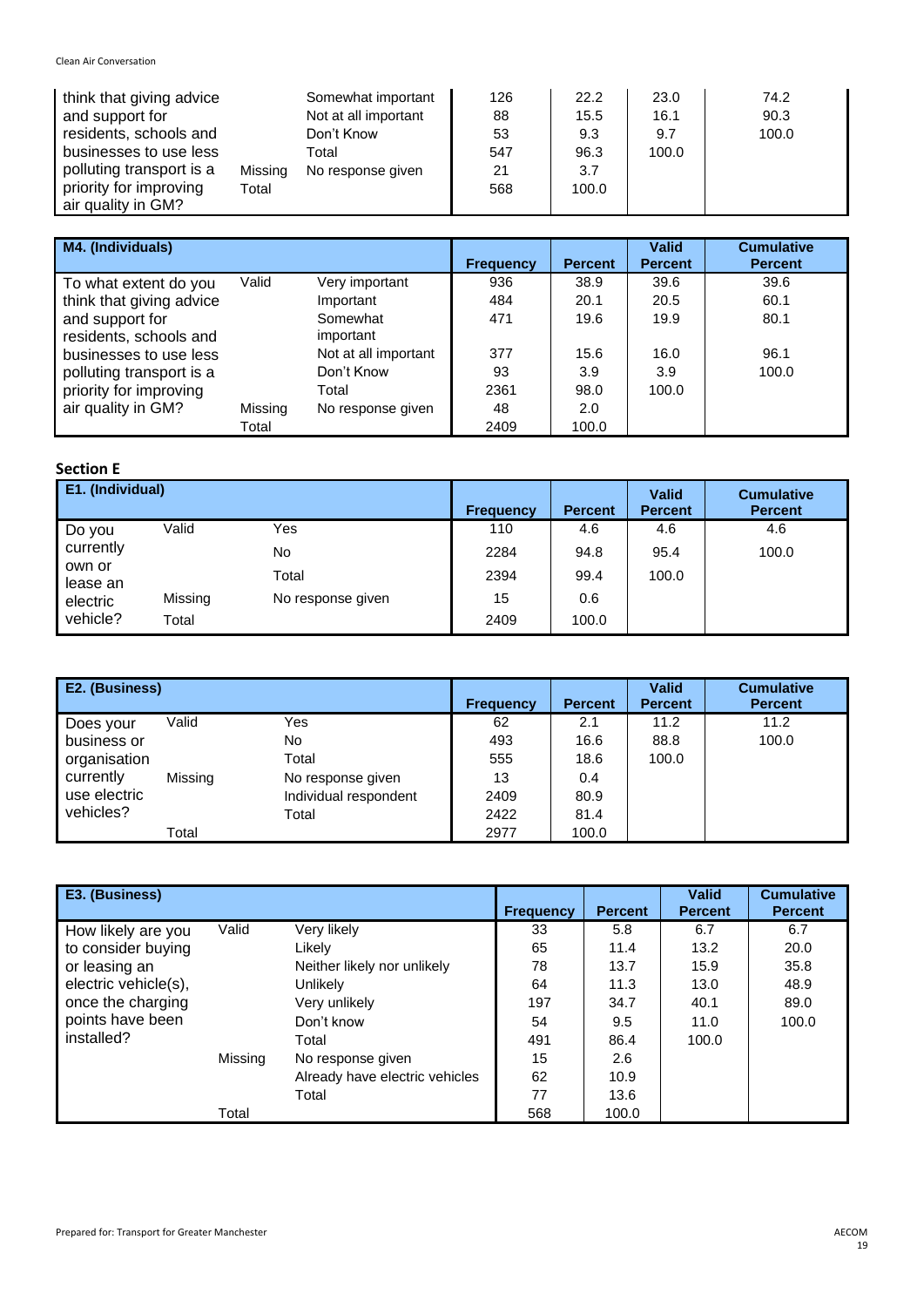| E3. (Individual)      |         |                                   | <b>Frequency</b> | <b>Percent</b> | <b>Valid</b><br><b>Percent</b> | <b>Cumulative</b><br><b>Percent</b> |
|-----------------------|---------|-----------------------------------|------------------|----------------|--------------------------------|-------------------------------------|
| How likely are you to | Valid   | Very likely                       | 362              | 15.0           | 15.9                           | 15.9                                |
| consider buying or    |         | Likely                            | 540              | 22.4           | 23.7                           | 39.6                                |
| leasing an electric   |         | Neither likely nor unlikely       | 388              | 16.1           | 17.0                           | 56.7                                |
| vehicle(s), once the  |         | Unlikely                          | 311              | 12.9           | 13.7                           | 70.3                                |
| charging points have  |         | Very unlikely                     | 557              | 23.1           | 24.5                           | 94.8                                |
| been installed?       |         | Don't know                        | 119              | 4.9            | 5.2                            | 100.0                               |
|                       |         | Total                             | 2277             | 94.5           | 100.0                          |                                     |
|                       | Missing | No response given                 | 22               | 0.9            |                                |                                     |
|                       |         | Already have electric<br>vehicles | 110              | 4.6            |                                |                                     |
|                       |         | Total                             | 132              | $5.5^{\circ}$  |                                |                                     |
|                       | Total   |                                   | 2409             | 100.0          |                                |                                     |

| E4. (Business)      |                                        | <b>Count</b> | <b>Column N</b><br>$\%$ |
|---------------------|----------------------------------------|--------------|-------------------------|
| Where               | Taxi ranks                             | 343          | 67.3%                   |
| do you              | Service stations                       | 344          | 67.5%                   |
| think the           | Hospitals                              | 273          | 53.5%                   |
| charging            | Schools                                | 171          | 33.5%                   |
| points<br>should be | <b>Retail centres</b>                  | 331          | 64.9%                   |
| installed?          | Public car parks                       | 365          | 71.6%                   |
|                     | Workplace                              | 268          | 52.5%                   |
|                     | New housing developments               | 235          | 46.1%                   |
|                     | My road                                | 210          | 41.2%                   |
|                     | Other                                  | 27           | 5.3%                    |
|                     | Supermarkets                           | 0            | 0.0%                    |
|                     | Petrol stations                        | 0            | 0.0%                    |
|                     | Not relevant                           | 0            | 0.0%                    |
|                     | Apartment blocks                       | 0            | 0.0%                    |
|                     | Public roads/ on street                | 4            | 0.8%                    |
|                     | Nowhere/ not necessary/ not interested | 7            | 1.4%                    |
|                     | Anywhere/Everywhere                    | 18           | 3.5%                    |
|                     | Tram stops/Railway stations            | 2            | 0.4%                    |
|                     | Park and Ride                          | 0            | 0.0%                    |
|                     | <b>Public Service Locations</b>        | 1            | 0.2%                    |
|                     | Home                                   | 4            | 0.8%                    |
|                     | Airport                                | 4            | 0.8%                    |
|                     | Don't know                             |              | 0.2%                    |
|                     | Total                                  | 510          | 100.0%                  |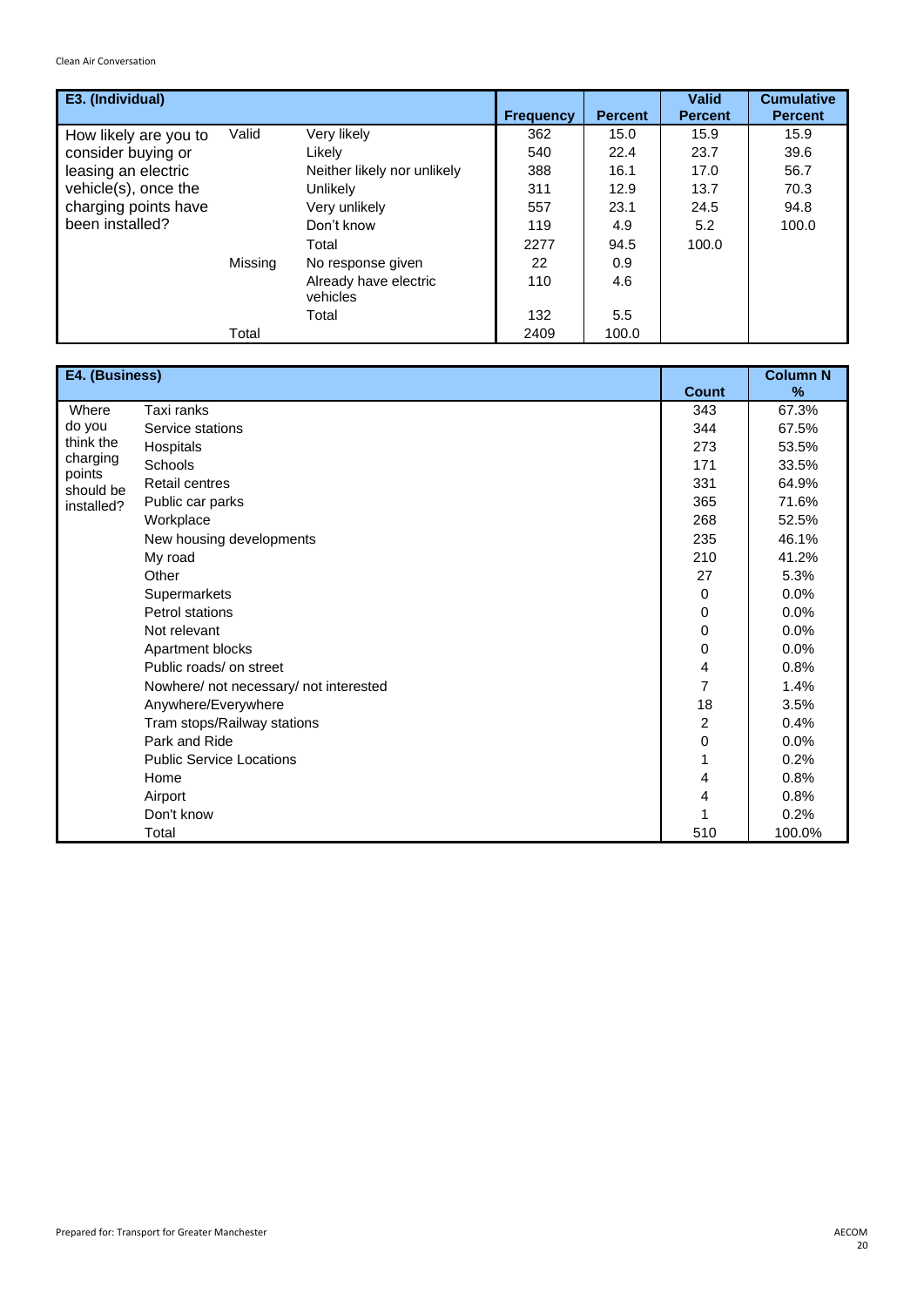| E4. (Individual)                         |                                        |                | <b>Column N</b> |
|------------------------------------------|----------------------------------------|----------------|-----------------|
|                                          |                                        | <b>Count</b>   | %               |
| Where<br>do you<br>think the<br>charging | Taxi ranks                             | 1172           | 51.7%           |
|                                          | Service stations                       | 1694           | 74.8%           |
|                                          | Hospitals                              | 1418           | 62.6%           |
| points                                   | Schools                                | 973            | 43.0%           |
| should be<br>installed?                  | <b>Retail centres</b>                  | 1845           | 81.5%           |
|                                          | Public car parks                       | 2000           | 88.3%           |
|                                          | Workplace                              | 1626           | 71.8%           |
|                                          | New housing developments               | 1509           | 66.6%           |
|                                          | My road                                | 912            | 40.3%           |
|                                          | Other                                  | 95             | 4.2%            |
|                                          | Supermarkets                           | 11             | 0.5%            |
|                                          | Petrol stations                        | 11             | 0.5%            |
|                                          | Not relevant                           | $\Omega$       | 0.0%            |
|                                          | Apartment blocks                       | 10             | 0.4%            |
|                                          | Public roads/ on street                | 21             | 0.9%            |
|                                          | Nowhere/ not necessary/ not interested | 19             | 0.8%            |
|                                          | Anywhere/Everywhere                    | 53             | 2.3%            |
|                                          | Tram stops/Railway stations            | 2              | 0.1%            |
|                                          | Park and Ride                          | $\overline{4}$ | 0.2%            |
|                                          | <b>Public Service Locations</b>        | 9              | 0.4%            |
|                                          | Home                                   | 14             | 0.6%            |
|                                          | Airport                                | $\overline{4}$ | 0.2%            |
|                                          | Don't know                             | $\overline{2}$ | 0.1%            |
|                                          | Total                                  | 2265           | 100.0%          |

| E5. (Business)                        |         |                      | <b>Frequency</b> | <b>Percent</b> | <b>Valid</b><br><b>Percent</b> | <b>Cumulative</b><br><b>Percent</b> |
|---------------------------------------|---------|----------------------|------------------|----------------|--------------------------------|-------------------------------------|
| To what extent do                     | Valid   | Very important       | 206              | 36.3           | 37.6                           | 37.6                                |
| you think the                         |         | Important            | 100              | 17.6           | 18.2                           | 55.8                                |
| installation of more                  |         | Somewhat important   | 94               | 16.5           | 17.2                           | 73.0                                |
| charging points                       |         | Not at all important | 108              | 19.0           | 19.7                           | 92.7                                |
| across Greater                        |         | Don't know           | 40               | 7.0            | 7.3                            | 100.0                               |
| Manchester is a                       |         | Total                | 548              | 96.5           | 100.0                          |                                     |
| priority to help                      | Missing | No response given    | 20               | 3.5            |                                |                                     |
| improve air quality in<br>the region? | Total   |                      | 568              | 100.0          |                                |                                     |

| E5. (Individual)          |              |                      |                  |                | <b>Valid</b>   | <b>Cumulative</b> |
|---------------------------|--------------|----------------------|------------------|----------------|----------------|-------------------|
|                           |              |                      | <b>Frequency</b> | <b>Percent</b> | <b>Percent</b> | <b>Percent</b>    |
| To what extent do you     | Valid        | Very important       | 862              | 35.8           | 36.4           | 36.4              |
| think the installation of |              | Important            | 582              | 24.2           | 24.5           | 60.9              |
| more charging points      |              | Somewhat important   | 537              | 22.3           | 22.6           | 83.6              |
| across Greater            |              | Not at all important | 315              | 13.1           | 13.3           | 96.8              |
| Manchester is a priority  |              | Don't know           | 75               | 3.1            | 3.2            | 100.0             |
| to help improve air       |              | Total                | 2371             | 98.4           | 100.0          |                   |
| quality in the region?    | <b>Missi</b> | No response given    | 38               | 1.6            |                |                   |
|                           | ng           |                      |                  |                |                |                   |
|                           | Total        |                      | 2409             | 100.0          |                |                   |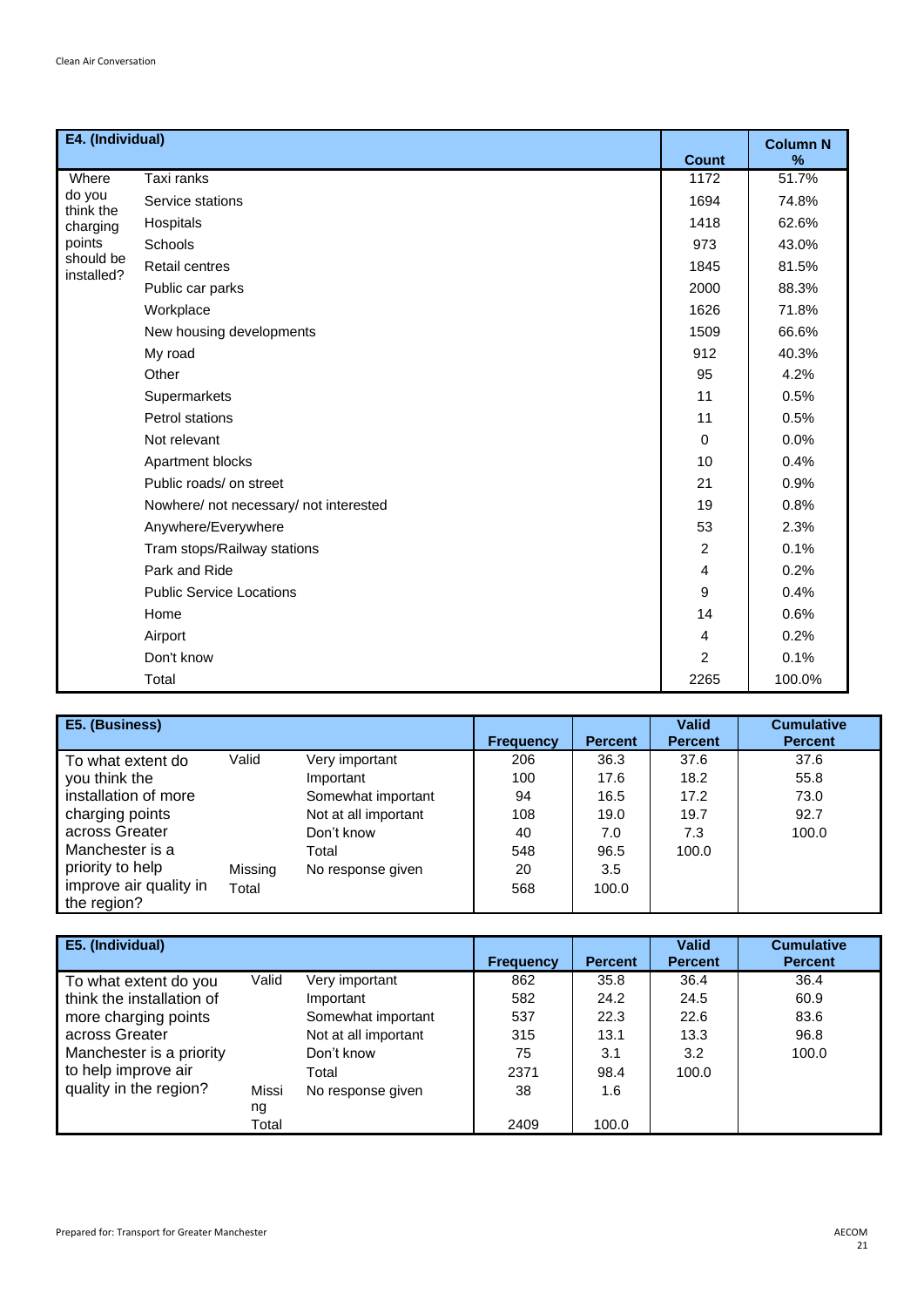### **Section I**

| $\overline{11a}$ .                            |               | <b>Type of Respondent</b> |                        |              |                        |              |                        |  |  |
|-----------------------------------------------|---------------|---------------------------|------------------------|--------------|------------------------|--------------|------------------------|--|--|
|                                               |               |                           | <b>Individual</b>      |              | <b>Business</b>        | <b>Total</b> |                        |  |  |
|                                               |               | <b>Count</b>              | <b>Column</b><br>$N\%$ | <b>Count</b> | <b>Column</b><br>$N\%$ | Count        | <b>Column</b><br>$N\%$ |  |  |
| What do you believe the                       | Very Positive | 889                       | 37.4%                  | 116          | 21.2%                  | 1005         | 34.4%                  |  |  |
| impact of the Clean Air<br>proposals would be | Positive      | 915                       | 38.5%                  | 190          | 34.8%                  | 1105         | 37.8%                  |  |  |
| onThe health of                               | No impact     | 492                       | 20.7%                  | 206          | 37.7%                  | 698          | 23.9%                  |  |  |
| people in Greater<br>Manchester?              | Negative      | 36                        | 1.5%                   | 9            | 1.6%                   | 45           | 1.5%                   |  |  |
|                                               | Very Negative | 47                        | 2.0%                   | 25           | 4.6%                   | 72           | 2.5%                   |  |  |
|                                               | Total         | 2379                      | 100.0%                 | 546          | 100.0%                 | 2925         | 100.0%                 |  |  |

| 11 <sub>b</sub>                               |               | <b>Type of Respondent</b> |                      |       |                        |              |                        |  |  |
|-----------------------------------------------|---------------|---------------------------|----------------------|-------|------------------------|--------------|------------------------|--|--|
|                                               |               | <b>Individual</b>         |                      |       | <b>Business</b>        |              | <b>Total</b>           |  |  |
|                                               |               | <b>Count</b>              | <b>Column</b><br>N % | Count | <b>Column</b><br>$N\%$ | <b>Count</b> | <b>Column</b><br>$N\%$ |  |  |
| What do you believe the                       | Very Positive | 920                       | 38.8%                | 118   | 21.5%                  | 1038         | 35.6%                  |  |  |
| impact of the Clean Air<br>proposals would be | Positive      | 944                       | 39.8%                | 211   | 38.5%                  | 1155         | 39.6%                  |  |  |
| onAir quality in                              | No impact     | 440                       | 18.6%                | 188   | 34.3%                  | 628          | 21.5%                  |  |  |
| Greater Manchester?                           | Negative      | 29                        | 1.2%                 | 11    | 2.0%                   | 40           | 1.4%                   |  |  |
|                                               | Very Negative | 37                        | 1.6%                 | 20    | 3.6%                   | 57           | 2.0%                   |  |  |
|                                               | Total         | 2370                      | 100.0%               | 548   | 100.0%                 | 2918         | 100.0%                 |  |  |

| Hc.                                                 |                      | <b>Type of Respondent</b> |                        |       |                        |       |                        |  |  |
|-----------------------------------------------------|----------------------|---------------------------|------------------------|-------|------------------------|-------|------------------------|--|--|
|                                                     |                      | <b>Individual</b>         |                        |       | <b>Business</b>        |       | <b>Total</b>           |  |  |
|                                                     |                      | <b>Count</b>              | <b>Column</b><br>$N\%$ | Count | <b>Column</b><br>$N\%$ | Count | <b>Column</b><br>$N\%$ |  |  |
| What do you believe the                             | <b>Very Positive</b> | 367                       | 15.6%                  | 54    | $9.9\%$                | 421   | 14.5%                  |  |  |
| impact of the Clean Air<br>proposals would be onThe | Positive             | 614                       | 26.0%                  | 78    | 14.4%                  | 692   | 23.8%                  |  |  |
| economy of Greater                                  | No impact            | 557                       | 23.6%                  | 118   | 21.7%                  | 675   | 23.3%                  |  |  |
| Manchester?                                         | Negative             | 458                       | 19.4%                  | 129   | 23.8%                  | 587   | 20.2%                  |  |  |
|                                                     | Very Negative        | 364                       | 15.4%                  | 164   | 30.2%                  | 528   | 18.2%                  |  |  |
|                                                     | Total                | 2360                      | 100.0%                 | 543   | 100.0%                 | 2903  | 100.0%                 |  |  |

| $-11d.$                                       |               |                   |                         |                 | <b>Type of Respondent</b> |              |                         |
|-----------------------------------------------|---------------|-------------------|-------------------------|-----------------|---------------------------|--------------|-------------------------|
|                                               |               | <b>Individual</b> |                         | <b>Business</b> |                           | <b>Total</b> |                         |
|                                               |               | <b>Count</b>      | <b>Column N</b><br>$\%$ | <b>Count</b>    | <b>Column N</b><br>$\%$   | <b>Count</b> | <b>Column N</b><br>$\%$ |
| What do you believe the                       | Very Positive | 0                 | $0.0\%$                 | 34              | 6.7%                      | 34           | 6.7%                    |
| impact of the Clean Air<br>proposals would be | Positive      | 0                 | 0.0%                    | 50              | 9.8%                      | 50           | 9.8%                    |
| onYour business?                              | No impact     | 0                 | 0.0%                    | 90              | 17.6%                     | 90           | 17.6%                   |
|                                               | Negative      | 0                 | $0.0\%$                 | 110             | 21.6%                     | 110          | 21.6%                   |
|                                               | Very Negative | 0                 | $0.0\%$                 | 226             | 44.3%                     | 226          | 44.3%                   |
|                                               | Total         | 0                 | $0.0\%$                 | 510             | 100.0%                    | 510          | 100.0%                  |

| 11e. |                   | <b>Type of Respondent</b> |       |
|------|-------------------|---------------------------|-------|
|      | <b>Individual</b> | <b>Business</b>           | Total |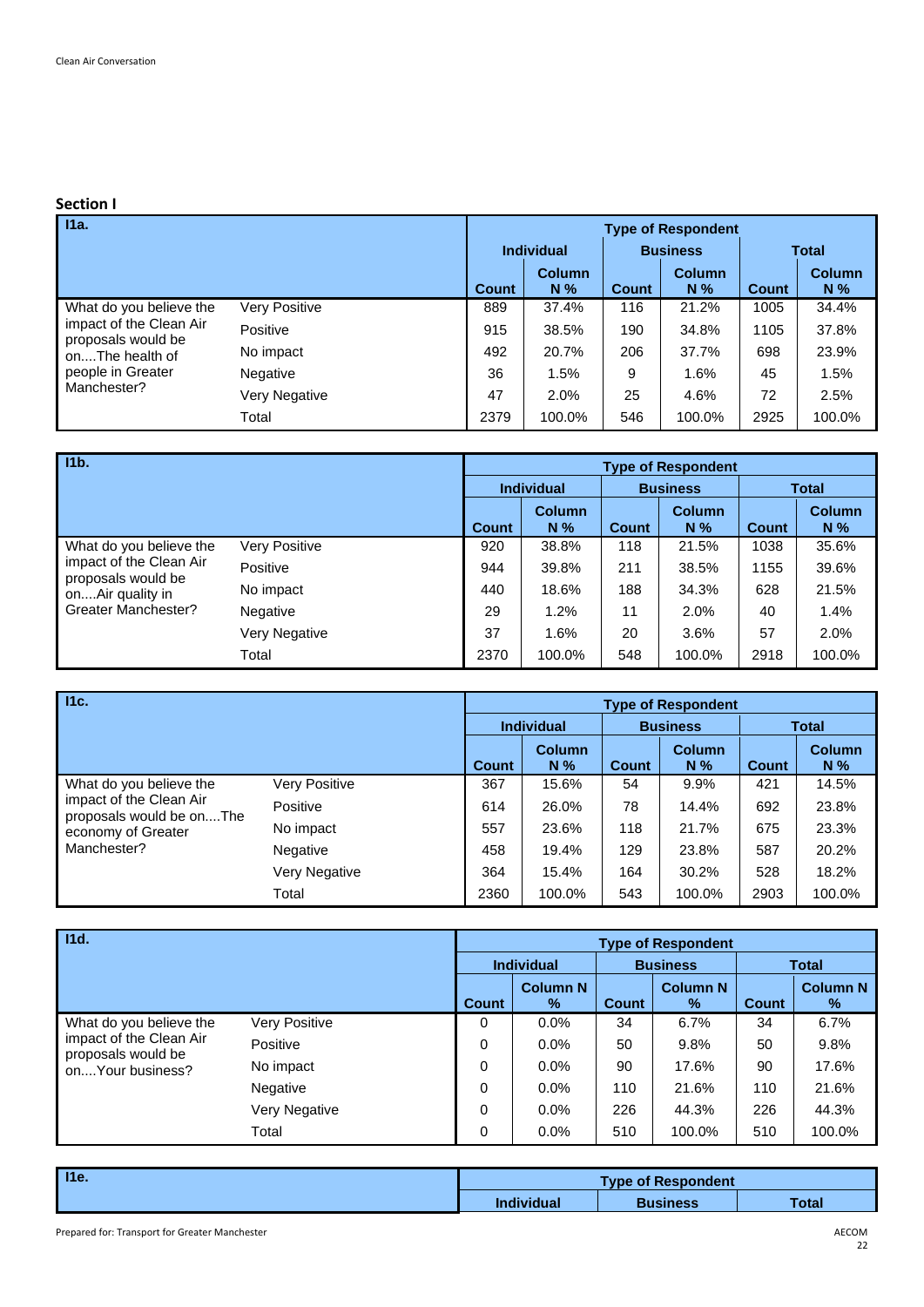|                                                                        |                      | <b>Count</b> | <b>Column</b><br>$N\%$ | <b>Count</b> | <b>Column</b><br>$N\%$ | <b>Count</b> | <b>Column</b><br>N % |
|------------------------------------------------------------------------|----------------------|--------------|------------------------|--------------|------------------------|--------------|----------------------|
| What do you believe the                                                | <b>Very Positive</b> | 0            | 0.0%                   | 7            | 24.1%                  |              | 24.1%                |
| impact of the Clean Air<br>proposals would be<br>on Your organisation? | Positive             | 0            | 0.0%                   | 9            | 31.0%                  | 9            | 31.0%                |
|                                                                        | No impact            | 0            | 0.0%                   | 5            | 17.2%                  | 5            | 17.2%                |
|                                                                        | Negative             | 0            | 0.0%                   | 5            | 17.2%                  | 5            | 17.2%                |
|                                                                        | Very Negative        | 0            | 0.0%                   | 3            | 10.3%                  | 3            | 10.3%                |
|                                                                        | Total                | 0            | 0.0%                   | 29           | 100.0%                 | 29           | 100.0%               |

| 11f.                                               |                      | <b>Type of Respondent</b> |                        |                 |                        |              |                        |  |  |
|----------------------------------------------------|----------------------|---------------------------|------------------------|-----------------|------------------------|--------------|------------------------|--|--|
|                                                    |                      | <b>Individual</b>         |                        | <b>Business</b> |                        | <b>Total</b> |                        |  |  |
|                                                    |                      | <b>Count</b>              | <b>Column</b><br>$N\%$ | Count           | <b>Column</b><br>$N\%$ | Count        | <b>Column</b><br>$N\%$ |  |  |
| What so you believe the                            | <b>Very Positive</b> | 832                       | 35.2%                  | 91              | 16.8%                  | 923          | 31.8%                  |  |  |
| impact of the Clean Air<br>proposals would be      | Positive             | 752                       | 31.9%                  | 165             | 30.5%                  | 917          | 31.6%                  |  |  |
| onThe quality of life for                          | No impact            | 418                       | 17.7%                  | 163             | 30.1%                  | 581          | 20.0%                  |  |  |
| those working and living in<br>Greater Manchester? | Negative             | 184                       | 7.8%                   | 41              | 7.6%                   | 225          | 7.8%                   |  |  |
|                                                    | Very Negative        | 175                       | 7.4%                   | 81              | 15.0%                  | 256          | 8.8%                   |  |  |
|                                                    | Total                | 2361                      | 100.0%                 | 541             | 100.0%                 | 2902         | 100.0%                 |  |  |

| 12.                                    |                        |              |                   |              | <b>Type of Respondent</b> |              |               |
|----------------------------------------|------------------------|--------------|-------------------|--------------|---------------------------|--------------|---------------|
|                                        |                        |              | <b>Individual</b> |              | <b>Business</b>           |              | <b>Total</b>  |
|                                        |                        |              | <b>Column</b>     |              | <b>Column</b>             |              | <b>Column</b> |
|                                        |                        | <b>Count</b> | $N\%$             | <b>Count</b> | $N\%$                     | <b>Count</b> | N %           |
| To what extent do you                  | 0 - No support         | 309          | 13.0%             | 148          | 26.8%                     | 457          | 15.6%         |
| support or oppose                      |                        | 54           | 2.3%              | 18           | 3.3%                      | 72           | 2.5%          |
| Greater Manchester's                   | $\overline{2}$         | 62           | 2.6%              | 21           | 3.8%                      | 83           | 2.8%          |
| proposals to tackle                    | 3 - Slightly support   | 169          | 7.1%              | 84           | 15.2%                     | 253          | 8.7%          |
| nitrogen dioxide<br>exceedances at the | 4                      | 24           | 1.0%              | 11           | 2.0%                      | 35           | 1.2%          |
| roadside?                              | 5                      | 103          | 4.3%              | 47           | 8.5%                      | 150          | 5.1%          |
|                                        | 6                      | 44           | 1.9%              | 9            | 1.6%                      | 53           | 1.8%          |
|                                        | 7 - Moderately support | 273          | 11.5%             | 76           | 13.7%                     | 349          | 11.9%         |
|                                        | 8                      | 216          | 9.1%              | 37           | $6.7\%$                   | 253          | 8.7%          |
|                                        | 9                      | 143          | 6.0%              | 20           | 3.6%                      | 163          | 5.6%          |
|                                        | 10 - Fully support     | 974          | 41.1%             | 82           | 14.8%                     | 1056         | 36.1%         |
|                                        | Total                  | 2371         | 100.0%            | 553          | 100.0%                    | 2924         | 100.0%        |

| <b>BO1.</b>                                                |         |                                                                                                                                  | <b>Frequency</b> | <b>Percent</b> | <b>Valid</b><br><b>Percent</b> | <b>Cumulative</b><br><b>Percent</b> |
|------------------------------------------------------------|---------|----------------------------------------------------------------------------------------------------------------------------------|------------------|----------------|--------------------------------|-------------------------------------|
| Please confirm<br>you are<br>authorised to                 | Valid   | Yes - I am authorised to<br>respond on behalf of this<br>business/organisation                                                   | 438              | 77.1           | 84.7                           | 84.7                                |
| respond on<br>behalf of this<br>business/<br>organisation. |         | $No - I$ am not authorised to<br>respond on behalf of this<br>business/organisation and my<br>responses are my personal<br>view. | 79               | 13.9           | 15.3                           | 100.0                               |
|                                                            |         | Total                                                                                                                            | 517              | 91.0           | 100.0                          |                                     |
|                                                            | Missing | No response given                                                                                                                | 51               | 9.0            |                                |                                     |
|                                                            | Total   |                                                                                                                                  | 568              | 100.0          |                                |                                     |

| <b>BO2.</b>             |       |                                           | <b>Frequency</b> | <b>Percent</b> | <b>Valid</b><br><b>Percent</b> | <b>Cumulative</b><br><b>Percent</b> |
|-------------------------|-------|-------------------------------------------|------------------|----------------|--------------------------------|-------------------------------------|
| How many<br>people does | Valid | One – I am a Sole trader/Self<br>Employed | 340              | 59.9           | 61.2                           | 61.2                                |
| vour                    |       | $2 - 5$                                   | 77               | 13.6           | 13.8                           | 75.0                                |
| business/org            |       | $6 - 9$                                   | 21               | 3.7            | 3.8                            | 78.8                                |
|                         |       | $10 - 19$                                 | 29               | 5.1            | 5.2                            | 84.0                                |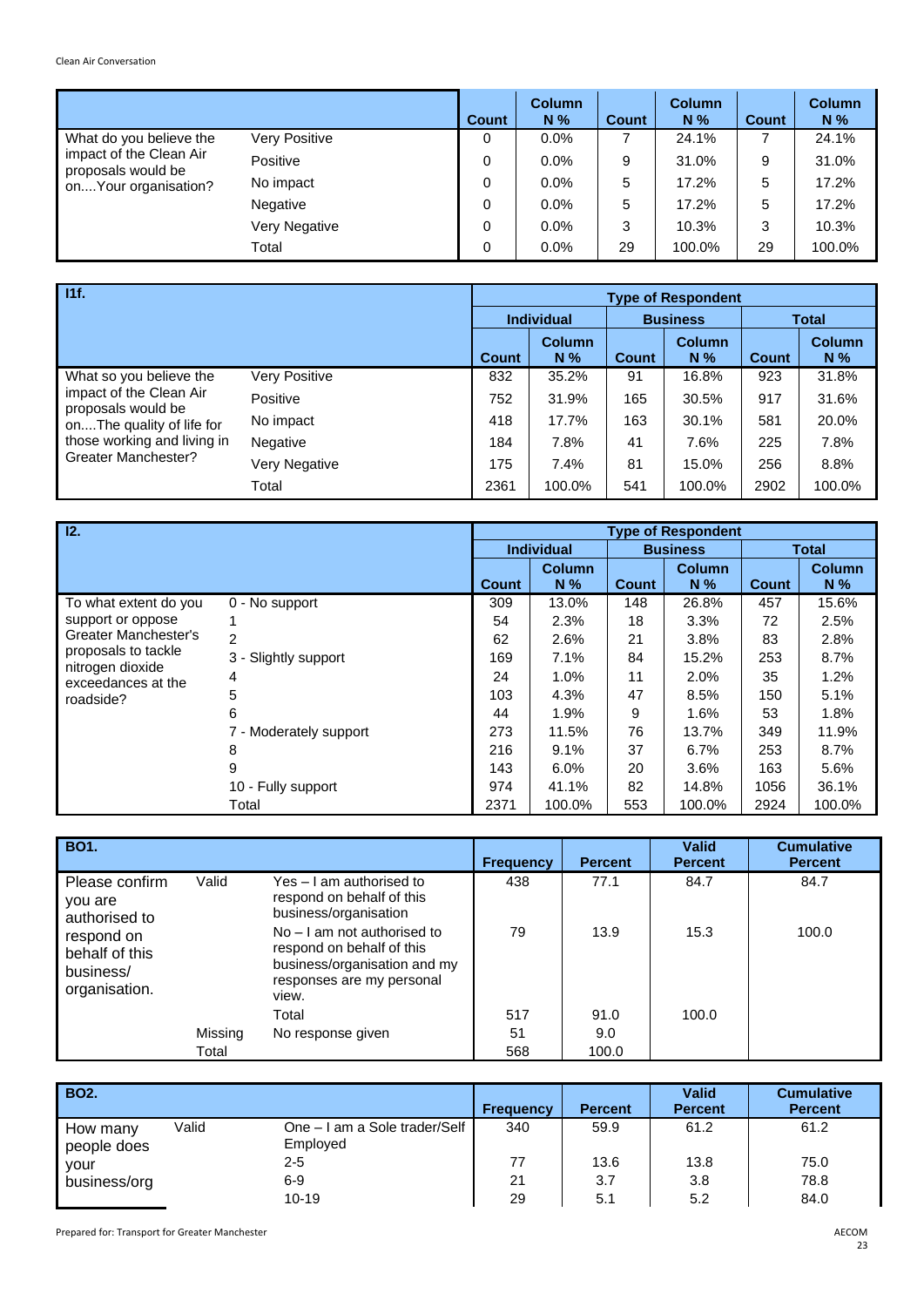| anisation |         | 20-49             | 34  | 6.0   | 6.1   | 90.1  |
|-----------|---------|-------------------|-----|-------|-------|-------|
| employ?   |         | 50-249            | 19  | 3.3   | 3.4   | 93.5  |
|           |         | 250-499           | 10  | 1.8   | 1.8   | 95.3  |
|           |         | 500-999           | 5   | 0.9   | 0.9   | 96.2  |
|           |         | $1000+$           | 21  | 3.7   | 3.8   | 100.0 |
|           |         | Total             | 556 | 97.9  | 100.0 |       |
|           | Missing | No response given | 12  | 2.1   |       |       |
|           | Total   |                   | 568 | 100.0 |       |       |

| <b>BO3a.</b>    |         |               | <b>Frequency</b> | <b>Percent</b> | <b>Valid</b><br><b>Percent</b> | <b>Cumulative</b><br><b>Percent</b> |
|-----------------|---------|---------------|------------------|----------------|--------------------------------|-------------------------------------|
| Where is your   | Valid   | <b>Bolton</b> | 32               | 5.6            | 6.7                            | 6.7                                 |
| business/       |         | Bury          | 54               | 9.5            | 11.3                           | 18.0                                |
| organisation    |         | Manchester    | 191              | 33.6           | 40.0                           | 58.1                                |
| based? - Within |         | Oldham        | 26               | 4.6            | 5.5                            | 63.5                                |
| Greater         |         | Rochdale      | 16               | 2.8            | 3.4                            | 66.9                                |
| Manchester      |         | Salford       | 36               | 6.3            | 7.5                            | 74.4                                |
|                 |         | Stockport     | 34               | 6.0            | 7.1                            | 81.6                                |
|                 |         | Tameside      | 18               | 3.2            | 3.8                            | 85.3                                |
|                 |         | Trafford      | 21               | 3.7            | 4.4                            | 89.7                                |
|                 |         | Wigan         | 49               | 8.6            | 10.3                           | 100.0                               |
|                 |         | Total         | 477              | 84.0           | 100.0                          |                                     |
|                 | Missing | No response   | 47               | 8.3            |                                |                                     |
|                 |         | Not within GM | 44               | 7.7            |                                |                                     |
|                 |         | Total         | 91               | 16.0           |                                |                                     |
|                 | Total   |               | 568              | 100.0          |                                |                                     |

| <b>BO3b.</b>  |         |                              | <b>Frequency</b> | <b>Percent</b> | <b>Valid</b><br><b>Percent</b> | <b>Cumulative</b><br><b>Percent</b> |
|---------------|---------|------------------------------|------------------|----------------|--------------------------------|-------------------------------------|
| Where is your | Valid   | <b>Blackburn with Darwen</b> |                  | 0.2            | 2.3                            | 2.3                                 |
| business/     |         | Calderdale                   |                  | 0.2            | 2.3                            | 4.5                                 |
| organisation  |         | <b>Cheshire East</b>         | 4                | 0.7            | 9.1                            | 13.6                                |
| based? -      |         | Chorley                      | 4                | 0.7            | 9.1                            | 22.7                                |
| Close to      |         | High Peak                    | 2                | 0.4            | 4.5                            | 27.3                                |
| Greater       |         | Rossendale                   | 3                | 0.5            | 6.8                            | 34.1                                |
| Manchester    |         | Warrington                   |                  | 0.2            | 2.3                            | 36.4                                |
|               |         | West Lancashire              | 8                | 1.4            | 18.2                           | 54.5                                |
|               |         | None of these                | 20               | 3.5            | 45.5                           | 100.0                               |
|               |         | Total                        | 44               | 7.7            | 100.0                          |                                     |
|               | Missing | No response given            | 47               | 8.3            |                                |                                     |
|               |         | Within GM                    | 477              | 84.0           |                                |                                     |
|               |         | Total                        | 524              | 92.3           |                                |                                     |
|               | Total   |                              | 568              | 100.0          |                                |                                     |

| <b>BO3c.</b>  |       |                         | <b>Frequency</b> | <b>Percent</b> | <b>Valid</b><br><b>Percent</b> | <b>Cumulative</b><br><b>Percent</b> |
|---------------|-------|-------------------------|------------------|----------------|--------------------------------|-------------------------------------|
| Where is your | Valid | Cheshire                |                  | 0.2            | 5.6                            | 5.6                                 |
| business/     |       | East Lancashire         | 3                | 0.5            | 16.7                           | 22.2                                |
| organisation  |       | South Lancashire        |                  | 0.2            | 5.6                            | 27.8                                |
| based? -      |       | <b>West Yorkshire</b>   |                  | 0.2            | 5.6                            | 33.3                                |
| Other area in |       | Merseyside              |                  | 0.2            | 5.6                            | 38.9                                |
| UK.           |       | <b>Other North West</b> | 3                | 0.5            | 16.7                           | 55.6                                |
|               |       | <b>Other Midlands</b>   |                  | 0.2            | 5.6                            | 61.1                                |
|               |       | North East              | $\overline{2}$   | 0.4            | 11.1                           | 72.2                                |
|               |       | Wales                   |                  | 0.2            | 5.6                            | 77.8                                |
|               |       | OTHER UK                | 4                | 0.7            | 22.2                           | 100.0                               |
|               |       | Total                   | 18               | 3.2            | 100.0                          |                                     |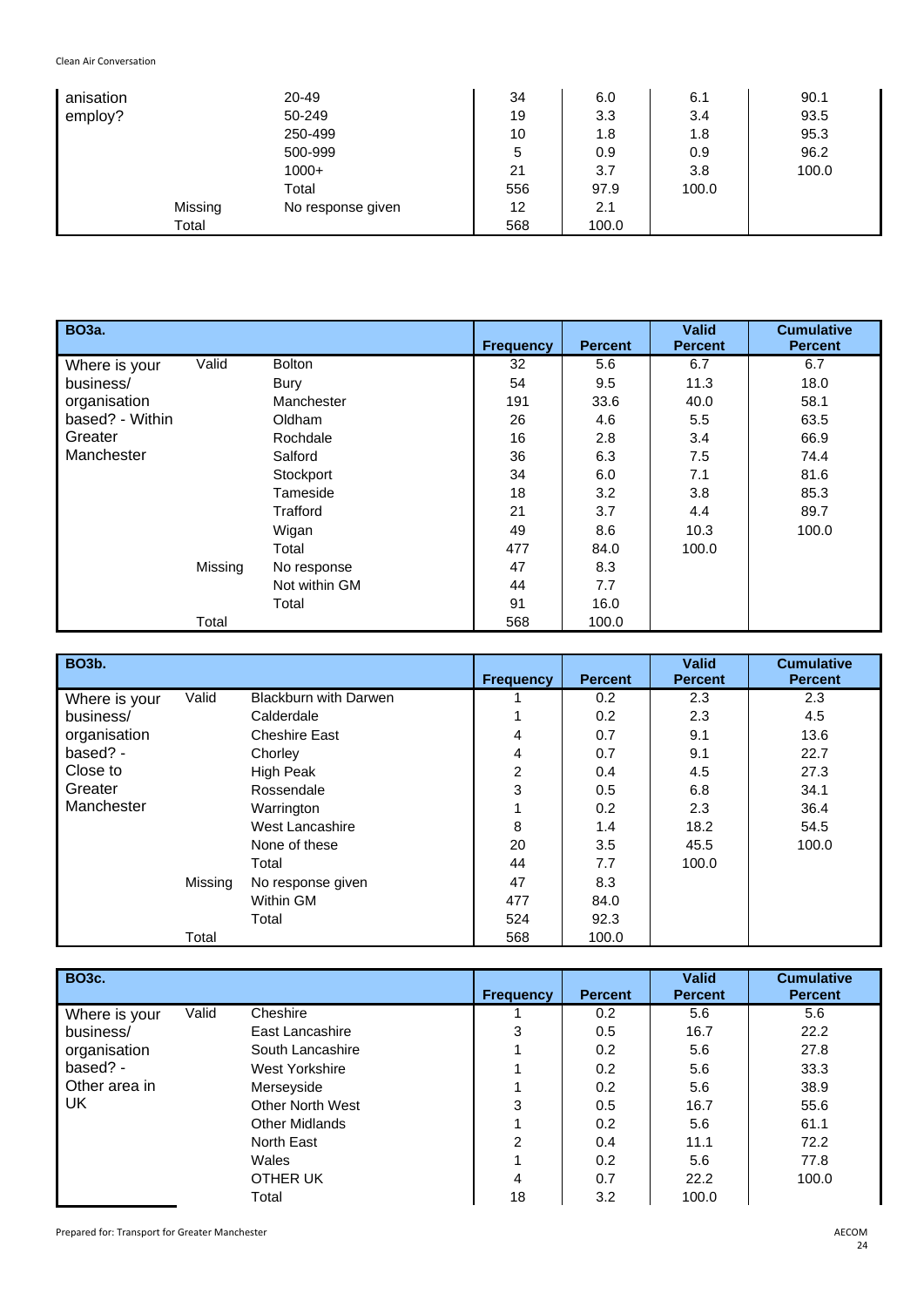| Missing     | No response given        | 47  | 8.3   |  |
|-------------|--------------------------|-----|-------|--|
|             | Within GM or close to GM | 503 | 88.6  |  |
|             | Total                    | 550 | 96.8  |  |
| $\tau$ otal |                          | 568 | 100.0 |  |

# **Section O**

| $\overline{O1}$ . |         |                           |                  |                | <b>Valid</b>   | <b>Cumulative</b> |
|-------------------|---------|---------------------------|------------------|----------------|----------------|-------------------|
|                   |         |                           | <b>Frequency</b> | <b>Percent</b> | <b>Percent</b> | <b>Percent</b>    |
| Which of the      | Valid   | Campaign or charity group | 16               | 0.5            | 53.3           | 53.3              |
| following         |         | Trade organisation        | 13               | 0.4            | 43.3           | 96.7              |
| best              |         | Other                     |                  | 0.0            | 3.3            | 100.0             |
| describes         |         | Total                     | 30               | 1.0            | 100.0          |                   |
| the nature of     | Missing | No response given         |                  | 0.0            |                |                   |
| vour              |         | Not an organisation       | 2946             | 99.0           |                |                   |
| organisation      |         | Total                     | 2947             | 99.0           |                |                   |
|                   | Total   |                           | 2977             | 100.0          |                |                   |

| O2b.          |         |                      | <b>Frequency</b> | <b>Percent</b> | <b>Valid</b><br><b>Percent</b> | <b>Cumulative</b><br><b>Percent</b> |
|---------------|---------|----------------------|------------------|----------------|--------------------------------|-------------------------------------|
| What is the   | Valid   | Age                  |                  | 0.0            | 3.3                            | 3.3                                 |
| nature of the |         | Children and Youth   | 17               | 0.6            | 56.7                           | 60.0                                |
| charity work  |         | Community            | 2                | 0.1            | 6.7                            | 66.7                                |
| of the        |         | Culture and Heritage | 4                | 0.1            | 13.3                           | 80.0                                |
| organisation? |         | <b>Disability</b>    | 1                | 0.0            | 3.3                            | 83.3                                |
|               |         | Environment          | 3                | 0.1            | 10.0                           | 93.3                                |
|               |         | Other                | $\overline{2}$   | 0.1            | 6.7                            | 100.0                               |
|               |         | Total                | 30               | 1.0            | 100.0                          |                                     |
|               | Missing | No response given    |                  | 0.0            |                                |                                     |
|               |         | Not an organisation  | 2946             | 99.0           |                                |                                     |
|               |         | Total                | 2947             | 99.0           |                                |                                     |
|               | Total   |                      | 2977             | 100.0          |                                |                                     |

### **Demographics**

| D1.             |                              |                  |                  |
|-----------------|------------------------------|------------------|------------------|
|                 |                              | <b>Count</b>     | <b>Column N%</b> |
| Where           | Email                        | 522              | 18.2%            |
| did you<br>hear | Twitter                      | 365              | 12.7%            |
| about           | Facebook                     | 809              | 28.2%            |
| the             | LinkedIn                     | 14               | 0.5%             |
| survey?         | Posters                      | 201              | 7.0%             |
|                 | Radio                        | 121              | 4.2%             |
|                 | Postcard                     | 12               | 0.4%             |
|                 | <b>TfGM</b> website          | 178              | 6.2%             |
|                 | Other website                | 256              | 8.9%             |
|                 | Word of mouth                | 397              | 13.8%            |
|                 | Other                        | 271              | 9.4%             |
|                 | Newspaper                    | 18               | 0.6%             |
|                 | Workplace                    | 18               | 0.6%             |
|                 | Instagram                    | 59               | 2.1%             |
|                 | Whatsapp                     | 8                | 0.3%             |
|                 | Road signs/ electronic signs | $\boldsymbol{9}$ | 0.3%             |
|                 | Meetings                     | $\,6\,$          | 0.2%             |
|                 | Events                       | 11               | 0.4%             |
|                 | Total                        | 2868             | 100.0%           |

| D <sub>2</sub>                                                                         |                  |                | <b>Valid</b>   | Cumulative     |
|----------------------------------------------------------------------------------------|------------------|----------------|----------------|----------------|
|                                                                                        | <b>Frequency</b> | <b>Percent</b> | <b>Percent</b> | <b>Percent</b> |
| $\sim$ $\sim$ $\sim$ $\sim$ $\sim$ $\sim$<br>$\sim$ $\sim$ $\sim$ $\sim$ $\sim$ $\sim$ |                  |                |                |                |

Prepared for: Transport for Greater Manchester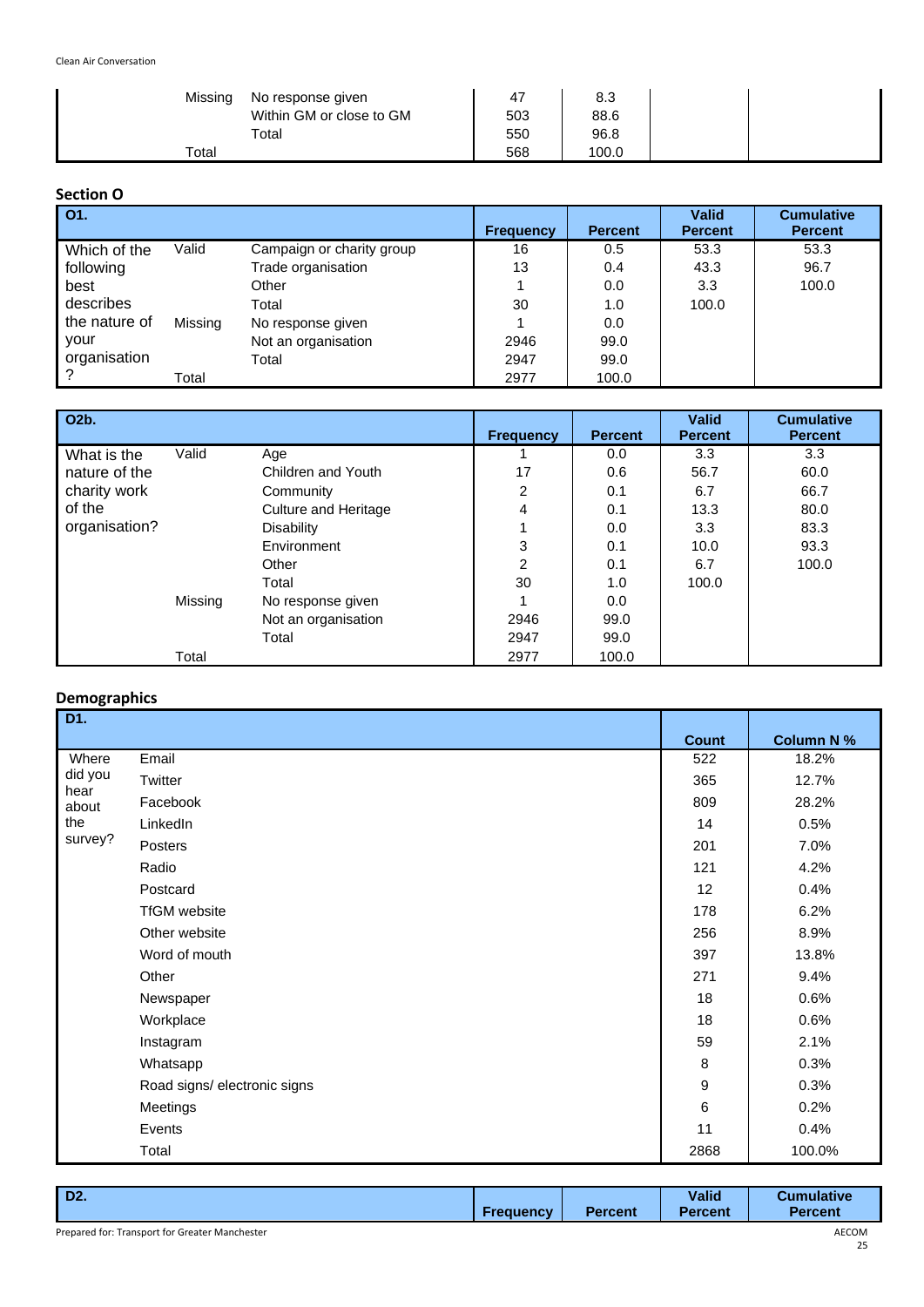| What do you think    | Valid   | Very Good         | 496  | 16.7  | 17.1  | 17.1  |
|----------------------|---------|-------------------|------|-------|-------|-------|
| about the quality of |         | Good              | 983  | 33.0  | 33.8  | 50.9  |
| this conversation?   |         | Acceptable        | 988  | 33.2  | 34.0  | 84.8  |
|                      |         | Poor              | 275  | 9.2   | 9.5   | 94.3  |
|                      |         | Very poor         | 166  | 5.6   | 5.7   | 100.0 |
|                      |         | Total             | 2908 | 97.7  | 100.0 |       |
|                      | Missing | No response given | 69   | 2.3   |       |       |
|                      | Total   |                   | 2977 | 100.0 |       |       |

| D <sub>3</sub> . |         |                   | <b>Frequency</b> | <b>Percent</b> | <b>Valid</b><br><b>Percent</b> | <b>Cumulative</b><br><b>Percent</b> |
|------------------|---------|-------------------|------------------|----------------|--------------------------------|-------------------------------------|
| Which of these   | Valid   | Under 16          | 3                | 0.1            | 0.1                            | 0.1                                 |
| age groups are   |         | $16 - 17$         | 11               | 0.5            | 0.5                            | 0.6                                 |
| you in?          |         | 18-24             | 107              | 4.4            | 4.5                            | 5.1                                 |
|                  |         | 25-34             | 548              | 22.7           | 22.9                           | 28.0                                |
|                  |         | $35 - 44$         | 585              | 24.3           | 24.5                           | 52.4                                |
|                  |         | 45-54             | 525              | 21.8           | 22.0                           | 74.4                                |
|                  |         | 55-64             | 361              | 15.0           | 15.1                           | 89.5                                |
|                  |         | 65-74             | 166              | 6.9            | 6.9                            | 96.4                                |
|                  |         | $75+$             | 21               | 0.9            | 0.9                            | 97.3                                |
|                  |         | Prefer not to say | 64               | 2.7            | 2.7                            | 100.0                               |
|                  |         | Total             | 2391             | 99.3           | 100.0                          |                                     |
|                  | Missing | No response given | 18               | 0.7            |                                |                                     |
|                  | Total   |                   | 2409             | 100.0          |                                |                                     |

| D4.           |         |                     | <b>Frequency</b> | <b>Percent</b> | <b>Valid</b><br><b>Percent</b> | <b>Cumulative</b><br><b>Percent</b> |
|---------------|---------|---------------------|------------------|----------------|--------------------------------|-------------------------------------|
| Which of the  | Valid   | Woman               | 925              | 38.4           | 41.2                           | 41.2                                |
| following     |         | Man                 | 1320             | 54.8           | 58.8                           | 100.0                               |
| describes how |         | Total               | 2245             | 93.2           | 100.0                          |                                     |
| you think of  | Missing | No response given   | 30               | 1.2            |                                |                                     |
| yourself?     |         | Prefer another term | 22               | 0.9            |                                |                                     |
|               |         | Prefer not to say   | 112              | 4.6            |                                |                                     |
|               |         | Total               | 164              | 6.8            |                                |                                     |
|               | Total   |                     | 2409             | 100.0          |                                |                                     |

| D6.              |                                         | <b>Count</b> | <b>Column N %</b> |
|------------------|-----------------------------------------|--------------|-------------------|
| Do you have a    | Full licence for a car/van              | 2109         | 88.5%             |
| driving licence? | Full licence for a motorcycle           | 246          | 10.3%             |
|                  | Full licence for a moped/scooter        | 176          | 7.4%              |
|                  | Provisional licence for a car/van       | 124          | 5.2%              |
|                  | Provisional licence for a motorcycle    | 22           | 0.9%              |
|                  | Provisional licence for a moped/scooter | 15           | 0.6%              |
|                  | None of these                           | 144          | 6.0%              |
|                  | Total                                   | 2383         | 100.0%            |

| D8.                                            |       |                                                          | <b>Frequency</b> | <b>Percent</b> | <b>Valid</b><br><b>Percent</b> | <b>Cumulative</b><br><b>Percent</b> |
|------------------------------------------------|-------|----------------------------------------------------------|------------------|----------------|--------------------------------|-------------------------------------|
| Which of<br>these                              | Valid | White English/Welsh/ Scottish/ Northern<br>Irish/British | 1945             | 80.7           | 82.5                           | 82.5                                |
|                                                |       | White Irish                                              | 30               | 1.2            | 1.3                            | 83.7                                |
| Prepared for: Transport for Greater Manchester |       |                                                          |                  |                |                                | AECOM                               |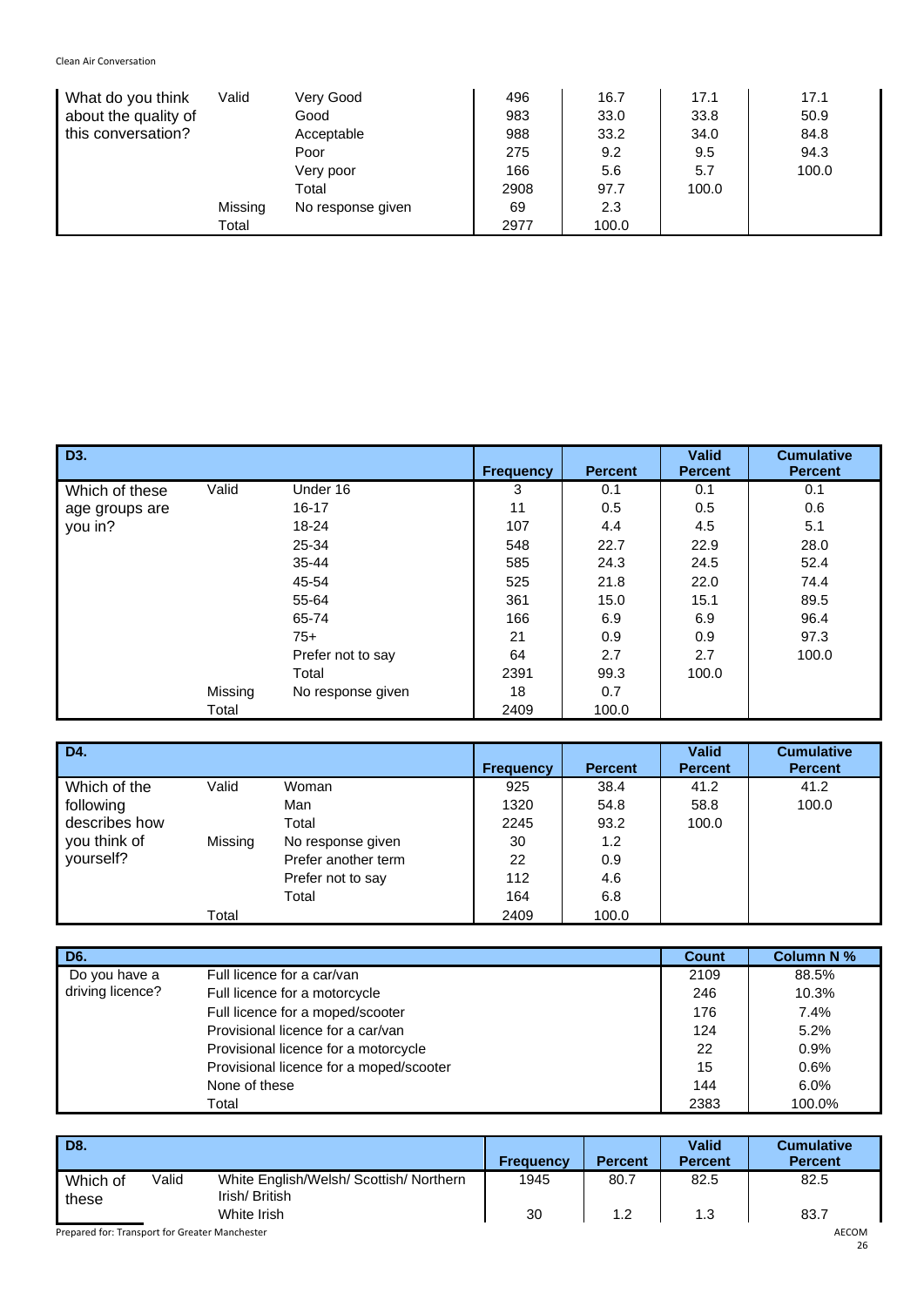| best       | White Gypsy or Irish Traveller                  | 2    | 0.1   | 0.1   | 83.8  |
|------------|-------------------------------------------------|------|-------|-------|-------|
| describes  | Any other White background                      | 98   | 4.1   | 4.2   | 88.0  |
| your       | White and Black Caribbean                       | 9    | 0.4   | 0.4   | 88.3  |
| ethnicity? | White and Black African                         | 4    | 0.2   | 0.2   | 88.5  |
|            | White and Asian                                 | 6    | 0.2   | 0.3   | 88.8  |
|            | Any other Mixed / multiple ethnic<br>background | 19   | 0.8   | 0.8   | 89.6  |
|            | Indian                                          | 13   | 0.5   | 0.6   | 90.1  |
|            | Pakistani                                       | 24   | 1.0   | 1.0   | 91.1  |
|            | Bangladeshi                                     | 3    | 0.1   | 0.1   | 91.3  |
|            | Chinese                                         | 7    | 0.3   | 0.3   | 91.6  |
|            | Any other Asian background                      | 3    | 0.1   | 0.1   | 91.7  |
|            | African                                         | 4    | 0.2   | 0.2   | 91.9  |
|            | Caribbean                                       | 2    | 0.1   | 0.1   | 91.9  |
|            | Any other Black background                      |      | 0.0   | 0.0   | 92.0  |
|            | Arab                                            |      | 0.0   | 0.0   | 92.0  |
|            | Any other ethnic group                          | 8    | 0.3   | 0.3   | 92.4  |
|            | Prefer not to say                               | 180  | 7.5   | 7.6   | 100.0 |
|            | Total                                           | 2359 | 97.9  | 100.0 |       |
| Missing    | No response given                               | 50   | 2.1   |       |       |
| Total      |                                                 | 2409 | 100.0 |       |       |

| D9.                 |         |                   | <b>Frequency</b> | <b>Percent</b> | <b>Valid</b><br><b>Percent</b> | <b>Cumulative</b><br><b>Percent</b> |
|---------------------|---------|-------------------|------------------|----------------|--------------------------------|-------------------------------------|
| Which of these      | Valid   | No religion       | 1245             | 51.7           | 53.4                           | 53.4                                |
| best describes your |         | <b>Buddhist</b>   | 12               | 0.5            | 0.5                            | 53.9                                |
| religion?           |         | Christian         | 697              | 28.9           | 29.9                           | 83.9                                |
|                     |         | Hindu             | 11               | 0.5            | 0.5                            | 84.3                                |
|                     |         | <b>Jewish</b>     | 21               | 0.9            | 0.9                            | 85.2                                |
|                     |         | Muslim            | 34               | 1.4            | 1.5                            | 86.7                                |
|                     |         | <b>Sikh</b>       |                  | 0.0            | 0.0                            | 86.7                                |
|                     |         | Any other         | 39               | 1.6            | 1.7                            | 88.4                                |
|                     |         | Prefer not to say | 270              | 11.2           | 11.6                           | 100.0                               |
|                     |         | Total             | 2330             | 96.7           | 100.0                          |                                     |
|                     | Missing | No response given | 79               | 3.3            |                                |                                     |
|                     | Total   |                   | 2409             | 100.0          |                                |                                     |

| D <sub>11</sub> .   |         |                       | <b>Frequency</b> | <b>Percent</b> | <b>Valid</b><br><b>Percent</b> | <b>Cumulative</b><br><b>Percent</b> |
|---------------------|---------|-----------------------|------------------|----------------|--------------------------------|-------------------------------------|
| Are your day-to-    | Valid   | Yes, limited a lot    | 78               | 3.2            | 3.3                            | 3.3                                 |
| day activities      |         | Yes, limited a little | 206              | 8.6            | 8.7                            | 12.0                                |
| limited because of  |         | No.                   | 1976             | 82.0           | 83.7                           | 95.8                                |
| a health problem or |         | Prefer not to say     | 100              | 4.2            | 4.2                            | 100.0                               |
| disability?         |         | Total                 | 2360             | 98.0           | 100.0                          |                                     |
|                     | Missing | No response given     | 49               | 2.0            |                                |                                     |
|                     | Total   |                       | 2409             | 100.0          |                                |                                     |

| D <sub>12</sub> .    |       |                                                                                              | <b>Frequency</b> | <b>Percent</b> | <b>Valid</b><br><b>Percent</b> | <b>Cumulative</b><br><b>Percent</b> |
|----------------------|-------|----------------------------------------------------------------------------------------------|------------------|----------------|--------------------------------|-------------------------------------|
| Could you            | Valid | Mobility or walking difficulty                                                               | 89               | 3.7            | 31.8                           | 31.8                                |
| please tell          |       | Physical coordination (e.g. balance)                                                         | 6                | 0.2            | 2.1                            | 33.9                                |
| me which             |       | Lifting, carrying heavy objects                                                              | 10               | 0.4            | 3.6                            | 37.5                                |
| of the<br>conditions |       | Manual dexterity (affecting ability to use<br>hands to do everyday tasks)                    | 2                | 0.1            | 0.7                            | 38.2                                |
| best                 |       | Wheelchair user                                                                              | 6                | 0.2            | 2.1                            | 40.4                                |
| describe<br>your     |       | Blind, partially sighted or serious sight<br>impairment                                      | 8                | 0.3            | 2.9                            | 43.2                                |
| health<br>issues or  |       | Deaf, hard of hearing or serious hearing<br>impairment                                       | 8                | 0.3            | 2.9                            | 46.1                                |
| disability?          |       | Diagnosed mental health condition such<br>as depression, bi-polar disorder,<br>schizophrenia | 32               | 1.3            | 11.4                           | 57.5                                |

Prepared for: Transport for Greater Manchester